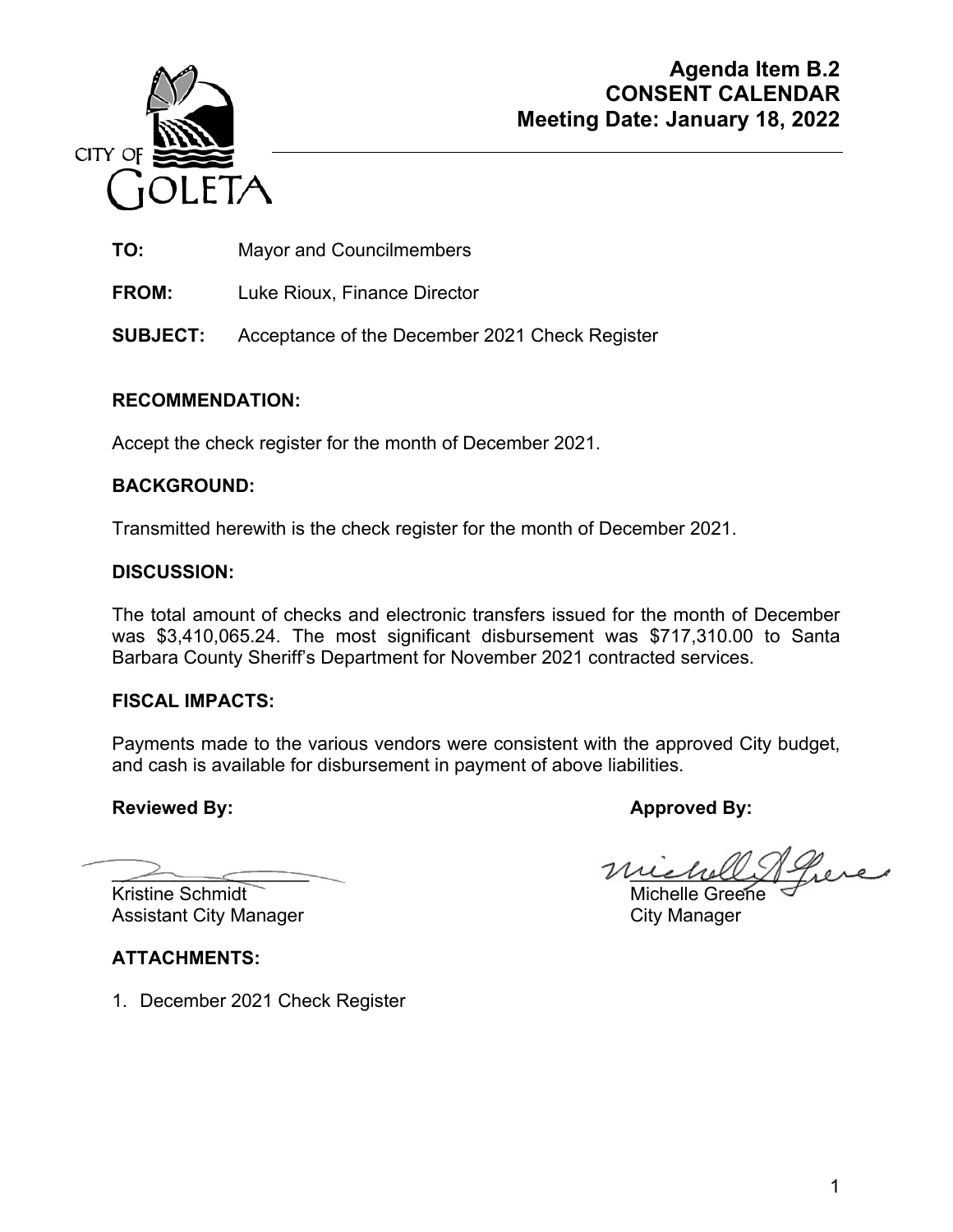# **ATTACHMENT 1**

December 2021 Check Register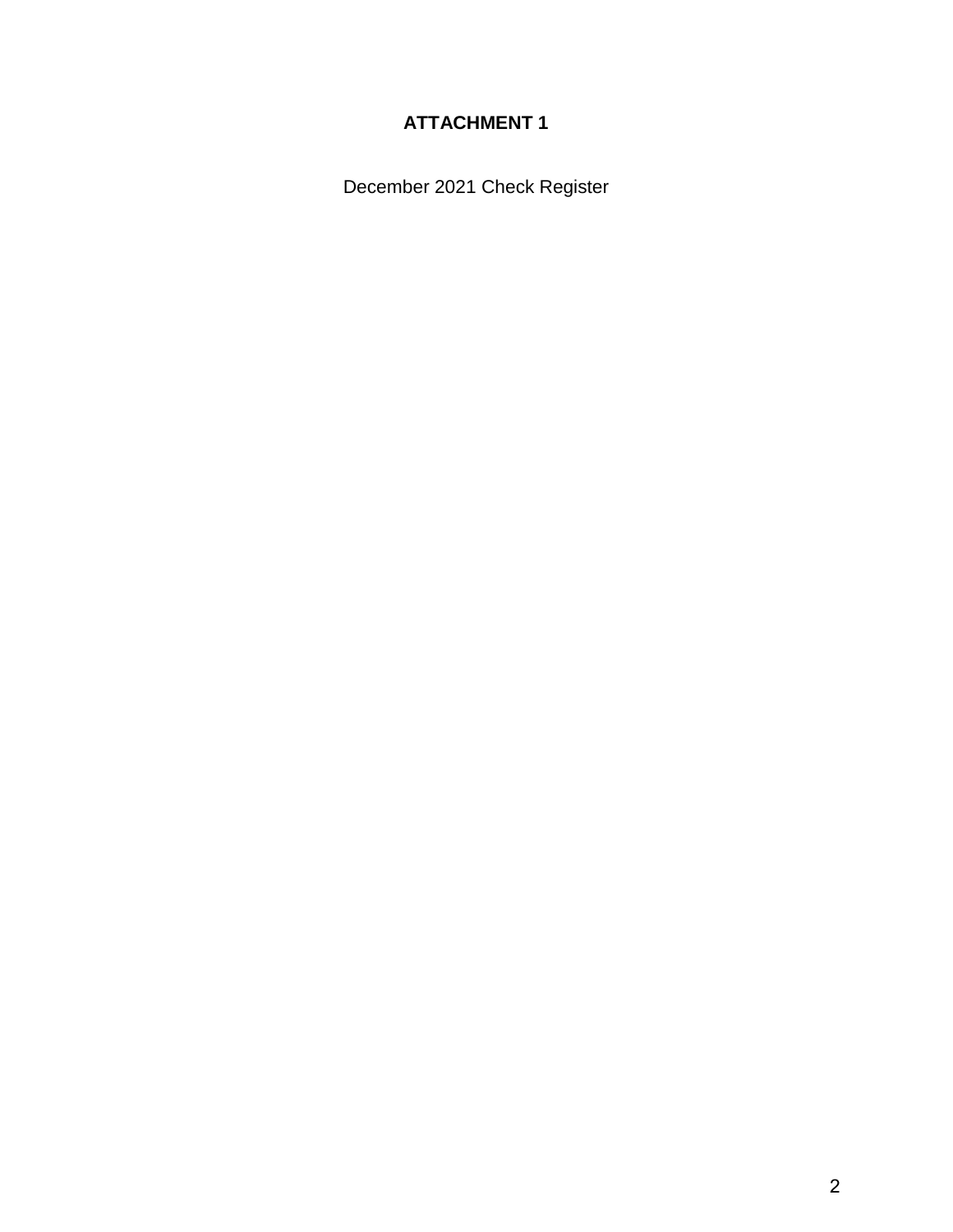# City of Goleta, CA

# **Check Report**<br>By Check Number

Date Range: 12/01/2021 - 12/31/2021

| <b>Vendor Number</b>                     | <b>Vendor Name</b>                |                  | <b>Payment Date</b>                  | <b>Payment Type</b>                     | <b>Discount Amount</b> | Payment Amount Number |  |
|------------------------------------------|-----------------------------------|------------------|--------------------------------------|-----------------------------------------|------------------------|-----------------------|--|
| Payable #                                | Payable Type                      | <b>Post Date</b> | <b>Payable Description</b>           |                                         | <b>Discount Amount</b> | <b>Payable Amount</b> |  |
| Bank Code: AP1-General AccountsPayableCW |                                   |                  |                                      |                                         |                        |                       |  |
| <b>Payment Type: Regular</b>             |                                   |                  |                                      |                                         |                        |                       |  |
| 001836                                   | CITY OF SB - CREEKS DIVISION      |                  | 12/09/2021                           | Regular                                 | 0.00                   | -2,640.00 93716       |  |
| 003557                                   | MONICA INTAGLIETTA                |                  | 12/08/2021                           | Regular                                 | 0.00                   | -150.00 96681         |  |
| 003008                                   | ALFRED BERNARD SMITH              |                  | 12/02/2021                           | Regular                                 | 0.00                   | 300.00 96723          |  |
| NOV 21 PC MTGS                           | Invoice                           | 12/02/2021       | NOV 21 PC MTGS                       |                                         | 0.00                   | 100.00                |  |
| OCT 21 PC MTGS                           | Invoice                           | 12/02/2021       | OCT 21 PC MTGS                       |                                         | 0.00                   | 100.00                |  |
| <b>SEPT 21 PC MTGS</b>                   | Invoice                           | 12/02/2021       | SEPT 21 PC MTGS                      |                                         | 0.00                   | 100.00                |  |
| 003450                                   | ALHAMBRA FOUNDRY CO., LTD.        |                  | 12/02/2021                           | Regular                                 | 0.00                   | 10,306.29 96724       |  |
| 118473                                   | Invoice                           | 12/02/2021       |                                      | CARBON STEEL GRATE/GALVANIZED SIDEWA    | 0.00                   | 10,306.29             |  |
| 003052                                   | AMAZON.COM SERVICES, INC.         |                  | 12/02/2021                           | Regular                                 | 0.00                   | 2,117.88 96725        |  |
| 13T3-1H79-31K9                           | Invoice                           | 12/02/2021       | <b>LIBRARY SUPPLIES</b>              |                                         | 0.00                   | 1,615.17              |  |
| 16LV-LH6C-CW6C                           | Invoice                           | 12/02/2021       | <b>LIBRARY SUPPLIES</b>              |                                         | 0.00                   | 40.83                 |  |
| 177N-GYHV-99YX                           | Invoice                           | 12/02/2021       | <b>LIBRARY SUPPLIES</b>              |                                         | 0.00                   | 88.18                 |  |
| 19T6-CMJQ-GFDP                           | Invoice                           | 12/02/2021       | <b>LIBRARY SUPPLIES</b>              |                                         | 0.00                   | 90.44                 |  |
| 1CJM-G9HW-NDQL Invoice                   |                                   | 12/02/2021       | <b>LIBRARY SUPPLIES</b>              |                                         | 0.00                   | 140.08                |  |
| 1J1G-XMF3-QFJD                           | Credit Memo                       | 12/02/2021       | <b>RETURNED LIBRARY SUPPLIES</b>     |                                         | 0.00                   | $-118.62$             |  |
| 1RTD-1MM3-13FT                           | Invoice                           | 12/02/2021       | <b>LIBRARY SUPPLIES</b>              |                                         | 0.00                   | 51.69                 |  |
| 1W91-47J9-W1HN                           | Invoice                           | 12/02/2021       | <b>LIBRARY SUPPLIES</b>              |                                         | 0.00                   | 79.59                 |  |
| 1W9V-THK6-DXCP                           | Invoice                           | 12/02/2021       | <b>LIBRARY SUPPLIES</b>              |                                         | 0.00                   | 64.64                 |  |
| 1YXL-DCPV-1WXV                           | Invoice                           | 12/02/2021       | <b>LIBRARY SUPPLIES</b>              |                                         | 0.00                   | 65.88                 |  |
| 000519                                   | A-OK POWER EQUIPMENT              |                  | 12/02/2021                           | Regular                                 | 0.00                   | 228.27 96726          |  |
| 623539                                   | Invoice                           | 12/02/2021       | <b>CHAINSAW SUPPLIES</b>             |                                         | 0.00                   | 228.27                |  |
| 000805                                   | <b>AQUA-FLO SUPPLY</b>            |                  | 12/02/2021                           | Regular                                 | 0.00                   | 677.96 96727          |  |
| SCM0156271                               | Credit Memo                       | 12/02/2021       |                                      | 2" HUNTER GLOBE VALVE PRICE CORRECTION  | 0.00                   | $-5.83$               |  |
| SI1824952                                | Invoice                           | 12/02/2021       | 2' HUNTER GLOBE VALVE                |                                         | 0.00                   | 163.57                |  |
| SI1837017                                | Invoice                           | 12/02/2021       |                                      | PVC SUPPLIES/IRRIGATION SUPPLIES FOR ST | 0.00                   | 182.35                |  |
| SI1837021                                | Invoice                           | 12/02/2021       |                                      | PVC SUPPLIES/IRRIGATION SUPPLIES FOR ST | 0.00                   | 235.38                |  |
| SI1837201                                | Invoice                           | 12/02/2021       | PVC SUPPLIES FOR STOW PARK           |                                         | 0.00                   | 10.51                 |  |
| SI1837959                                | Invoice                           | 12/02/2021       |                                      | ALL PURPOSE SNIP/GALV. AVIARY WIRE FOR  | 0.00                   | 91.98                 |  |
| 000408                                   | <b>BAY ALARM COMPANY</b>          |                  | 12/02/2021                           | Regular                                 | 0.00                   | 792.00 96728          |  |
| 19137230                                 | Invoice                           | 12/02/2021       | 12/1/21-3/1/22 CLOSED CIRCUIT        |                                         | 0.00                   | 405.00                |  |
| 19147966                                 | Invoice                           | 12/02/2021       | 12/1/21-3/1/22 LIBRARY MONITOR       |                                         | 0.00                   | 387.00                |  |
| 000826                                   | <b>BELSON OUTDOORS</b>            |                  | 12/02/2021                           | Regular                                 | 0.00                   | 3,342.38 96729        |  |
| 194951                                   | Invoice                           | 12/02/2021       | <b>6 MEMORIAL BENCHES</b>            |                                         | 0.00                   | 3,342.38              |  |
| 000012                                   | COX COMMUNICATIONS                |                  | 12/02/2021                           | Regular                                 | 0.00                   | 190.39 96730          |  |
| 6801/NOV2021                             | Invoice                           | 12/02/2021       | 6801/NOV2021                         |                                         | 0.00                   | 190.39                |  |
| 002544                                   | <b>CUMMINS PACIFIC, LLC</b>       |                  | 12/02/2021                           | Regular                                 | 0.00                   | 2,414.53 96731        |  |
| X3-34199                                 | Invoice                           | 12/02/2021       | <b>GENERATOR ANNUAL MAINTENANCE</b>  |                                         | 0.00                   | 1,038.66              |  |
| X3-34570                                 | Invoice                           | 12/02/2021       | <b>GENERATOR BATTERY MAINTENANCE</b> |                                         | 0.00                   | 1,375.87              |  |
| 000541                                   | DAIOHS FIRST CHOICE SERVICES, INC |                  | 12/02/2021                           | Regular                                 | 0.00                   | 653.85 96732          |  |
| 419230                                   | Invoice                           | 12/02/2021       | <b>COFFEE SUPPLIES</b>               |                                         | 0.00                   | 585.39                |  |
| 419418                                   | Invoice                           | 12/02/2021       | <b>COFFEE SUPPLIES</b>               |                                         | 0.00                   | 68.46                 |  |
| 003585                                   | <b>DAVID PEREZ</b>                |                  | 12/02/2021                           | Regular                                 | 0.00                   | 623.17 96733          |  |
| PEREZ BENCH REF Invoice                  |                                   | 12/02/2021       |                                      | KATRINA PEREZ COMMEMORATIVE BENCH       | 0.00                   | 623.17                |  |
| 002795                                   | <b>FRONTIER COMMUNICATIONS</b>    |                  | 12/02/2021                           | Regular                                 | 0.00                   | 630.10 96734          |  |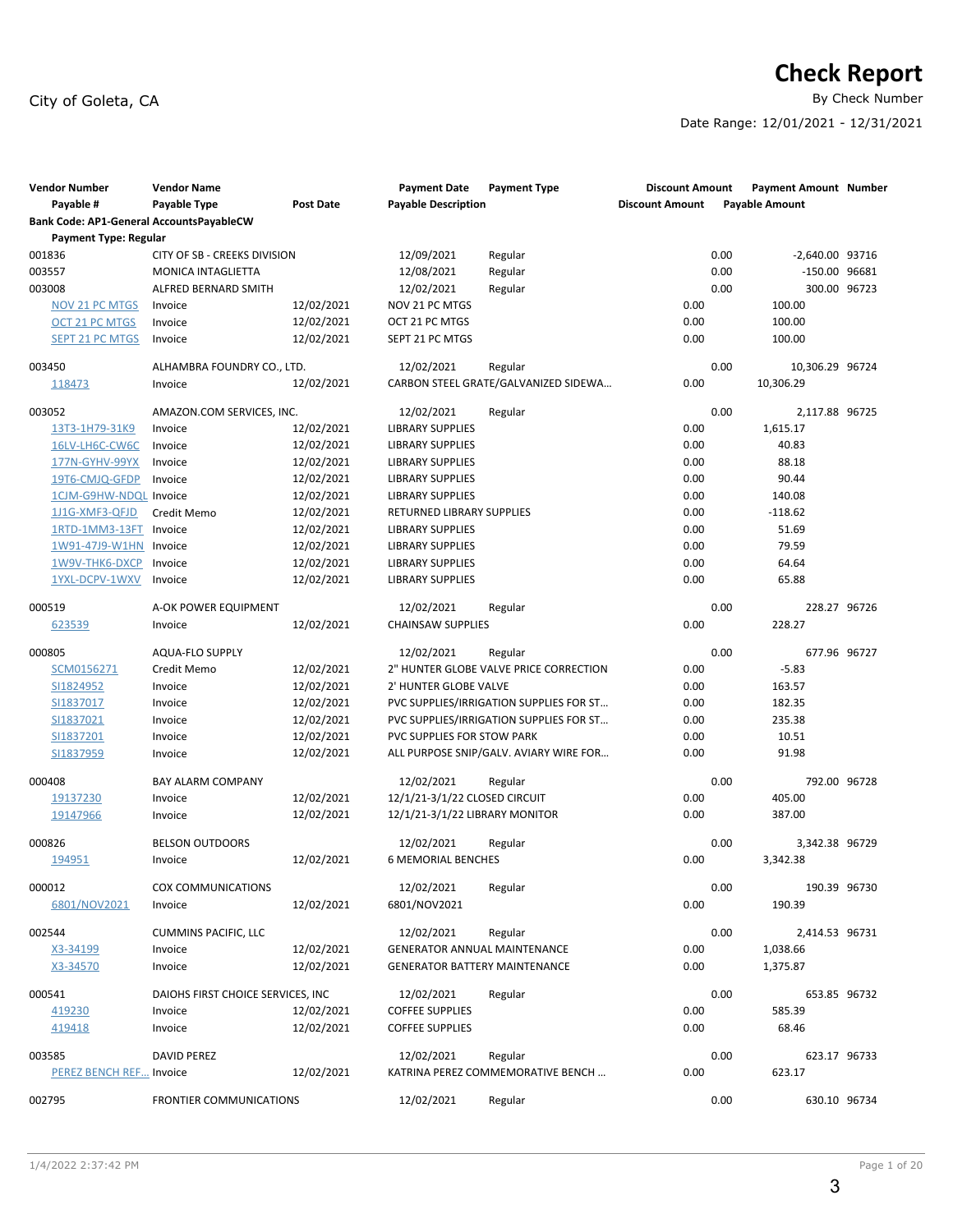| <b>Vendor Number</b>      | <b>Vendor Name</b>              |            | <b>Payment Date</b>             | <b>Payment Type</b>                    | <b>Discount Amount</b> |      | Payment Amount Number |  |
|---------------------------|---------------------------------|------------|---------------------------------|----------------------------------------|------------------------|------|-----------------------|--|
| Payable #                 | Payable Type                    | Post Date  | <b>Payable Description</b>      |                                        | <b>Discount Amount</b> |      | <b>Payable Amount</b> |  |
| 11/10/21 961-7504 Invoice |                                 | 12/02/2021 | 11/10/21 961-7504               |                                        | 0.00                   |      | 167.92                |  |
| 11/12/21 688-3117 Invoice |                                 | 12/02/2021 | 11/12/21 688-3117               |                                        | 0.00                   |      | 51.72                 |  |
|                           |                                 |            |                                 |                                        | 0.00                   |      | 65.99                 |  |
| 11/13/21 688-3115 Invoice |                                 | 12/02/2021 | 11/13/21 688-3115               |                                        |                        |      |                       |  |
| 11/16/21 685-5346 Invoice |                                 | 12/02/2021 | 11/16/21 685-5346               |                                        | 0.00                   |      | 344.47                |  |
| 000101                    | <b>GOLETA WATER DISTRICT</b>    |            | 12/02/2021                      | Regular                                |                        | 0.00 | 398.44 96735          |  |
| 6654/NOV2021              | Invoice                         | 12/02/2021 | 6654/NOV2021                    |                                        | 0.00                   |      | 398.44                |  |
|                           |                                 |            |                                 |                                        |                        |      |                       |  |
| 000101                    | <b>GOLETA WATER DISTRICT</b>    |            | 12/02/2021                      | Regular                                |                        | 0.00 | 348.72 96736          |  |
| 2044/NOV2021              | Invoice                         | 12/02/2021 | 2044/NOV2021                    |                                        | 0.00                   |      | 348.72                |  |
|                           |                                 |            |                                 |                                        |                        |      |                       |  |
| 000101                    | <b>GOLETA WATER DISTRICT</b>    |            | 12/02/2021                      | Regular                                |                        | 0.00 | 14.92 96737           |  |
| 2174/NOV2021              | Invoice                         | 12/02/2021 | 2174/NOV2021                    |                                        | 0.00                   |      | 14.92                 |  |
|                           |                                 |            |                                 |                                        |                        |      |                       |  |
| 000101                    | <b>GOLETA WATER DISTRICT</b>    |            | 12/02/2021                      | Regular                                |                        | 0.00 | 10,202.80 96738       |  |
| 11/30/21 VARIOUS Invoice  |                                 | 12/02/2021 | 11/30/21 VARIOUS                |                                        | 0.00                   |      | 10,202.80             |  |
|                           |                                 |            |                                 |                                        |                        |      |                       |  |
| 002949                    | JENNIFER FULLERTON              |            | 12/02/2021                      | Regular                                |                        | 0.00 | 300.00 96739          |  |
| NOV 21 PC MTGS            | Invoice                         | 12/02/2021 | NOV 21 PC MTGS                  |                                        | 0.00                   |      | 100.00                |  |
| <b>OCT 21 PC MTGS</b>     | Invoice                         | 12/02/2021 | OCT 21 PC MTGS                  |                                        | 0.00                   |      | 100.00                |  |
| <b>SEPT 21 PC MTGS</b>    | Invoice                         | 12/02/2021 | SEPT 21 PC MTGS                 |                                        | 0.00                   |      | 100.00                |  |
|                           |                                 |            |                                 |                                        |                        |      |                       |  |
| 002890                    | JENNIFER ROBERTA SMITH          |            | 12/02/2021                      | Regular                                |                        | 0.00 | 200.00 96740          |  |
| OCT 21 PC MTGS            | Invoice                         | 12/02/2021 | OCT 21 PC MTGS                  |                                        | 0.00                   |      | 100.00                |  |
| <b>SEPT 21 PC MTGS</b>    | Invoice                         | 12/02/2021 | SEPT 21 PC MTGS                 |                                        | 0.00                   |      | 100.00                |  |
|                           |                                 |            |                                 |                                        |                        |      |                       |  |
| 002648                    | <b>KATIE MAYNARD</b>            |            | 12/02/2021                      | Regular                                |                        | 0.00 | 300.00 96741          |  |
| NOV 21 PC MTGS            | Invoice                         | 12/02/2021 | NOV 21 PC MTGS                  |                                        | 0.00                   |      | 100.00                |  |
| OCT 21 PC MTGS            | Invoice                         | 12/02/2021 | OCT 21 PC MTGS                  |                                        | 0.00                   |      | 100.00                |  |
| <b>SEPT 21 PC MTGS</b>    | Invoice                         | 12/02/2021 | SEPT 21 PC MTGS                 |                                        | 0.00                   |      | 100.00                |  |
| 001023                    |                                 |            | 12/02/2021                      |                                        |                        | 0.00 |                       |  |
|                           | LAURA M. BRIDLEY, AICP          |            |                                 | Regular                                |                        |      | 1,046.25 96742        |  |
| 2021-10/CP002             | Invoice                         | 12/02/2021 | OCT 21 PROF SVCS                |                                        | 0.00                   |      | 1,046.25              |  |
| 000486                    | <b>MARBORG INDUSTRIES</b>       |            | 12/02/2021                      | Regular                                |                        | 0.00 | 1,950.43 96743        |  |
| 5355475                   | Invoice                         | 12/02/2021 | OCT 21 CRIB WALL FENSE          |                                        | 0.00                   |      | 110.19                |  |
| 5355841                   | Invoice                         | 12/02/2021 |                                 | OCT 21 304 LOS CARNEROS RESTROOMS      | 0.00                   |      | 396.38                |  |
|                           |                                 |            |                                 |                                        |                        |      |                       |  |
| 5355843                   | Invoice                         | 12/02/2021 | OCT 21 EVERGREEN PARK RESTROOMS |                                        | 0.00                   |      | 242.38                |  |
| 5355844                   | Invoice                         | 12/02/2021 | OCT 21 580 LA PATERA RESTROOMS  |                                        | 0.00                   |      | 237.84                |  |
| 5355845                   | Invoice                         | 12/02/2021 |                                 | OCT 21 CALLE REAL @ LA PATERA RESTROO  | 0.00                   |      | 390.85                |  |
| 5355857                   | Invoice                         | 12/02/2021 |                                 | OCT 21 BEACH ACCESS PARKING LOT RESTR  | 0.00                   |      | 351.05                |  |
| 5355859                   | Invoice                         | 12/02/2021 | OCT 21 7548 EVERGREEN RESTROOMS |                                        | 0.00                   |      | 221.74                |  |
|                           |                                 |            | 12/02/2021                      |                                        |                        | 0.00 |                       |  |
| 003029                    | MIDWEST TAPE, LLC               |            |                                 | Regular                                |                        |      | 7,055.67 96744        |  |
| 16889/SEP-OCT 2 Invoice   |                                 | 12/02/2021 | SEP-OCT 21 BOOK ORDERS          |                                        | 0.00                   |      | 7,055.67              |  |
| 003152                    | MINER'S ACE HARDWARE INC        |            | 12/02/2021                      | Regular                                |                        | 0.00 | 55.53 96745           |  |
| 6323                      | Invoice                         | 12/02/2021 | 1 LB GRN STR DECK PLUS 10X4     |                                        | 0.00                   |      | 10.76                 |  |
| 6336                      | Invoice                         | 12/02/2021 |                                 | RAIN-X CLEANR/SPACKLING PT/TILE CAULK/ | 0.00                   |      | 44.77                 |  |
|                           |                                 |            |                                 |                                        |                        |      |                       |  |
| 003408                    | R.E. SCHULTZ CONSTRUCTION, INC. |            | 12/02/2021                      | Regular                                |                        | 0.00 | 90,200.60 96746       |  |
| PR #1 2021-060            | Invoice                         | 12/02/2021 | OCT 21 MISC PARK IMPROVEMENTS   |                                        | 0.00                   |      | 90,200.60             |  |
|                           |                                 |            |                                 |                                        |                        |      |                       |  |
| 003383                    | Sam Ramirez                     |            | 12/02/2021                      | Regular                                |                        | 0.00 | 300.00 96747          |  |
| NOV 21 PC MTGS            | Invoice                         | 12/02/2021 | NOV 21 PC MTGS                  |                                        | 0.00                   |      | 100.00                |  |
| <b>OCT 21 PC MTGS</b>     | Invoice                         | 12/02/2021 | OCT 21 PC MTGS                  |                                        | 0.00                   |      | 100.00                |  |
| <b>SEPT 21 PC MTGS</b>    | Invoice                         | 12/02/2021 | SEPT 21 PC MTGS                 |                                        | 0.00                   |      | 100.00                |  |
|                           |                                 |            |                                 |                                        |                        |      |                       |  |
| 000361                    | SB INDEPENDENT                  |            | 12/02/2021                      | Regular                                |                        | 0.00 | 1,398.00 96748        |  |
| 1652                      | Invoice                         | 12/02/2021 | OCT-DEC 21 CLASSIFIED ADS       |                                        | 0.00                   |      | 1,398.00              |  |
|                           |                                 |            |                                 |                                        |                        |      |                       |  |
| 000070                    | SOUTHERN CAL EDISON COMPA       |            | 12/02/2021                      | Regular                                |                        | 0.00 | 605.54 96749          |  |
| 2696/NOV 2021             | Invoice                         | 12/02/2021 | 2696/NOV 2021                   |                                        | 0.00                   |      | 132.61                |  |
| 3552/SEPT 21 SH Invoice   |                                 | 12/02/2021 | 3552/SEPT 21 SHARED             |                                        | 0.00                   |      | 357.91                |  |
| 3552/SEPT 21a SH Invoice  |                                 | 12/02/2021 | 3552/SEPT 21a SHARED            |                                        | 0.00                   |      | 81.48                 |  |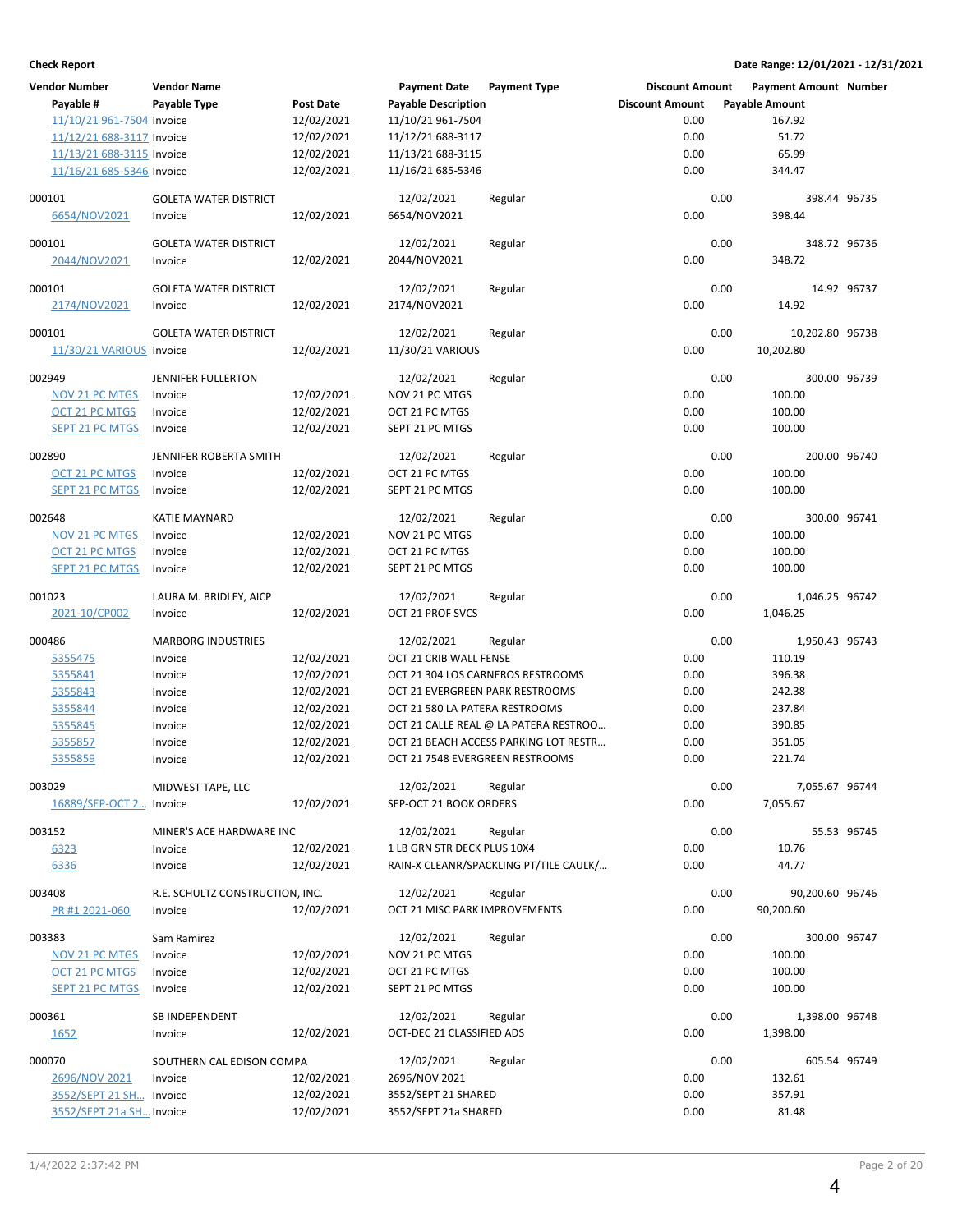| <b>Vendor Number</b>           | <b>Vendor Name</b>              |                  | <b>Payment Date</b>            | <b>Payment Type</b>                           | <b>Discount Amount</b> |      | <b>Payment Amount Number</b> |             |
|--------------------------------|---------------------------------|------------------|--------------------------------|-----------------------------------------------|------------------------|------|------------------------------|-------------|
| Payable #                      | Payable Type                    | <b>Post Date</b> | <b>Payable Description</b>     |                                               | <b>Discount Amount</b> |      | <b>Payable Amount</b>        |             |
| 9245/NOV 2021                  | Invoice                         | 12/02/2021       | 9245/NOV 2021                  |                                               | 0.00                   |      | 33.54                        |             |
|                                |                                 |                  |                                |                                               |                        |      |                              |             |
| 000011                         | STAPLES ADVANTAGE               |                  | 12/02/2021                     | Regular                                       |                        | 0.00 | 948.17 96750                 |             |
| 3487291477                     | Invoice                         | 12/02/2021       | <b>LIBRARY SUPPLIES</b>        |                                               | 0.00                   |      | 109.88                       |             |
| 3488491292                     | Invoice                         | 12/02/2021       | <b>LIBRARY SUPPLIES</b>        |                                               | 0.00                   |      | 130.59                       |             |
| 3488491294                     | Invoice                         | 12/02/2021       | <b>LIBRARY SUPPLIES</b>        |                                               | 0.00                   |      | 23.91                        |             |
| 3488491295                     | Invoice                         | 12/02/2021       | <b>LIBRARY SUPPLIES</b>        |                                               | 0.00                   |      | 41.82                        |             |
| 3488491296                     | Invoice                         | 12/02/2021       | <b>LIBRARY SUPPLIES</b>        |                                               | 0.00                   |      | 45.61                        |             |
|                                |                                 | 12/02/2021       |                                |                                               | 0.00                   |      |                              |             |
| 3491593631                     | Invoice                         |                  | <b>GENERAL SUPPLIES</b>        |                                               |                        |      | 531.97                       |             |
| 3491593634                     | Invoice                         | 12/02/2021       | <b>GENERAL SUPPLIES</b>        |                                               | 0.00                   |      | 38.23                        |             |
| 3491593636                     | Invoice                         | 12/02/2021       | <b>GENERAL SUPPLIES</b>        |                                               | 0.00                   |      | 26.16                        |             |
| 001781                         | STEWART'S DE-ROOTING & PLUMBING |                  | 12/02/2021                     | Regular                                       |                        | 0.00 | 120.00 96751                 |             |
|                                |                                 | 12/02/2021       |                                | 500 N FAIRVIEW LINE INSPECTION AND TIGH       | 0.00                   |      | 120.00                       |             |
| 58574                          | Invoice                         |                  |                                |                                               |                        |      |                              |             |
| 000324                         | SYNERGY COMPUTING, INC.         |                  | 12/02/2021                     | Regular                                       |                        | 0.00 | 3,377.56 96752               |             |
| CW-5414                        | Invoice                         | 12/02/2021       |                                | IPADS FOR GVL HOMEWORK HELP PROGRAM           | 0.00                   |      | 3,377.56                     |             |
|                                |                                 |                  |                                |                                               |                        |      |                              |             |
| 000193                         | TOWER AIR, INC.                 |                  | 12/02/2021                     | Regular                                       |                        | 0.00 | 1,102.50 96753               |             |
| 131348                         | Invoice                         | 12/02/2021       | JUL 21 PM MAINTENANCE          |                                               | 0.00                   |      | 1,102.50                     |             |
|                                |                                 |                  |                                |                                               |                        |      |                              |             |
| 000497                         | UNDERGROUND SERVICES ALER       |                  | 12/22/2021                     | Regular                                       |                        | 0.00 | -670.89 96754                |             |
| 000497                         | UNDERGROUND SERVICES ALER       |                  | 12/02/2021                     | Regular                                       |                        | 0.00 | 670.89 96754                 |             |
| 1020210283                     | Invoice                         | 12/02/2021       | <b>34 NEW TICKETS</b>          |                                               | 0.00                   |      | 66.10                        |             |
| 620210294                      | Invoice                         | 12/02/2021       | <b>31 NEW TICKETS</b>          |                                               | 0.00                   |      | 61.15                        |             |
| 720210297                      | Invoice                         | 12/02/2021       | <b>34 NEW TICKETS</b>          |                                               | 0.00                   |      | 66.10                        |             |
|                                |                                 |                  |                                |                                               |                        |      |                              |             |
| 820210290                      | Invoice                         | 12/02/2021       | <b>42 NEW TICKETS</b>          |                                               | 0.00                   |      | 79.30                        |             |
| 920210292                      | Invoice                         | 12/02/2021       | <b>45 NEW TICKETS</b>          |                                               | 0.00                   |      | 84.25                        |             |
| dsb20203720                    | Invoice                         | 12/02/2021       | 2020 DIG SAFE ANNUAL BOARD FEE |                                               | 0.00                   |      | 313.99                       |             |
| 001131                         | VENCO POWER SWEEPING, INC       |                  | 12/02/2021                     |                                               |                        | 0.00 | 4,425.00 96755               |             |
|                                |                                 |                  |                                | Regular                                       |                        |      |                              |             |
| 0067046-IN                     | Invoice                         | 12/02/2021       | SEP 21 STREET SWEEPING         |                                               | 0.00                   |      | 4,425.00                     |             |
| 000888                         | WESTERN EXTERMINATOR COMPANY    |                  | 12/02/2021                     | Regular                                       |                        | 0.00 | 630.15 96756                 |             |
| 9196825                        | Invoice                         | 12/02/2021       | OCT 21 LIBRARY                 |                                               | 0.00                   |      | 91.55                        |             |
|                                |                                 |                  |                                |                                               | 0.00                   |      |                              |             |
| 9199215                        | Invoice                         | 12/02/2021       | OCT 21 27 S LA PATERA LN       |                                               |                        |      | 119.90                       |             |
| 9199216                        | Invoice                         | 12/02/2021       | OCT 21 27 S LA PATERA LN       |                                               | 0.00                   |      | 185.30                       |             |
| 9424415                        | Invoice                         | 12/02/2021       | NOV 21 310 N LOS CARNEROS RD   |                                               | 0.00                   |      | 113.50                       |             |
| 9426108                        | Invoice                         | 12/02/2021       | NOV 21 27 S LA PATERA LN       |                                               | 0.00                   |      | 119.90                       |             |
|                                |                                 |                  |                                |                                               |                        |      |                              |             |
| 003131                         | ANIL VERMA ASSOCIATES, INC      |                  | 12/09/2021                     | Regular                                       |                        | 0.00 | 150,720.82 96757             |             |
| 27-7066                        | Invoice                         | 12/09/2021       | 10/1-10/31/21 PROF SVCS        |                                               | 0.00                   |      | 150,720.82                   |             |
| 003577                         | ARES CASAREZ                    |                  | 12/09/2021                     | Regular                                       |                        | 0.00 | 150.00 96758                 |             |
|                                |                                 |                  |                                |                                               | 0.00                   |      |                              |             |
| <b>RES 221-122 REF Invoice</b> |                                 | 12/09/2021       |                                | RES 221-122 CLEANING DEPOSIT REFUND           |                        |      | 150.00                       |             |
| 003592                         | AUSSIE MOVING INC               |                  | 12/09/2021                     | Regular                                       |                        | 0.00 | 525.00 96759                 |             |
| $B/L - 6111$                   | Invoice                         | 12/09/2021       |                                | Transportation of 10 lateral mapping cabinets | 0.00                   |      | 525.00                       |             |
|                                |                                 |                  |                                |                                               |                        |      |                              |             |
| 001797                         | BEST BEST & KRIEGER LLP         |                  | 12/09/2021                     | Regular                                       |                        | 0.00 | 36,469.50 96760              |             |
| 919926                         | Invoice                         | 12/09/2021       | OCT 21 PROF SVCS               |                                               | 0.00                   |      | 2,467.50                     |             |
| 919927                         | Invoice                         | 12/09/2021       | OCT 21 PROF SVCS               |                                               | 0.00                   |      | 13,195.00                    |             |
| 919928                         | Invoice                         | 12/09/2021       | OCT 21 PROF SVCS               |                                               | 0.00                   |      | 20,807.00                    |             |
|                                |                                 |                  |                                |                                               |                        |      |                              |             |
| 000660                         | <b>CHANNEL CITY LUMBER</b>      |                  | 12/09/2021                     | Regular                                       |                        | 0.00 |                              | 20.67 96761 |
| 545919                         | Invoice                         | 12/09/2021       |                                | 54" TAPERED HANDLE FOR STREETS CREW           | 0.00                   |      | 20.67                        |             |
|                                |                                 |                  |                                |                                               |                        |      |                              |             |
| 003337                         | Charles Edward Holdren          |                  | 12/09/2021                     | Regular                                       |                        | 0.00 |                              | 50.00 96762 |
| DEC 21 P&R MTGS                | Invoice                         | 12/09/2021       | DEC 21 P&R MTGS                |                                               | 0.00                   |      | 50.00                        |             |
|                                |                                 |                  |                                |                                               |                        |      |                              |             |
| 003570                         | CHARLIE V. ELBERT               |                  | 12/09/2021                     | Regular                                       |                        | 0.00 | 150.00 96763                 |             |
| <b>RES 221-116 REF Invoice</b> |                                 | 12/09/2021       |                                | RES 221-116 CLEANING DEPOSIT REFUND           | 0.00                   |      | 150.00                       |             |
|                                |                                 |                  |                                |                                               |                        |      |                              |             |
| 001836                         | CITY OF SB - CREEKS DIVISION    |                  | 12/09/2021                     | Regular                                       |                        | 0.00 | 5,640.00 96764               |             |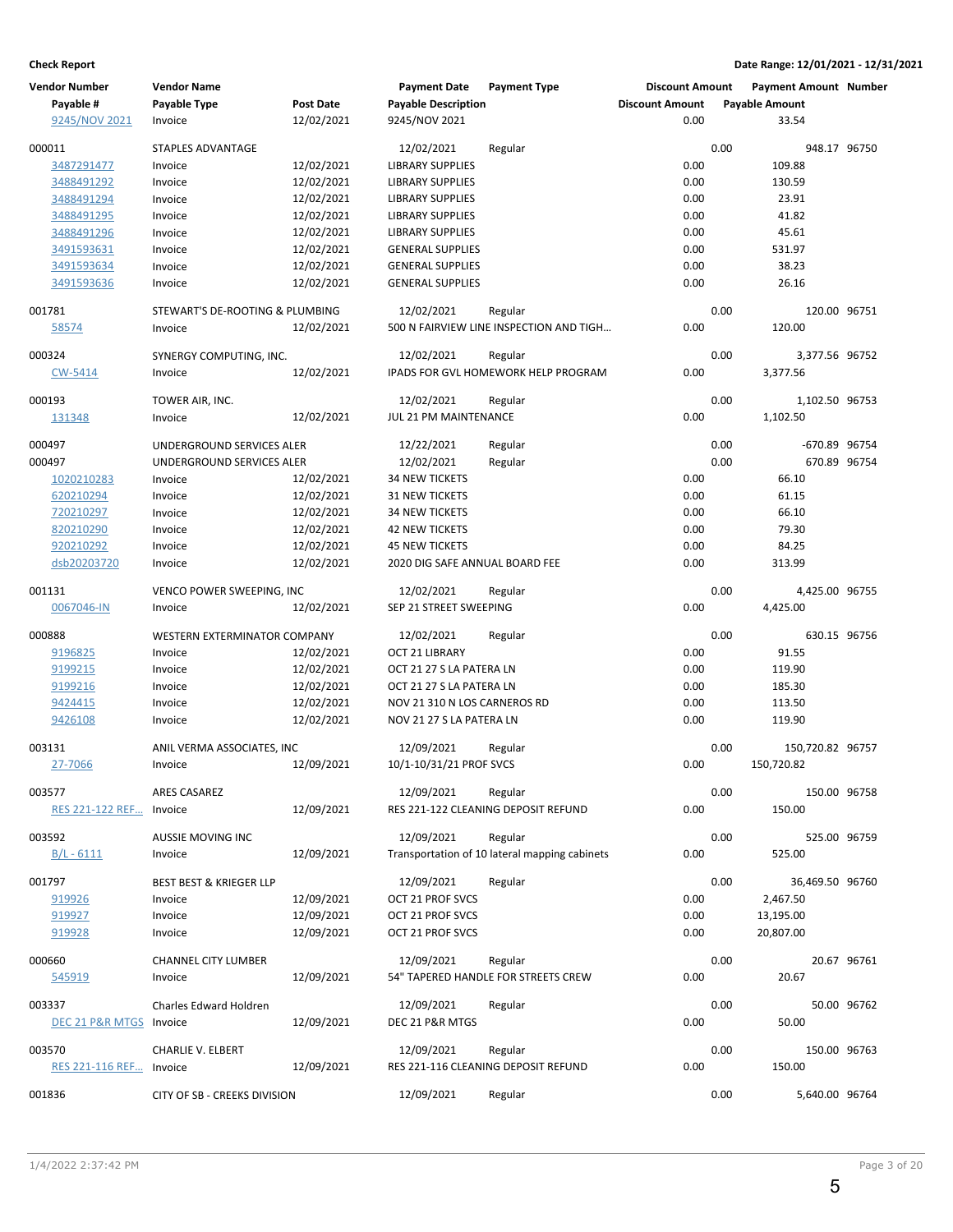| <b>Vendor Number</b>      | <b>Vendor Name</b>                                |                  | <b>Payment Date</b>              | <b>Payment Type</b>                    | <b>Discount Amount</b> |      | Payment Amount Number |             |
|---------------------------|---------------------------------------------------|------------------|----------------------------------|----------------------------------------|------------------------|------|-----------------------|-------------|
| Payable #                 | Payable Type                                      | <b>Post Date</b> | <b>Payable Description</b>       |                                        | <b>Discount Amount</b> |      | <b>Payable Amount</b> |             |
| 12/2/21                   | Invoice                                           | 12/09/2021       |                                  | REPLACE CHECK 91522 DATED 12/19/2019   | 0.00                   |      | 5,640.00              |             |
|                           |                                                   |                  |                                  |                                        |                        |      |                       |             |
| 000130                    | COM3 CONSULTING, INC.                             |                  | 12/09/2021                       | Regular                                |                        | 0.00 | 28,080.00 96765       |             |
| <b>CG-CIP-1121</b>        | Invoice                                           | 12/09/2021       | NOV 21 PROF SVCS                 |                                        | 0.00                   |      | 28,080.00             |             |
|                           |                                                   |                  |                                  |                                        |                        |      |                       |             |
| 001985                    | COMPUTER SOFTWARE INC                             |                  | 12/09/2021                       | Regular                                |                        | 0.00 | 38,137.72 96766       |             |
| 57961                     | Invoice                                           | 12/09/2021       | 11/12/21-11/11/22 SUPPORT/HOST   |                                        | 0.00                   |      | 38,137.72             |             |
|                           |                                                   |                  |                                  |                                        |                        |      |                       |             |
| 001815                    | DAL POZZO TIRE CORP.                              |                  | 12/09/2021                       | Regular                                |                        | 0.00 |                       | 20.00 96767 |
| 110021                    | Invoice                                           | 12/09/2021       | FLAT REPAIR TRAILER #17          |                                        | 0.00                   |      | 20.00                 |             |
|                           |                                                   |                  |                                  |                                        |                        |      |                       |             |
| 002477                    | DARYL ANNA WEST                                   |                  | 12/09/2021                       | Regular                                |                        | 0.00 |                       | 50.00 96768 |
| DEC 21 P&R MTGS Invoice   |                                                   | 12/09/2021       | DEC 21 P&R MTGS                  |                                        | 0.00                   |      | 50.00                 |             |
|                           |                                                   |                  |                                  |                                        |                        |      |                       |             |
| 003101                    | DEBORAH LEE WILLIAMS                              |                  | 12/09/2021                       | Regular                                |                        | 0.00 |                       | 50.00 96769 |
| DEC 21 P&R MTGS Invoice   |                                                   | 12/09/2021       | DEC 21 P&R MTGS                  |                                        | 0.00                   |      | 50.00                 |             |
|                           |                                                   |                  |                                  |                                        |                        |      |                       |             |
| 001044                    | DEPT OF TRANSPORTATION                            |                  | 12/09/2021                       | Regular                                |                        | 0.00 | 145.46 96770          |             |
| 22004320                  | Invoice                                           | 12/09/2021       | PROJECT 0500020240/OCT 21        |                                        | 0.00                   |      | 145.46                |             |
|                           |                                                   |                  |                                  |                                        |                        |      |                       |             |
| 003394                    | DIANA REPLOGLE-PURINTON                           |                  | 12/09/2021                       | Regular                                |                        | 0.00 |                       | 50.00 96771 |
| DEC 21 P&R MTGS Invoice   |                                                   | 12/09/2021       | DEC 21 P&R MTGS                  |                                        | 0.00                   |      | 50.00                 |             |
|                           |                                                   |                  |                                  |                                        |                        |      |                       |             |
| 002345                    | DIVISION OF THE STATE ARCHITECT                   |                  | 12/09/2021                       | Regular                                |                        | 0.00 | 137.20 96772          |             |
| <b>3RD QTR 2021</b>       | Invoice                                           | 12/09/2021       | JUL-SEPT 2021 SB1186             |                                        | 0.00                   |      | 137.20                |             |
|                           |                                                   |                  |                                  |                                        |                        |      |                       |             |
| 000459                    | <b>FLOWERS &amp; ASSOCIATES</b>                   |                  | 12/09/2021                       | Regular                                |                        | 0.00 | 500.00 96773          |             |
|                           |                                                   |                  |                                  |                                        |                        |      |                       |             |
| 21-3243                   | Invoice                                           | 12/09/2021       | 10 lateral mapping cabinets      |                                        | 0.00                   |      | 500.00                |             |
| 002795                    | <b>FRONTIER COMMUNICATIONS</b>                    |                  | 12/09/2021                       | Regular                                |                        | 0.00 |                       | 58.88 96774 |
|                           |                                                   |                  |                                  |                                        | 0.00                   |      | 58.88                 |             |
| 11/22/21 968-6848 Invoice |                                                   | 12/09/2021       | 11/22/21 968-6848                |                                        |                        |      |                       |             |
| 000101                    | <b>GOLETA WATER DISTRICT</b>                      |                  | 12/09/2021                       | Regular                                |                        | 0.00 | 200.24 96775          |             |
|                           |                                                   |                  |                                  |                                        |                        |      |                       |             |
| 12/7/21 VARIOUS           | Invoice                                           | 12/09/2021       | 12/7/21 VARIOUS                  |                                        | 0.00                   |      | 200.24                |             |
| 001415                    | <b>GRANICUS, INC</b>                              |                  | 12/09/2021                       | Regular                                |                        | 0.00 | 27,875.70 96776       |             |
|                           |                                                   |                  |                                  |                                        |                        |      |                       |             |
| 143711                    | Invoice                                           | 12/09/2021       | FY21/22 ADDITIONAL SMS           |                                        | 0.00                   |      | 27,875.70             |             |
| 001066                    | <b>HOMEGROWN GRAPHICS</b>                         |                  | 12/09/2021                       |                                        |                        | 0.00 | 1,000.00 96777        |             |
|                           |                                                   |                  |                                  | Regular                                |                        |      |                       |             |
| 234321                    | Invoice                                           | 12/09/2021       | CITY 20TH ANNIVERSARY LOGO SUITE |                                        | 0.00                   |      | 1,000.00              |             |
| 003545                    | HOWROYD-WRIGHT EMPLOYMENT AGENCY, INC. 12/09/2021 |                  |                                  |                                        |                        | 0.00 |                       |             |
|                           |                                                   |                  |                                  | Regular                                |                        |      | 5,412.66 96778        |             |
| 01-6109477                | Invoice                                           | 12/09/2021       | PE 11/13/21 PROF SVCS            |                                        | 0.00                   |      | 2,297.46              |             |
| 01-6118607                | Invoice                                           | 12/09/2021       | PE 11/20/21 PROF SVCS            |                                        | 0.00                   |      | 3,115.20              |             |
|                           |                                                   |                  |                                  |                                        |                        |      |                       |             |
| 001928                    | IMPULSE ADVANCED COMMUNICATION                    |                  | 12/09/2021                       | Regular                                |                        | 0.00 | 5,790.11 96779        |             |
| 78301                     | Invoice                                           | 12/09/2021       | 12/26/21-1/25/22 M.R./CLEARSTAR  |                                        | 0.00                   |      | 5,790.11              |             |
|                           |                                                   |                  |                                  |                                        |                        |      |                       |             |
| 003564                    | <b>JACKIE PEREZ</b>                               |                  | 12/09/2021                       | Regular                                |                        | 0.00 | 234.00 96780          |             |
| RES 221-109 REF           | Invoice                                           | 12/09/2021       |                                  | RES 221-109 CLEANING DEPOSIT/PARTIAL P | 0.00                   |      | 234.00                |             |
|                           |                                                   |                  |                                  |                                        |                        |      |                       |             |
| 003495                    | <b>LAUREN BRAY</b>                                |                  | 12/09/2021                       | Regular                                |                        | 0.00 | 350.00 96781          |             |
| 1447                      | Invoice                                           | 12/09/2021       | GOOD LAND GOOD SHOPPING SQUARE   |                                        | 0.00                   |      | 350.00                |             |
|                           |                                                   |                  |                                  |                                        |                        |      |                       |             |
| 003552                    | MANAGEMENT PARTNERS, INCORPORATED                 |                  | 12/09/2021                       | Regular                                |                        | 0.00 | 2,257.50 96782        |             |
| <b>INV09742</b>           | Invoice                                           | 12/09/2021       | AUG 21 PROF SVCS                 |                                        | 0.00                   |      | 1,050.00              |             |
| <b>INV09834</b>           | Invoice                                           | 12/09/2021       | SEP 21 PROF SVCS                 |                                        | 0.00                   |      | 735.00                |             |
| <b>INV10004</b>           | Invoice                                           | 12/09/2021       | NOV 21 PROF SVCS                 |                                        | 0.00                   |      | 472.50                |             |
|                           |                                                   |                  |                                  |                                        |                        |      |                       |             |
| 003590                    | MARIA QUECHOTL GOMEZ                              |                  | 12/09/2021                       | Regular                                |                        | 0.00 | 150.00 96783          |             |
| RES 221-127 REF           | Invoice                                           | 12/09/2021       |                                  | RES 221-127 CLEANING DEPOSIT REFUND    | 0.00                   |      | 150.00                |             |
|                           |                                                   |                  |                                  |                                        |                        |      |                       |             |
| 002456                    | MARK CRANE'S TREE & ARBORIST SERVICES             |                  | 12/09/2021                       | Regular                                |                        | 0.00 | 6,750.00 96784        |             |
| 3394                      | Invoice                                           | 12/09/2021       |                                  | EMERGENCY TREE WORK / 1 LARGE OAK      | 0.00                   |      | 6,750.00              |             |
|                           |                                                   |                  |                                  |                                        |                        |      |                       |             |
| 002835                    | MARVIN J PAULL, F.S.A.; E.A.; M.A.A.A             |                  | 12/09/2021                       | Regular                                |                        | 0.00 | 3,630.00 96785        |             |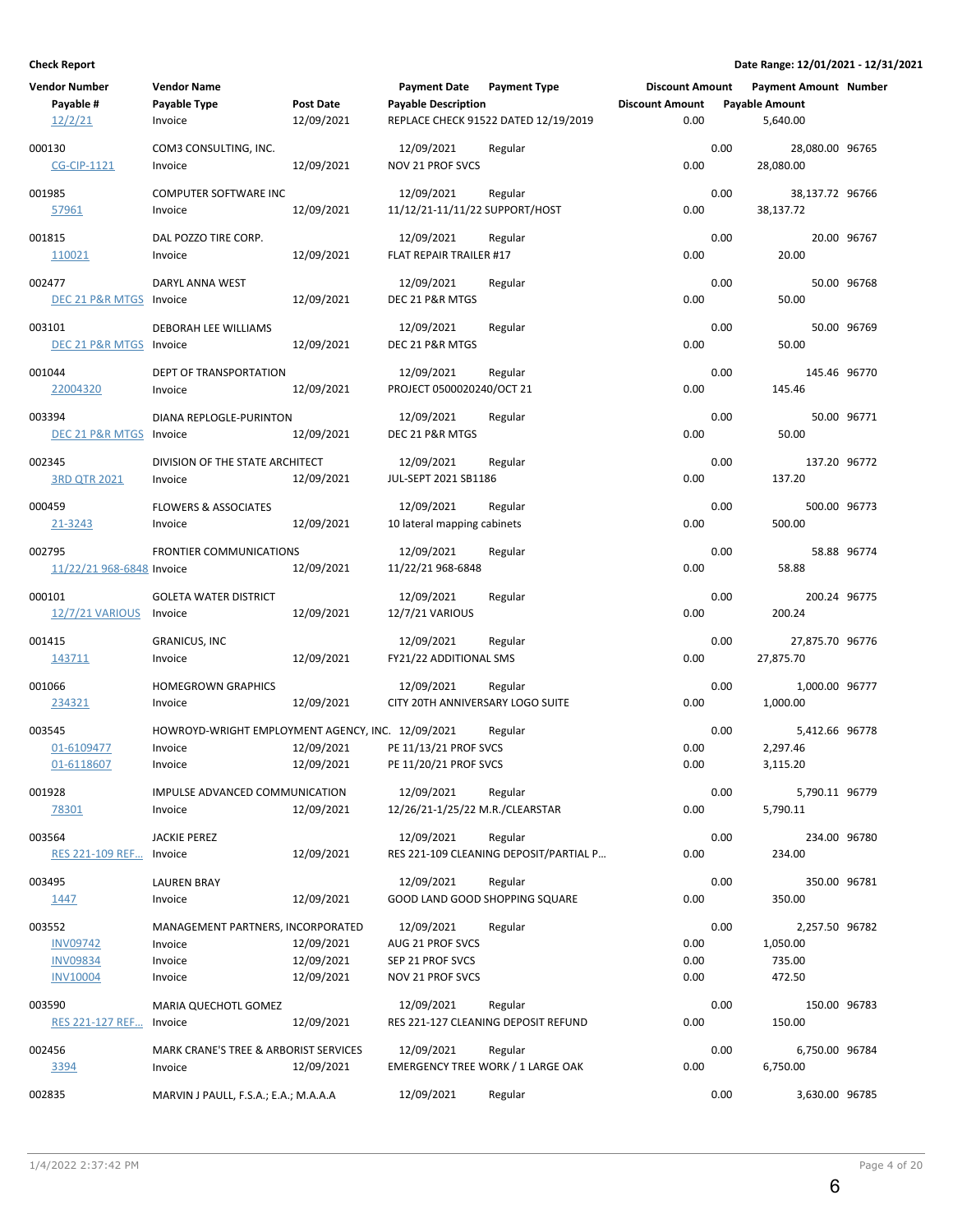| <b>Vendor Number</b>           | <b>Vendor Name</b>                                |                  | <b>Payment Date Payment Type</b> |                                                | <b>Discount Amount</b> | <b>Payment Amount Number</b> |              |
|--------------------------------|---------------------------------------------------|------------------|----------------------------------|------------------------------------------------|------------------------|------------------------------|--------------|
| Payable #                      | Payable Type                                      | <b>Post Date</b> | <b>Payable Description</b>       |                                                | <b>Discount Amount</b> | <b>Payable Amount</b>        |              |
| 112921                         | Invoice                                           | 12/09/2021       |                                  | ACTUARIAL CONSULTING 10/11-11/28/21            | 0.00                   | 3,630.00                     |              |
| 002535                         | METROPOLITAN TRANSPORTATION COMMISSION 12/09/2021 |                  |                                  | Regular                                        | 0.00                   | 2,500.00 96786               |              |
| 4926-AR12251                   | Invoice                                           | 12/09/2021       | STREETSAVER 1/1/22-12/31/22      |                                                | 0.00                   | 2,500.00                     |              |
| 003152                         | MINER'S ACE HARDWARE INC                          |                  | 12/09/2021                       | Regular                                        | 0.00                   |                              | 9.69 96787   |
| 6366                           | Invoice                                           | 12/09/2021       | MAILBOX LOCK THRDED NA 14        |                                                | 0.00                   | 9.69                         |              |
| 000703                         | <b>MISSION LINEN SUPPLY</b>                       |                  | 12/09/2021                       |                                                | 0.00                   | 144.28 96788                 |              |
|                                |                                                   |                  |                                  | Regular                                        |                        |                              |              |
| 515929699                      | Invoice                                           | 12/09/2021       | NOV 21 PROF SVCS                 |                                                | 0.00                   | 25.40                        |              |
| 515929714                      | Invoice                                           | 12/09/2021       | <b>NOV 21 PROF SVCS</b>          |                                                | 0.00                   | 46.74                        |              |
| 515966930                      | Invoice                                           | 12/09/2021       | NOV 21 PROF SVCS                 |                                                | 0.00                   | 25.40                        |              |
| 515966933                      | Invoice                                           | 12/09/2021       | NOV 21 PROF SVCS                 |                                                | 0.00                   | 46.74                        |              |
| 000650                         | MNS ENGINEERS, INC.                               |                  | 12/09/2021                       | Regular                                        | 0.00                   | 9,715.00 96789               |              |
| 77866                          | Invoice                                           | 12/09/2021       | APR 21 PROF SVCS                 |                                                | 0.00                   | 9,715.00                     |              |
| 003557                         | MONICA INTAGLIETTA                                |                  | 12/09/2021                       | Regular                                        | 0.00                   | 150.00 96790                 |              |
| RES 221-083 REF                | Invoice                                           | 11/24/2021       |                                  | RES 221-083 CLEANING DEPOSIT REFUND            | 0.00                   | 150.00                       |              |
| 003256                         | Noozhawk                                          |                  | 12/09/2021                       | Regular                                        | 0.00                   |                              | 495.20 96791 |
| 7332                           | Invoice                                           | 12/09/2021       | NOOZHAWK AD/VIDEO AD             |                                                | 0.00                   | 495.20                       |              |
| 002715                         | O'REILLY AUTO PARTS                               |                  | 12/09/2021                       | Regular                                        | 0.00                   |                              | 97.22 96792  |
| 3770-276485                    | Invoice                                           | 12/09/2021       |                                  | 2 WIPER BLADE/WHEEL CLNR/DETAILER/T            | 0.00                   | 97.22                        |              |
| 003589                         | <b>PAMELA VOGEL</b>                               |                  | 12/09/2021                       |                                                | 0.00                   | 150.00 96793                 |              |
| <b>RES 221-126 REF Invoice</b> |                                                   | 12/09/2021       |                                  | Regular<br>RES 221-126 CLEANING DEPOSIT REFUND | 0.00                   | 150.00                       |              |
|                                |                                                   |                  |                                  |                                                |                        |                              |              |
| 000649                         | PREMIERE GLOBAL SERVICES                          |                  | 12/09/2021                       | Regular                                        | 0.00                   | 637.51 96794                 |              |
| 30737059                       | Invoice                                           | 12/09/2021       | 9/6-10/5/21 ACCOUNT 6816900      |                                                | 0.00                   | 298.62                       |              |
| 30759248                       | Invoice                                           | 12/09/2021       | 10/6-11/5/21 ACCOUNT 6816900     |                                                | 0.00                   | 338.89                       |              |
| 000470                         | PTV AMERICA, INC.                                 |                  | 12/09/2021                       | Regular                                        | 0.00                   | 1,425.00 96795               |              |
| 10711444                       | Invoice                                           | 12/09/2021       |                                  | ANNUAL PTV SOFTWARE MAINTENANCE                | 0.00                   | 1,425.00                     |              |
| 000718                         | R J CARROLL & SONS, INC                           |                  | 12/09/2021                       | Regular                                        | 0.00                   | 140.87 96796                 |              |
| 100487                         | Invoice                                           | 12/09/2021       | JDW URINAL/TOILET STOPPAGE       |                                                | 0.00                   | 140.87                       |              |
| 000616                         | <b>RED WING SHOE STORE</b>                        |                  | 12/09/2021                       | Regular                                        | 0.00                   | 214.05 96797                 |              |
|                                |                                                   |                  | RETURNED WOOK BOOKS J. FLORES    |                                                | 0.00                   | $-185.95$                    |              |
| 296-1-52621                    | Credit Memo                                       | 12/09/2021       |                                  |                                                |                        |                              |              |
| 296-1-60675                    | Invoice                                           | 12/09/2021       | WORK BOOTS M CALLES              |                                                | 0.00                   | 200.00                       |              |
| 296-1-61001                    | Invoice                                           | 12/09/2021       | <b>WORK BOOTS J. FLORES</b>      |                                                | 0.00                   | 200.00                       |              |
| 003198                         | RICHARD LEROY JENKINS                             |                  | 12/09/2021                       | Regular                                        | 0.00                   |                              | 50.00 96798  |
| DEC 21 P&R MTGS Invoice        |                                                   | 12/09/2021       | DEC 21 P&R MTGS                  |                                                | 0.00                   | 50.00                        |              |
| 003140                         | ROBERT BROWN ENGINEERS                            |                  | 12/09/2021                       | Regular                                        | 0.00                   | 6,760.98 96799               |              |
| 240-4269                       | Invoice                                           | 12/09/2021       | SEP 21 PROF SVCS                 |                                                | 0.00                   | 6,581.98                     |              |
| 240-4272                       | Invoice                                           | 12/09/2021       | OCT 21 PROF SVCS                 |                                                | 0.00                   | 179.00                       |              |
| 003565                         | <b>ROBIN PORTUNE</b>                              |                  | 12/09/2021                       | Regular                                        | 0.00                   | 150.00 96800                 |              |
| <b>RES 221-111 REF Invoice</b> |                                                   | 12/09/2021       |                                  | RES 221-111 CLEANING DEPOSIT REFUND            | 0.00                   | 150.00                       |              |
|                                |                                                   |                  |                                  |                                                |                        |                              |              |
| 002716                         | RRM DESIGN GROUP CA., INC.                        |                  | 12/09/2021                       | Regular                                        | 0.00                   | 9,460.00 96801               |              |
| 0206-02-1021                   | Invoice                                           | 12/09/2021       | OCT 21 PROF SVCS                 |                                                | 0.00                   | 292.50                       |              |
| 2214-01-1021                   | Invoice                                           | 12/09/2021       | OCT 21 PROF SVCS                 |                                                | 0.00                   | 9,167.50                     |              |
| 003537                         | SARAH ELISABETH DENT                              |                  | 12/09/2021                       | Regular                                        | 0.00                   |                              | 50.00 96802  |
| DEC 21 P&R MTGS Invoice        |                                                   | 12/09/2021       | DEC 21 P&R MTGS                  |                                                | 0.00                   | 50.00                        |              |
| 000361                         | SB INDEPENDENT                                    |                  | 12/09/2021                       | Regular                                        | 0.00                   | 500.00 96803                 |              |
| 3721                           | Invoice                                           | 12/09/2021       | DEC 21 CLASSIFIED ADS            |                                                | 0.00                   | 500.00                       |              |
| 000070                         | SOUTHERN CAL EDISON COMPA                         |                  | 12/09/2021                       | Regular                                        | 0.00                   | 215.84 96804                 |              |
|                                |                                                   |                  |                                  |                                                |                        |                              |              |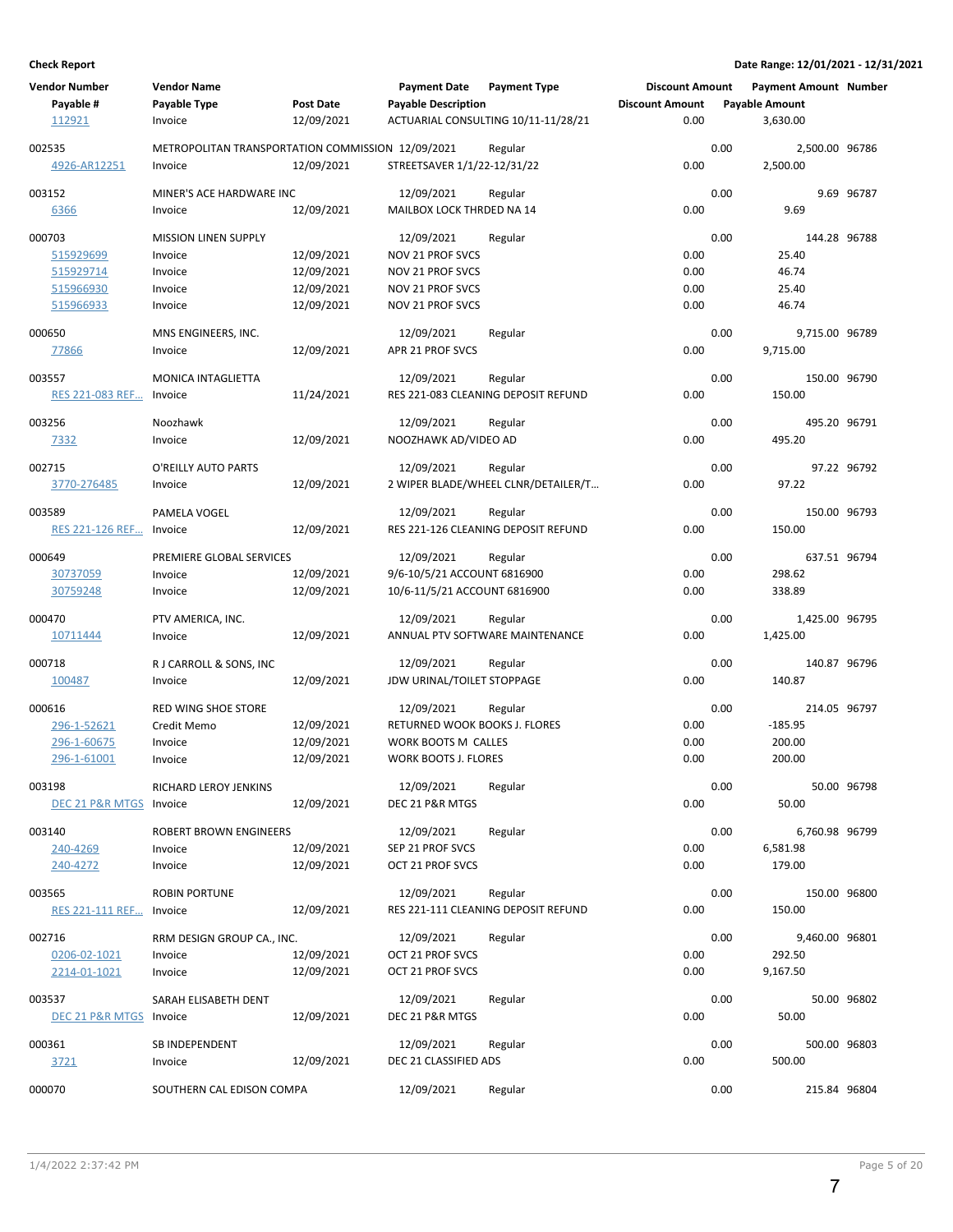| <b>Vendor Number</b><br>Payable #<br>12/7/21 VARIOUS | <b>Vendor Name</b><br>Payable Type<br>Invoice          | <b>Post Date</b><br>12/09/2021 | <b>Payment Date</b><br><b>Payable Description</b><br>12/7/21 VARIOUS | <b>Payment Type</b>                              | <b>Discount Amount</b><br><b>Discount Amount</b><br>0.00 |      | <b>Payment Amount Number</b><br><b>Payable Amount</b><br>215.84 |             |
|------------------------------------------------------|--------------------------------------------------------|--------------------------------|----------------------------------------------------------------------|--------------------------------------------------|----------------------------------------------------------|------|-----------------------------------------------------------------|-------------|
| 000329                                               | <b>STAPLES</b>                                         |                                | 12/09/2021                                                           | Regular                                          |                                                          | 0.00 |                                                                 | 70.03 96805 |
| 941/NOV2021                                          | Invoice                                                | 12/09/2021                     | 1 NXT 128GB USB                                                      |                                                  | 0.00                                                     |      | 70.03                                                           |             |
|                                                      |                                                        |                                |                                                                      |                                                  |                                                          |      |                                                                 |             |
| 000011                                               | STAPLES ADVANTAGE                                      |                                | 12/09/2021                                                           | Regular                                          |                                                          | 0.00 | 548.02 96806                                                    |             |
| 3492777540                                           | Invoice                                                | 12/09/2021                     | <b>GENERAL SUPPLIES</b>                                              |                                                  | 0.00                                                     |      | 372.11                                                          |             |
| 3492777542                                           | Credit Memo                                            | 12/09/2021                     | <b>GENERAL SUPPLIES RETURNED</b>                                     |                                                  | 0.00                                                     |      | $-24.30$                                                        |             |
| 3492777543                                           | Invoice                                                | 12/09/2021                     | <b>GENERAL SUPPLIES</b>                                              |                                                  | 0.00                                                     |      | 24.30                                                           |             |
| 3492777544                                           | Invoice                                                | 12/09/2021                     | <b>GENERAL SUPPLIES</b>                                              |                                                  | 0.00                                                     |      | 175.91                                                          |             |
| 000011                                               | STAPLES ADVANTAGE                                      |                                | 12/10/2021                                                           | Regular                                          |                                                          | 0.00 | -548.02 96806                                                   |             |
| 003399                                               | <b>SUSAN C. WALTON</b>                                 |                                | 12/09/2021                                                           | Regular                                          |                                                          | 0.00 |                                                                 | 50.00 96807 |
| DEC 21 P&R MTGS Invoice                              |                                                        | 12/09/2021                     | DEC 21 P&R MTGS                                                      |                                                  | 0.00                                                     |      | 50.00                                                           |             |
|                                                      |                                                        |                                |                                                                      |                                                  |                                                          |      |                                                                 |             |
| 000324                                               | SYNERGY COMPUTING, INC.                                |                                | 12/09/2021                                                           | Regular                                          |                                                          | 0.00 | 16,084.66 96808                                                 |             |
| CW-5419<br>CW-5421                                   | Invoice<br>Invoice                                     | 12/09/2021<br>12/09/2021       | DEC 21 IT SERVICES<br>DEC 21 OFFICE 365 LICENSING                    |                                                  | 0.00<br>0.00                                             |      | 11,997.00<br>4,087.66                                           |             |
|                                                      |                                                        |                                |                                                                      |                                                  |                                                          |      |                                                                 |             |
| 001903                                               | <b>ULTREX</b>                                          |                                | 12/09/2021                                                           | Regular                                          |                                                          | 0.00 | 300.11 96809                                                    |             |
| 3384129                                              | Invoice                                                | 12/09/2021                     | 11/1-11/30/21 MINOLTA                                                |                                                  | 0.00                                                     |      | 299.71                                                          |             |
| 3384130                                              | Invoice                                                | 12/09/2021                     | 11/1-11/30/21 MINOLTA                                                |                                                  | 0.00                                                     |      | 0.40                                                            |             |
|                                                      |                                                        |                                |                                                                      |                                                  |                                                          | 0.00 |                                                                 |             |
| 000075<br>9891822673                                 | <b>VERIZON WIRELESS</b><br>Invoice                     | 12/09/2021                     | 12/09/2021<br>OCT 21 IPAD/CELL PHONE K. HOOVER                       | Regular                                          | 0.00                                                     |      | 270.97 96810<br>270.97                                          |             |
|                                                      |                                                        |                                |                                                                      |                                                  |                                                          |      |                                                                 |             |
| 002851                                               | <b>VORTEX INDUSTRIES, INC</b>                          |                                | 12/09/2021                                                           | Regular                                          |                                                          | 0.00 | 7,041.60 96811                                                  |             |
| 01-1536258                                           | Invoice                                                | 12/09/2021                     | LIBRARY GLASS DOOR REPAIR                                            |                                                  | 0.00                                                     |      | 7,041.60                                                        |             |
|                                                      |                                                        |                                |                                                                      |                                                  |                                                          |      |                                                                 |             |
| 000986                                               | ACQUA CLEAR, INC.                                      |                                | 12/16/2021                                                           | Regular                                          |                                                          | 0.00 | 656.46 96814                                                    |             |
| 22925<br>23224                                       | Invoice                                                | 12/16/2021<br>12/16/2021       | 8/1-10/31/21 COOLER RENTAL<br>11/1/21-1/31/22 COOLER RENTAL          |                                                  | 0.00<br>0.00                                             |      | 265.90<br>270.01                                                |             |
| 72678/AUG 2021                                       | Invoice<br>Invoice                                     | 12/16/2021                     | 9/1-11/30/21 COOLER RENTAL                                           |                                                  | 0.00                                                     |      | 120.55                                                          |             |
|                                                      |                                                        |                                |                                                                      |                                                  |                                                          |      |                                                                 |             |
| 002991                                               | <b>ANTENORE &amp; ASSOCIATES</b>                       |                                | 12/16/2021                                                           | Regular                                          |                                                          | 0.00 | 1,875.00 96815                                                  |             |
| Goleta1121                                           | Invoice                                                | 12/16/2021                     | OCT-NOV 21 PROF SVCS                                                 |                                                  | 0.00                                                     |      | 1,875.00                                                        |             |
| 000805                                               | AQUA-FLO SUPPLY                                        |                                | 12/16/2021                                                           |                                                  |                                                          | 0.00 | 967.78 96816                                                    |             |
| SI1824567                                            | Invoice                                                | 12/16/2021                     |                                                                      | Regular<br>GALVANIZED SOIL STAPLE FOR ELLWOOD PR | 0.00                                                     |      | 31.38                                                           |             |
| SI1829979                                            | Invoice                                                | 12/16/2021                     | SOD MARATHON SEED FOR LIBRARY                                        |                                                  | 0.00                                                     |      | 120.54                                                          |             |
| SI1830716                                            | Invoice                                                | 12/16/2021                     | <b>GRANULAR FERTILIZER FOR LIBRARY</b>                               |                                                  | 0.00                                                     |      | 181.41                                                          |             |
| SI1832274                                            | Invoice                                                | 12/16/2021                     |                                                                      | 2 VALVES ON ONE WIRE FOR GOLETA LIBRA            | 0.00                                                     |      | 187.75                                                          |             |
| SI1832333                                            | Invoice                                                | 12/16/2021                     | <b>PVC SUPPPLIES</b>                                                 |                                                  | 0.00                                                     |      | 16.86                                                           |             |
| SI1833488                                            | Invoice                                                | 12/16/2021                     |                                                                      | IRRIGATION SUPPLIES FOR GOLETA LIBRARY           | 0.00                                                     |      | 106.15                                                          |             |
| SI1833574                                            | Invoice                                                | 12/16/2021                     | PVC SUPPLIES FOR GOLETA LIBRARY                                      |                                                  | 0.00                                                     |      | 14.06                                                           |             |
| SI1833589                                            | Invoice                                                | 12/16/2021                     |                                                                      | PVC/IRRIGATION SUPPLIES FOR GOLETA LIB           | 0.00                                                     |      | 303.44                                                          |             |
| SI1837026                                            | Invoice                                                | 12/16/2021                     |                                                                      | RAINBIRD ARC NOZZLE FOR GOLETA LIBRARY           | 0.00                                                     |      | 6.19                                                            |             |
|                                                      |                                                        |                                |                                                                      |                                                  |                                                          |      |                                                                 |             |
| 003587                                               | B SAFE PLAYGROUND INSPECTION SERVICES, INC. 12/16/2021 |                                |                                                                      | Regular<br>INSPECTION/TEST & REPORT BERKLEY TERR | 0.00                                                     | 0.00 | 950.00 96817                                                    |             |
| 21-0137                                              | Invoice                                                | 12/16/2021                     |                                                                      |                                                  |                                                          |      | 950.00                                                          |             |
| 001797                                               | <b>BEST BEST &amp; KRIEGER LLP</b>                     |                                | 12/16/2021                                                           | Regular                                          |                                                          | 0.00 | 40,292.45 96818                                                 |             |
| 915072                                               | Invoice                                                | 12/16/2021                     | AUG 21 PROF SVCS                                                     |                                                  | 0.00                                                     |      | 8,146.59                                                        |             |
| 915075                                               | Invoice                                                | 12/16/2021                     | AUG 21 PROF SVCS                                                     |                                                  | 0.00                                                     |      | 7,730.00                                                        |             |
| 917134                                               | Invoice                                                | 12/16/2021                     | SEP 21 PROF SVCS                                                     |                                                  | 0.00                                                     |      | 11,246.00                                                       |             |
| 922460                                               | Invoice                                                | 12/16/2021                     | NOV 21 PROF SVCS                                                     |                                                  | 0.00                                                     |      | 8,155.50                                                        |             |
| 922463                                               | Invoice                                                | 12/16/2021                     | NOV 21 PROF SVCS                                                     |                                                  | 0.00                                                     |      | 5,014.36                                                        |             |
| 003043                                               | BRET MCNULTY DBA: MCNULTY CONSULTING                   |                                | 12/16/2021                                                           | Regular                                          |                                                          | 0.00 | 1,644.00 96819                                                  |             |
| 21-1005                                              | Invoice                                                | 12/16/2021                     | OCT 21 PROF SVCS                                                     |                                                  | 0.00                                                     |      | 1,644.00                                                        |             |
|                                                      |                                                        |                                |                                                                      |                                                  |                                                          |      |                                                                 |             |
| 003354                                               | <b>Charle Wright Flacks</b>                            |                                | 12/16/2021                                                           | Regular                                          |                                                          | 0.00 | 1,440.00 96820                                                  |             |
| 1023                                                 | Invoice                                                | 12/16/2021                     | NOV 21 PROF SVCS                                                     |                                                  | 0.00                                                     |      | 1,440.00                                                        |             |
| 001836                                               | CITY OF SB - CREEKS DIVISION                           |                                | 12/16/2021                                                           | Regular                                          |                                                          | 0.00 | 2,640.00 96821                                                  |             |
|                                                      |                                                        |                                |                                                                      |                                                  |                                                          |      |                                                                 |             |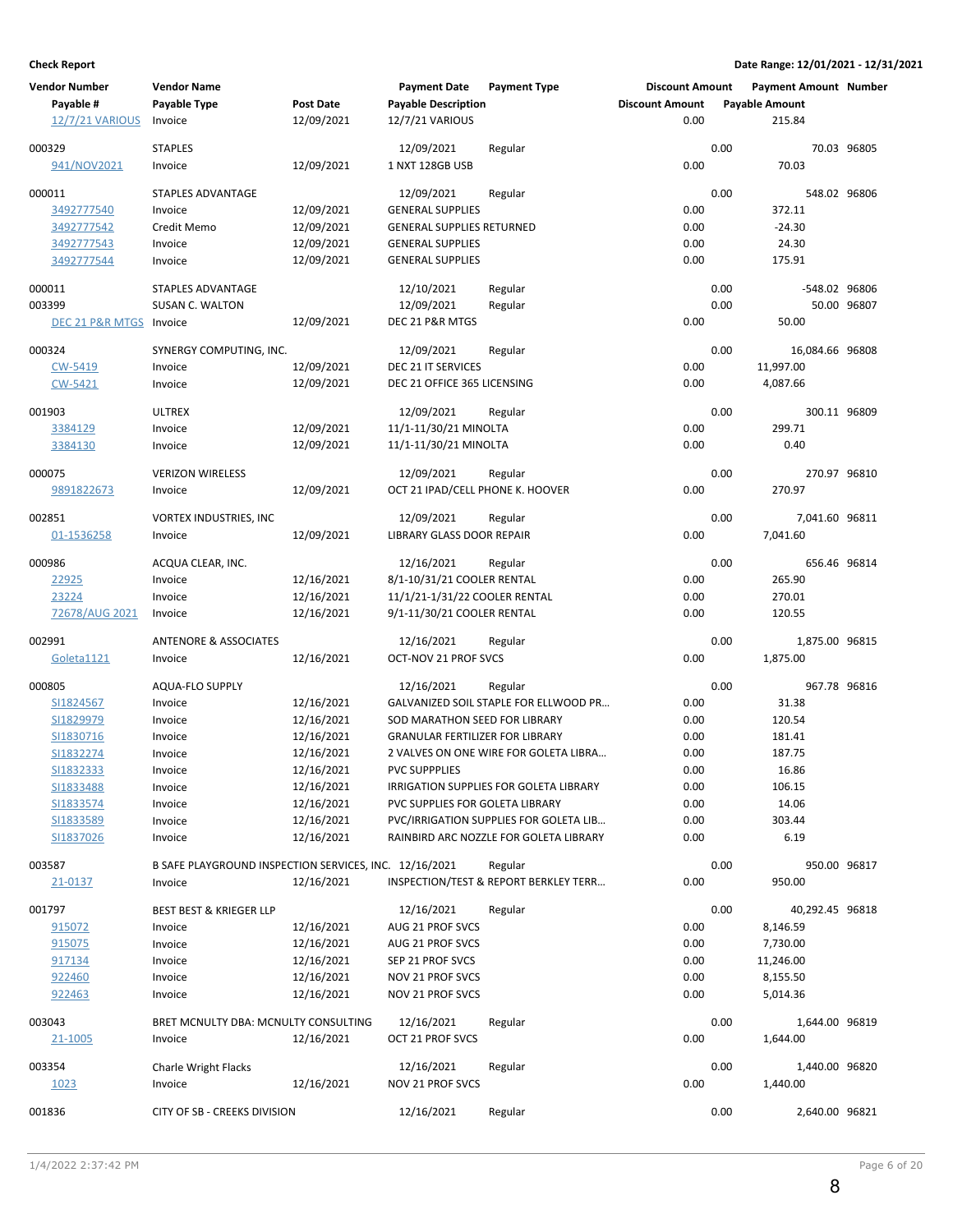| <b>Vendor Number</b><br>Payable #<br>FY20/21 CREEKS P Invoice                                                               | <b>Vendor Name</b><br>Payable Type                                                                                             | <b>Post Date</b><br>12/16/2021                                                                                             | <b>Payment Date</b><br><b>Payable Description</b><br>CREEKS PSA FY 20/21 SPANISH                                                                                                      | <b>Payment Type</b>                                                                                                                                                                                                    | <b>Discount Amount</b><br><b>Discount Amount</b><br>0.00             |      | <b>Payment Amount Number</b><br><b>Payable Amount</b><br>2,640.00                                        |             |
|-----------------------------------------------------------------------------------------------------------------------------|--------------------------------------------------------------------------------------------------------------------------------|----------------------------------------------------------------------------------------------------------------------------|---------------------------------------------------------------------------------------------------------------------------------------------------------------------------------------|------------------------------------------------------------------------------------------------------------------------------------------------------------------------------------------------------------------------|----------------------------------------------------------------------|------|----------------------------------------------------------------------------------------------------------|-------------|
| 002575<br>083769                                                                                                            | <b>FAIRVIEW CHEVRON</b><br>Invoice                                                                                             | 12/16/2021                                                                                                                 | 12/16/2021<br>OIL CHNG/ BATTERY #4                                                                                                                                                    | Regular                                                                                                                                                                                                                | 0.00                                                                 | 0.00 | 249.01 96822<br>249.01                                                                                   |             |
| 000101<br>2764/NOV2021                                                                                                      | <b>GOLETA WATER DISTRICT</b><br>Invoice                                                                                        | 12/16/2021                                                                                                                 | 12/16/2021<br>2764/NOV2021                                                                                                                                                            | Regular                                                                                                                                                                                                                | 0.00                                                                 | 0.00 | 205.97 96823<br>205.97                                                                                   |             |
| 000101<br>4514/NOV 2021                                                                                                     | <b>GOLETA WATER DISTRICT</b><br>Invoice                                                                                        | 12/16/2021                                                                                                                 | 12/16/2021<br>4514/NOV 2021                                                                                                                                                           | Regular                                                                                                                                                                                                                | 0.00                                                                 | 0.00 | 1,269.89 96824<br>1,269.89                                                                               |             |
| 000101<br>VARIOUS 12/13/21 Invoice                                                                                          | <b>GOLETA WATER DISTRICT</b>                                                                                                   | 12/16/2021                                                                                                                 | 12/16/2021<br>VARIOUS 12/13/21                                                                                                                                                        | Regular                                                                                                                                                                                                                | 0.00                                                                 | 0.00 | 2,527.01 96825<br>2,527.01                                                                               |             |
| 000101<br>3044/NOV2021                                                                                                      | <b>GOLETA WATER DISTRICT</b><br>Invoice                                                                                        | 12/16/2021                                                                                                                 | 12/16/2021<br>3044/NOV2021                                                                                                                                                            | Regular                                                                                                                                                                                                                | 0.00                                                                 | 0.00 | 340.76 96826<br>340.76                                                                                   |             |
| 000101<br>3024/NOV2021                                                                                                      | <b>GOLETA WATER DISTRICT</b><br>Invoice                                                                                        | 12/16/2021                                                                                                                 | 12/16/2021<br>3024/NOV2021                                                                                                                                                            | Regular                                                                                                                                                                                                                | 0.00                                                                 | 0.00 | 14.92                                                                                                    | 14.92 96827 |
| 002767<br>SIN013108                                                                                                         | HINDERLITER DE LLAMAS & ASSOCIATES<br>Invoice                                                                                  | 12/16/2021                                                                                                                 | 12/16/2021                                                                                                                                                                            | Regular<br>SALES TAX AUDIT SVCS Q4 2021/Q2 2021                                                                                                                                                                        | 0.00                                                                 | 0.00 | 2,166.06 96828<br>2,166.06                                                                               |             |
| 000597<br>0159162                                                                                                           | ICF JONES & STOKES INC<br>Invoice                                                                                              | 12/16/2021                                                                                                                 | 12/16/2021<br>10/1-10/29/21 GP/CLUP                                                                                                                                                   | Regular                                                                                                                                                                                                                | 0.00                                                                 | 0.00 | 95.00                                                                                                    | 95.00 96829 |
| 000020<br>32631<br>32632<br>32633<br>32634<br>32640<br>32641<br>32642                                                       | <b>JDL MAPPING</b><br>Invoice<br>Invoice<br>Invoice<br>Invoice<br>Invoice<br>Invoice<br>Invoice                                | 12/16/2021<br>12/16/2021<br>12/16/2021<br>12/16/2021<br>12/16/2021<br>12/16/2021<br>12/16/2021                             | 12/16/2021<br>SEP 21 CSI/GIS MTG<br>OCT 21 CSI/GIS MTG                                                                                                                                | Regular<br>NOTICING PACKET FOR MULTIPLE LOCATIONS<br>RADIUS NOTICING PACKET FOR GVCH MND<br>MAILING LIST RADIAL FOR HISTORIC PRESER<br>PES RADIUS REQUESTS FOR 274 DAYTONA DR<br>RADIUS PACKET 6775/7127 HOLLISTER AVE | 0.00<br>0.00<br>0.00<br>0.00<br>0.00<br>0.00<br>0.00                 | 0.00 | 5,180.00 96830<br>333.00<br>148.00<br>148.00<br>1,998.00<br>2,220.00<br>111.00<br>222.00                 |             |
| 002380<br>3093558364                                                                                                        | LEXISNEXIS A DIVISION OF RELX, INC.<br>Invoice                                                                                 | 12/16/2021                                                                                                                 | 12/16/2021<br>NOV 21 MS DOCUMENT TOOLS                                                                                                                                                | Regular                                                                                                                                                                                                                | 0.00                                                                 | 0.00 | 165.00 96831<br>165.00                                                                                   |             |
| 001241<br>105980<br>901125                                                                                                  | LOCAL GOVERNMENT COMMISSION<br>Invoice<br>Invoice                                                                              | 12/16/2021<br>12/16/2021                                                                                                   | 12/16/2021<br>FY21/22 MEMBERSHIP C. MOORE                                                                                                                                             | Regular<br>NOV 21 CIVIC SPARKS SVCS STEPHANIE HOL                                                                                                                                                                      | 0.00<br>0.00                                                         | 0.00 | 3,415.91 96832<br>2,590.91<br>825.00                                                                     |             |
| 000731<br>83<br>84<br>85                                                                                                    | LORI'S MOBILE NOTARY & FINGERPRINTING<br>Invoice<br>Invoice<br>Invoice                                                         | 12/16/2021<br>12/16/2021<br>12/16/2021                                                                                     | 12/16/2021<br>6 DOJ ROLLING FEES<br>9 DOJ ROLLING FEES<br>11 DOJ ROLLING FEES                                                                                                         | Regular                                                                                                                                                                                                                | 0.00<br>0.00<br>0.00                                                 | 0.00 | 1,629.00 96833<br>372.00<br>575.00<br>682.00                                                             |             |
| 000486<br>5380474                                                                                                           | <b>MARBORG INDUSTRIES</b><br>Invoice                                                                                           | 12/16/2021                                                                                                                 | 12/16/2021<br>NOV 21 ORANGE AVE FENCE                                                                                                                                                 | Regular                                                                                                                                                                                                                | 0.00                                                                 | 0.00 | 67.50                                                                                                    | 67.50 96834 |
| 003152<br>6337                                                                                                              | MINER'S ACE HARDWARE INC<br>Invoice                                                                                            | 12/16/2021                                                                                                                 | 12/16/2021                                                                                                                                                                            | Regular<br>IMPACT GLOVE/BATTERIES/CHAIN 5/16" ZN                                                                                                                                                                       | 0.00                                                                 | 0.00 | 90.85                                                                                                    | 90.85 96835 |
| 000703<br>515088953<br>515178192<br>515218038<br>515263153<br>515306997<br>515350062<br>515484056<br>515529304<br>515827653 | <b>MISSION LINEN SUPPLY</b><br>Invoice<br>Invoice<br>Invoice<br>Invoice<br>Invoice<br>Invoice<br>Invoice<br>Invoice<br>Invoice | 12/16/2021<br>12/16/2021<br>12/16/2021<br>12/16/2021<br>12/16/2021<br>12/16/2021<br>12/16/2021<br>12/16/2021<br>12/16/2021 | 12/16/2021<br>JUL 21 SUPPLIES<br>JUL 21 SUPPLIES<br>JUL 21 SUPPLIES<br>AUG 21 SUPPLIES<br>AUG 21 SUPPLIES<br>AUG 21 SUPPLIES<br>SEP 21 SUPPLIES<br>SEP 21 SUPPLIES<br>NOV 21 SUPPLIES | Regular                                                                                                                                                                                                                | 0.00<br>0.00<br>0.00<br>0.00<br>0.00<br>0.00<br>0.00<br>0.00<br>0.00 | 0.00 | 2,638.46 96836<br>307.60<br>610.34<br>205.07<br>255.68<br>256.34<br>102.53<br>256.34<br>213.56<br>431.00 |             |
| 003021                                                                                                                      | MOSS, LEVY, HARTZHEIM LLP                                                                                                      |                                                                                                                            | 12/16/2021                                                                                                                                                                            | Regular                                                                                                                                                                                                                |                                                                      | 0.00 | 3,000.00 96837                                                                                           |             |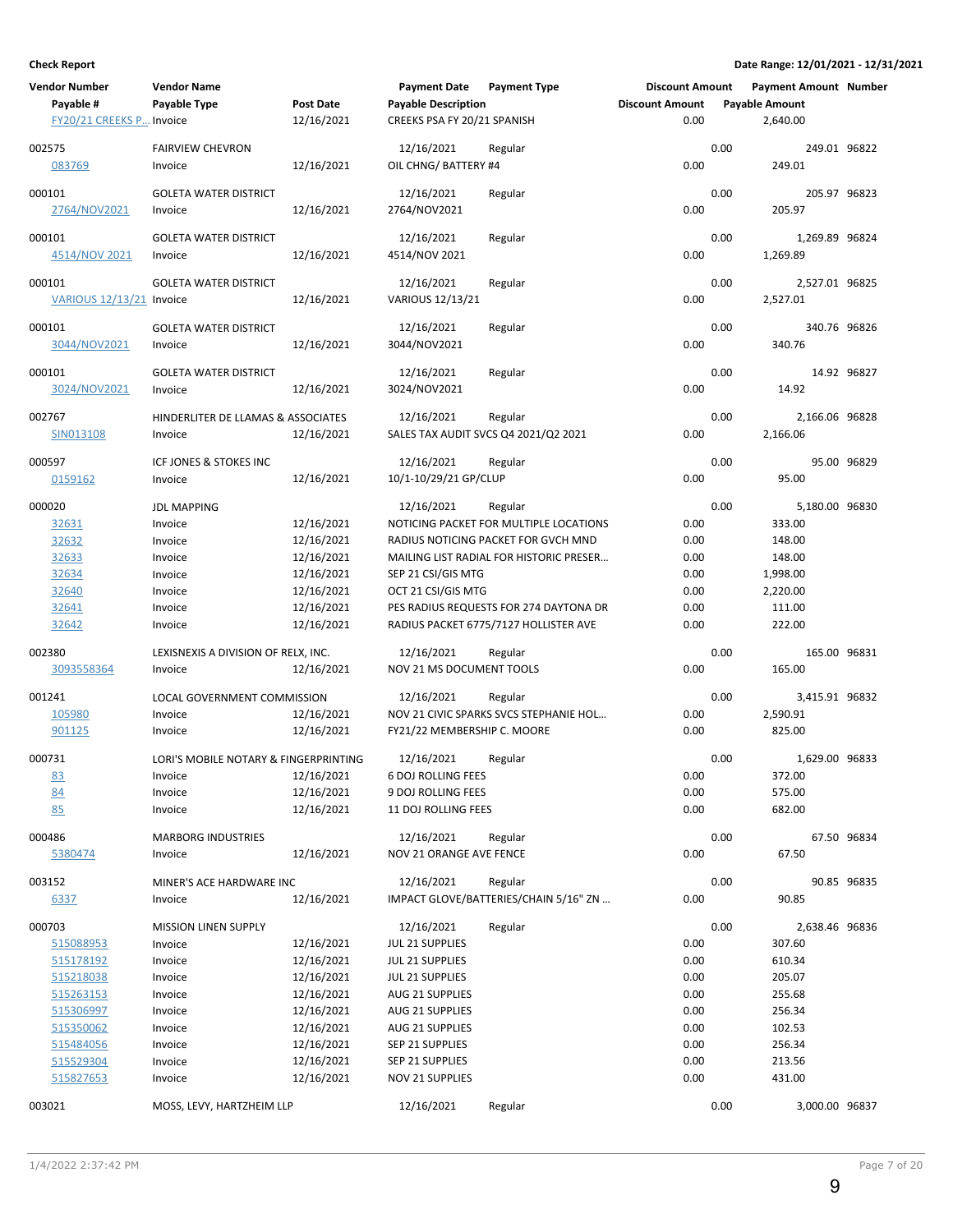| <b>Vendor Number</b><br>Payable # | <b>Vendor Name</b><br>Payable Type                     | Post Date  | <b>Payment Date</b><br><b>Payable Description</b> | <b>Payment Type</b>                    | <b>Discount Amount</b><br><b>Discount Amount</b> |      | <b>Payment Amount Number</b><br><b>Payable Amount</b> |             |
|-----------------------------------|--------------------------------------------------------|------------|---------------------------------------------------|----------------------------------------|--------------------------------------------------|------|-------------------------------------------------------|-------------|
| 29470                             | Invoice                                                | 12/16/2021 | <b>NOV 21 CITY AUDIT</b>                          |                                        | 0.00                                             |      | 3,000.00                                              |             |
| 000696                            | <b>MOUNTAIN SPRING WATER</b>                           |            | 12/16/2021                                        | Regular                                |                                                  | 0.00 |                                                       | 19.85 96838 |
| 14684/NOV2021                     | Invoice                                                | 12/16/2021 | 14684/NOV2021                                     |                                        | 0.00                                             |      | 19.85                                                 |             |
|                                   |                                                        |            |                                                   |                                        |                                                  |      |                                                       |             |
| 000215                            | PREFERRED BENEFIT INS ADM                              |            | 12/16/2021                                        | Regular                                |                                                  | 0.00 | 5,868.70 96839                                        |             |
| EIA41327                          | Invoice                                                | 12/16/2021 | AUG 21 PREMIUMS                                   |                                        | 0.00                                             |      | 2,951.70                                              |             |
| EIA41682                          | Invoice                                                | 12/16/2021 | SEPT 2021 PREMIUMS                                |                                        | 0.00                                             |      | 2,917.00                                              |             |
| 003505                            | QUEST DIAGNOSTICS CLINICAL LABORATORIES, IN 12/16/2021 |            |                                                   | Regular                                |                                                  | 0.00 | 361.00 96840                                          |             |
| 9195125294                        | Invoice                                                | 12/16/2021 | NEW HIRE NICOLE BURY                              |                                        | 0.00                                             |      | 132.50                                                |             |
| 9195491225                        | Invoice                                                | 12/16/2021 | NEW HIRE JOSH RICHARDSON                          |                                        | 0.00                                             |      | 60.50                                                 |             |
| 9195814485                        | Invoice                                                | 12/16/2021 | <b>6 NEW HIRES</b>                                |                                        | 0.00                                             |      | 168.00                                                |             |
|                                   |                                                        |            |                                                   |                                        |                                                  |      |                                                       |             |
| 000895                            | RINCON CONSULTANTS INC                                 |            | 12/16/2021                                        | Regular                                |                                                  | 0.00 | 7,165.50 96841                                        |             |
| 35065                             | Invoice                                                | 12/16/2021 | OCT 21 PROF SVCS                                  |                                        | 0.00                                             |      | 7,165.50                                              |             |
| 002720                            | RODRIGUEZ CONSULTING, INC.                             |            | 12/16/2021                                        | Regular                                |                                                  | 0.00 | 9,855.00 96842                                        |             |
| $CBSP - 9$                        | Invoice                                                | 12/16/2021 |                                                   | JUN-OCT 21 CORTONA BATTERY STORAGE P   | 0.00                                             |      | 8,842.50                                              |             |
| $LIP - 4$                         | Invoice                                                | 12/16/2021 | APR-OCT 21 LUND INDUSTRIAL PARK                   |                                        | 0.00                                             |      | 1,012.50                                              |             |
|                                   |                                                        |            |                                                   |                                        |                                                  |      |                                                       |             |
| 001596                            | SANTA BARBARA NEIGHBORHOOD CLINICS                     |            | 12/16/2021                                        | Regular                                |                                                  | 0.00 | 2,881.50 96843                                        |             |
| <b>FY21/22 Q1 CDBG</b>            | Invoice                                                | 12/16/2021 | FY21/22 Q1 CDBG EXPENDITURES                      |                                        | 0.00                                             |      | 2,881.50                                              |             |
| 000361                            | SB INDEPENDENT                                         |            | 12/16/2021                                        | Regular                                |                                                  | 0.00 | 2,292.00 96844                                        |             |
| X1024/NOV2021                     | Invoice                                                | 12/16/2021 | NOV 21 CLASSIFIED ADS                             |                                        | 0.00                                             |      | 2,292.00                                              |             |
|                                   |                                                        |            |                                                   |                                        |                                                  |      |                                                       |             |
| 003581                            | SIGNATURE SIGNS INC.                                   |            | 12/16/2021                                        | Regular                                |                                                  | 0.00 | 465.16 96845                                          |             |
| 2021-13696                        | Invoice                                                | 12/16/2021 |                                                   | 2 CUSTOM SIGNS/DESIGN SERVICES/ LABOR  | 0.00                                             |      | 465.16                                                |             |
| 000070                            | SOUTHERN CAL EDISON COMPA                              |            | 12/16/2021                                        | Regular                                |                                                  | 0.00 | 18,734.91 96846                                       |             |
| 2476/DEC2021                      | Invoice                                                | 12/16/2021 | 2476/DEC2021                                      |                                        | 0.00                                             |      | 878.54                                                |             |
| VARIOUS 12/13/21 Invoice          |                                                        | 12/16/2021 | VARIOUS 12/13/21                                  |                                        | 0.00                                             |      | 17,856.37                                             |             |
|                                   |                                                        |            |                                                   |                                        |                                                  |      |                                                       |             |
| 000704                            | SOUTHERN CALIFORNIA GAS COMPANY                        |            | 12/16/2021                                        | Regular                                |                                                  | 0.00 | 531.47 96847                                          |             |
| 66277/DEC2021                     | Invoice                                                | 12/16/2021 | 66277/DEC2021                                     |                                        | 0.00                                             |      | 16.27                                                 |             |
| 80213/DEC2021                     | Invoice                                                | 12/16/2021 | 80213/DEC2021                                     |                                        | 0.00                                             |      | 138.41                                                |             |
| 80555/DEC2021                     | Invoice                                                | 12/16/2021 | 80555/DEC2021                                     |                                        | 0.00                                             |      | 376.79                                                |             |
| 000011                            | <b>STAPLES ADVANTAGE</b>                               |            | 12/16/2021                                        | Regular                                |                                                  | 0.00 | 685.66 96848                                          |             |
| 3492777540a                       | Invoice                                                | 12/16/2021 | <b>GENERAL SUPPLIES</b>                           |                                        | 0.00                                             |      | 456.67                                                |             |
| 3492777542a                       | Credit Memo                                            | 12/16/2021 | RETURNED GENERAL SUPPLIES                         |                                        | 0.00                                             |      | $-24.30$                                              |             |
| 3492777543a                       | Invoice                                                | 12/16/2021 | <b>GENERAL SUPPLIES</b>                           |                                        | 0.00                                             |      | 24.30                                                 |             |
| 3492777544a                       | Invoice                                                | 12/16/2021 | <b>GENERAL SUPPLIES</b>                           |                                        | 0.00                                             |      | 228.99                                                |             |
| 001781                            | STEWART'S DE-ROOTING & PLUMBING                        |            | 12/16/2021                                        |                                        |                                                  | 0.00 | 1,833.07 96849                                        |             |
| 58623                             | Invoice                                                | 12/16/2021 | 27 S LA PATERA LINE CLEANING                      | Regular                                | 0.00                                             |      | 308.00                                                |             |
| 58650                             | Invoice                                                | 12/16/2021 |                                                   | 5679 HOLLISTER GAS PIPE TESTING/REPAIR | 0.00                                             |      | 1,525.07                                              |             |
|                                   |                                                        |            |                                                   |                                        |                                                  |      |                                                       |             |
| 000710                            | STORRER ENVIRONMENTAL SERVICES                         |            | 12/16/2021                                        | Regular                                |                                                  | 0.00 | 773.57 96850                                          |             |
| <b>CABRILLO MCP-26 Invoice</b>    |                                                        | 12/16/2021 | NOV 21 PROF SVCS                                  |                                        | 0.00                                             |      | 403.66                                                |             |
| <b>CORTONA MCP-25 Invoice</b>     |                                                        | 12/16/2021 | <b>NOV 21 PROF SVCS</b>                           |                                        | 0.00                                             |      | 369.91                                                |             |
| 003295                            | THE MEDCENTER, INC                                     |            | 12/16/2021                                        | Regular                                |                                                  | 0.00 | 1,974.00 96851                                        |             |
| CITYGO1000 10/1 Invoice           |                                                        | 12/16/2021 | 3 COVID TESTING                                   |                                        | 0.00                                             |      | 423.00                                                |             |
| CITYGO1000 11/1 Invoice           |                                                        | 12/16/2021 | <b>4 COVID TESTING</b>                            |                                        | 0.00                                             |      | 564.00                                                |             |
| CITYGO1000 11/1 Invoice           |                                                        | 12/16/2021 | 7 COVID TESTING                                   |                                        | 0.00                                             |      | 987.00                                                |             |
|                                   |                                                        |            |                                                   |                                        |                                                  |      |                                                       |             |
| 000074                            | TRI-COUNTY OFFICE FURNITU                              |            | 12/16/2021                                        | Regular                                |                                                  | 0.00 | 285.02 96852                                          |             |
| 152685                            | Invoice                                                | 12/16/2021 | Ergonomic Chair Repair                            |                                        | 0.00                                             |      | 285.02                                                |             |
| 003409                            | <b>UFFIZI ORDER</b>                                    |            | 12/16/2021                                        | Regular                                |                                                  | 0.00 | 4,538.36 96853                                        |             |
| 1649                              | Invoice                                                | 12/16/2021 | SEP 21 PROF SVCS                                  |                                        | 0.00                                             |      | 4,538.36                                              |             |
|                                   |                                                        |            |                                                   |                                        |                                                  |      |                                                       |             |
| 003422                            | URBAN FUTURES INC                                      |            | 12/16/2021                                        | Regular                                |                                                  | 0.00 | 14,706.25 96854                                       |             |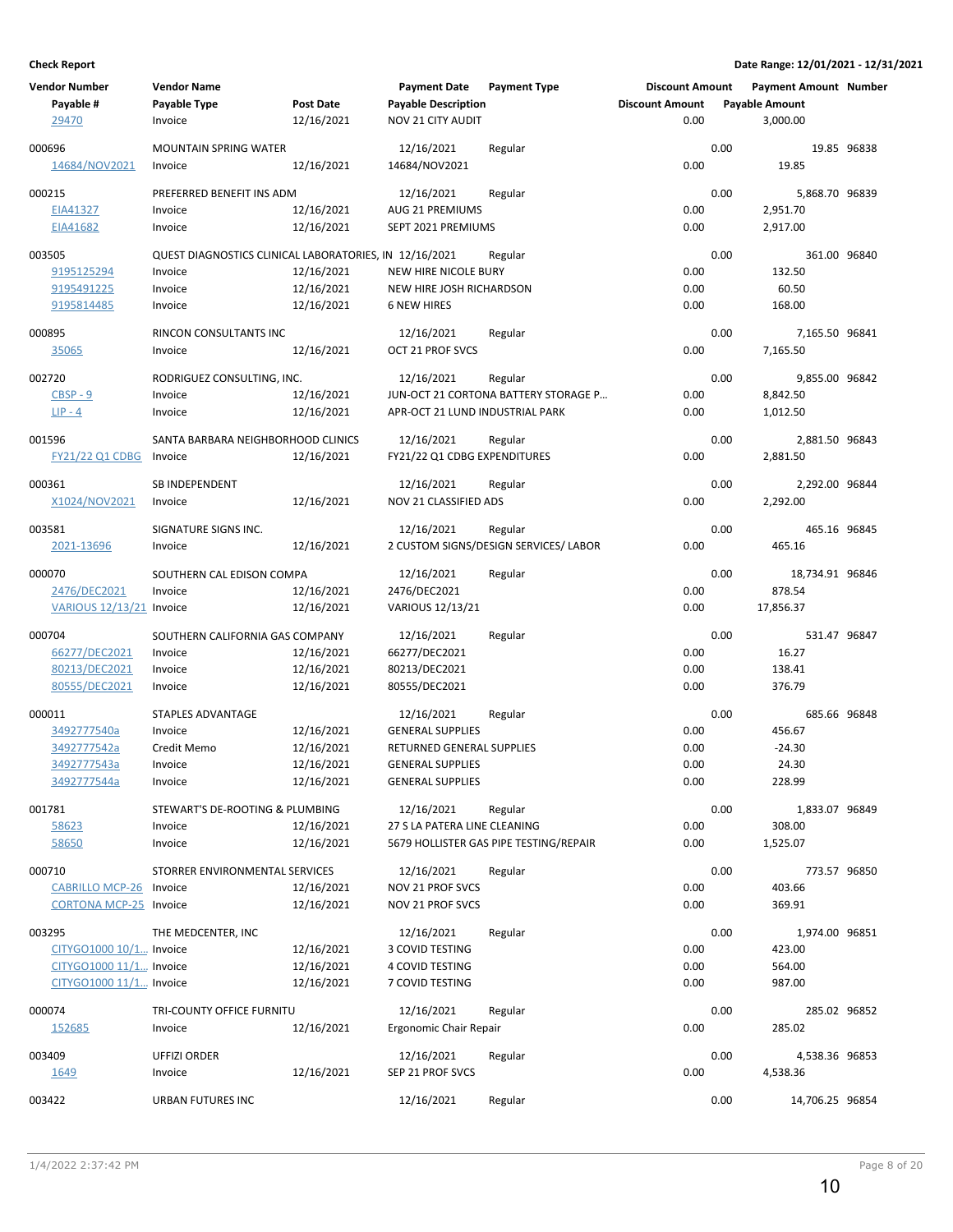| <b>Vendor Number</b> | <b>Vendor Name</b>                         |                  | <b>Payment Date</b>                | <b>Payment Type</b>                  | <b>Discount Amount</b> |      | <b>Payment Amount Number</b> |             |
|----------------------|--------------------------------------------|------------------|------------------------------------|--------------------------------------|------------------------|------|------------------------------|-------------|
| Payable #            | Payable Type                               | <b>Post Date</b> | <b>Payable Description</b>         |                                      | <b>Discount Amount</b> |      | <b>Payable Amount</b>        |             |
| 1021-001             | Invoice                                    | 12/16/2021       | SEP-OCT 21 PROF SVCS               |                                      | 0.00                   |      | 14,706.25                    |             |
|                      |                                            |                  |                                    |                                      |                        |      |                              |             |
| 002978               | US BANK CORPORATE PAYMENT SYSTEMS          |                  | 12/16/2021                         | Regular                              |                        | 0.00 | 2,427.92 96855               |             |
| 0269/NOV2021         | Invoice                                    | 12/16/2021       |                                    | 0269/NOV2021 ACCT #4866-9145-5551-02 | 0.00                   |      | 2,427.92                     |             |
| 000888               | WESTERN EXTERMINATOR COMPANY               |                  | 12/16/2021                         | Regular                              |                        | 0.00 | 106.50 96856                 |             |
| 9424065              | Invoice                                    | 12/16/2021       | NOV 21 CORP YARD                   |                                      | 0.00                   |      | 106.50                       |             |
|                      |                                            |                  |                                    |                                      |                        |      |                              |             |
| 000088               | WILLDAN                                    |                  | 12/16/2021                         | Regular                              |                        | 0.00 | 44,346.54 96857              |             |
| 002-25563            | Invoice                                    | 12/16/2021       | OCT 21 PLAN CHECK/BLDG PERM FEES   |                                      | 0.00                   |      | 44,346.54                    |             |
|                      |                                            |                  |                                    |                                      |                        |      |                              |             |
| 000934               | AFLAC                                      |                  | 12/22/2021                         | Regular                              |                        | 0.00 | 3,771.54 96858               |             |
| 055809               | Invoice                                    | 12/22/2021       | <b>NOV 21 PREMIUMS</b>             |                                      | 0.00                   |      | 1,867.14                     |             |
| 443783               | Invoice                                    | 12/22/2021       | DEC 21 PREMIUMS                    |                                      | 0.00                   |      | 1,904.40                     |             |
| 002405               | AG ENT INC                                 |                  | 12/22/2021                         | Regular                              |                        | 0.00 |                              | 65.00 96859 |
| 21829                | Invoice                                    | 12/22/2021       | TEST WILKINS 11/23/21              |                                      | 0.00                   |      | 65.00                        |             |
|                      |                                            |                  |                                    |                                      |                        |      |                              |             |
| 002956               | <b>ALBERT TORRES</b>                       |                  | 12/22/2021                         | Regular                              |                        | 0.00 |                              | 84.83 96860 |
| REIMB DEC 2021       | Invoice                                    | 12/22/2021       | CITY OF GOLETA SHIRT FOR S. SADLER |                                      | 0.00                   |      | 84.83                        |             |
|                      |                                            |                  |                                    |                                      |                        |      |                              |             |
| 003008               | ALFRED BERNARD SMITH                       |                  | 12/22/2021                         | Regular                              |                        | 0.00 | 100.00 96861                 |             |
| DEC 21 PC MTGS       | Invoice                                    | 12/22/2021       | DEC 21 PC MTGS                     |                                      | 0.00                   |      | 100.00                       |             |
| 003450               | ALHAMBRA FOUNDRY CO., LTD.                 |                  | 12/22/2021                         | Regular                              |                        | 0.00 | 5,307.21 96862               |             |
|                      |                                            | 12/22/2021       | GALVANIZED STEEL SIDEWALK CULVERT  |                                      | 0.00                   |      | 5,307.21                     |             |
| 118632               | Invoice                                    |                  |                                    |                                      |                        |      |                              |             |
| 001825               | ALTHOUSE & MEADE INC.                      |                  | 12/22/2021                         | Regular                              |                        | 0.00 | 6,210.00 96863               |             |
| 13152                | Invoice                                    | 12/22/2021       | OCT 21 HBT MGMT                    |                                      | 0.00                   |      | 6,210.00                     |             |
|                      |                                            |                  |                                    |                                      |                        |      |                              |             |
| 003052               | AMAZON.COM SERVICES, INC.                  |                  | 12/22/2021                         | Regular                              |                        | 0.00 | 158.46 96864                 |             |
| 16WQ-KHM4-6W         | Invoice                                    | 12/22/2021       | LIBRARY SUPPLIES                   |                                      | 0.00                   |      | 23.64                        |             |
| 1K6X-XFW1-JM9H       | Invoice                                    | 12/22/2021       | <b>LIBRARY SUPPLIES</b>            |                                      | 0.00                   |      | 134.82                       |             |
|                      |                                            |                  |                                    |                                      |                        | 0.00 |                              |             |
| 003045               | <b>B&amp;T SERVICE STATION CONTRACTORS</b> |                  | 12/22/2021                         | Regular                              |                        |      | 200.00 96865                 |             |
| C5835                | Invoice                                    | 12/22/2021       | NOV 21 MONTHLY INSPECTION          |                                      | 0.00                   |      | 100.00                       |             |
| C5908                | Invoice                                    | 12/22/2021       | NOV 21 MONTHLY INSPECTION          |                                      | 0.00                   |      | 100.00                       |             |
| 000426               | <b>BARBARA MASSEY</b>                      |                  | 12/22/2021                         | Regular                              |                        | 0.00 |                              | 50.00 96866 |
| DEC 21 PEC MTGS      | Invoice                                    | 12/22/2021       | DEC 21 PEC MTGS                    |                                      | 0.00                   |      | 50.00                        |             |
|                      |                                            |                  |                                    |                                      |                        |      |                              |             |
| 000223               | <b>BCC</b>                                 |                  | 12/22/2021                         | Regular                              |                        | 0.00 | 10,321.71 96867              |             |
| <b>DEC2021</b>       | Invoice                                    | 12/22/2021       | DEC 21 PREMIUMS                    |                                      | 0.00                   |      | 3,515.05                     |             |
| <b>NOV 2021</b>      | Invoice                                    | 12/22/2021       | NOV 2021 PREMIUMS                  |                                      | 0.00                   |      | 3,451.54                     |             |
| <u>OCT 2021</u>      | Invoice                                    | 12/22/2021       | OCT 2021 PREMIUMS                  |                                      | 0.00                   |      | 3,355.12                     |             |
|                      |                                            |                  |                                    |                                      |                        |      |                              |             |
| 001797               | <b>BEST BEST &amp; KRIEGER LLP</b>         |                  | 12/22/2021                         | Regular                              |                        | 0.00 | 88,421.10 96868              |             |
| 915073               | Invoice                                    | 12/22/2021       | AUG 21 PROF SVCS                   |                                      | 0.00                   |      | 15,800.00                    |             |
| 915074               | Invoice                                    | 12/22/2021       | AUG 21 PROF SVCS                   |                                      | 0.00                   |      | 391.40                       |             |
| 915131               | Invoice                                    | 12/22/2021       | AUG 21 PROF SVCS                   |                                      | 0.00                   |      | 13,195.00                    |             |
| 917133               | Invoice                                    | 12/22/2021       | SEP 21 PROF SVCS                   |                                      | 0.00                   |      | 6,252.50                     |             |
| 917135               | Invoice                                    | 12/22/2021       | SEP 21 PROF SVCS                   |                                      | 0.00                   |      | 13,195.00                    |             |
| 917136               | Invoice                                    | 12/22/2021       | SEP 21 PROF SVCS                   |                                      | 0.00                   |      | 3,193.00                     |             |
| 917137               | Invoice                                    | 12/22/2021       | SEP 21 PROF SVCS                   |                                      | 0.00                   |      | 8,297.50                     |             |
| 918175               | Invoice                                    | 12/22/2021       | OCT 21 PROF SVCS                   |                                      | 0.00                   |      | 660.00                       |             |
| 919929               | Invoice                                    | 12/22/2021       | OCT 21 PROF SVCS                   |                                      | 0.00                   |      | 1,318.40                     |             |
| 919930               | Invoice                                    | 12/22/2021       | OCT 21 PROF SVCS                   |                                      | 0.00                   |      | 6,667.50                     |             |
| 922459               | Invoice                                    | 12/22/2021       | NOV 21 PROF SVCS                   |                                      | 0.00                   |      | 13,195.00                    |             |
| 922461               | Invoice                                    | 12/22/2021       | NOV 21 PROF SVCS                   |                                      | 0.00                   |      | 1,400.80                     |             |
| 922462               | Invoice                                    | 12/22/2021       | NOV 21 PROF SVCS                   |                                      | 0.00                   |      | 4,855.00                     |             |
| 002969               | <b>BETH SCHNEIDER</b>                      |                  | 12/22/2021                         | Regular                              |                        | 0.00 |                              | 50.00 96869 |
| DEC 21 PEC MTGS      | Invoice                                    | 12/22/2021       | DEC 21 PEC MTGS                    |                                      | 0.00                   |      | 50.00                        |             |
|                      |                                            |                  |                                    |                                      |                        |      |                              |             |
| 003309               | BEYOND HEATING AND AIR, INC.               |                  | 12/22/2021                         | Regular                              |                        | 0.00 | 194.00 96870                 |             |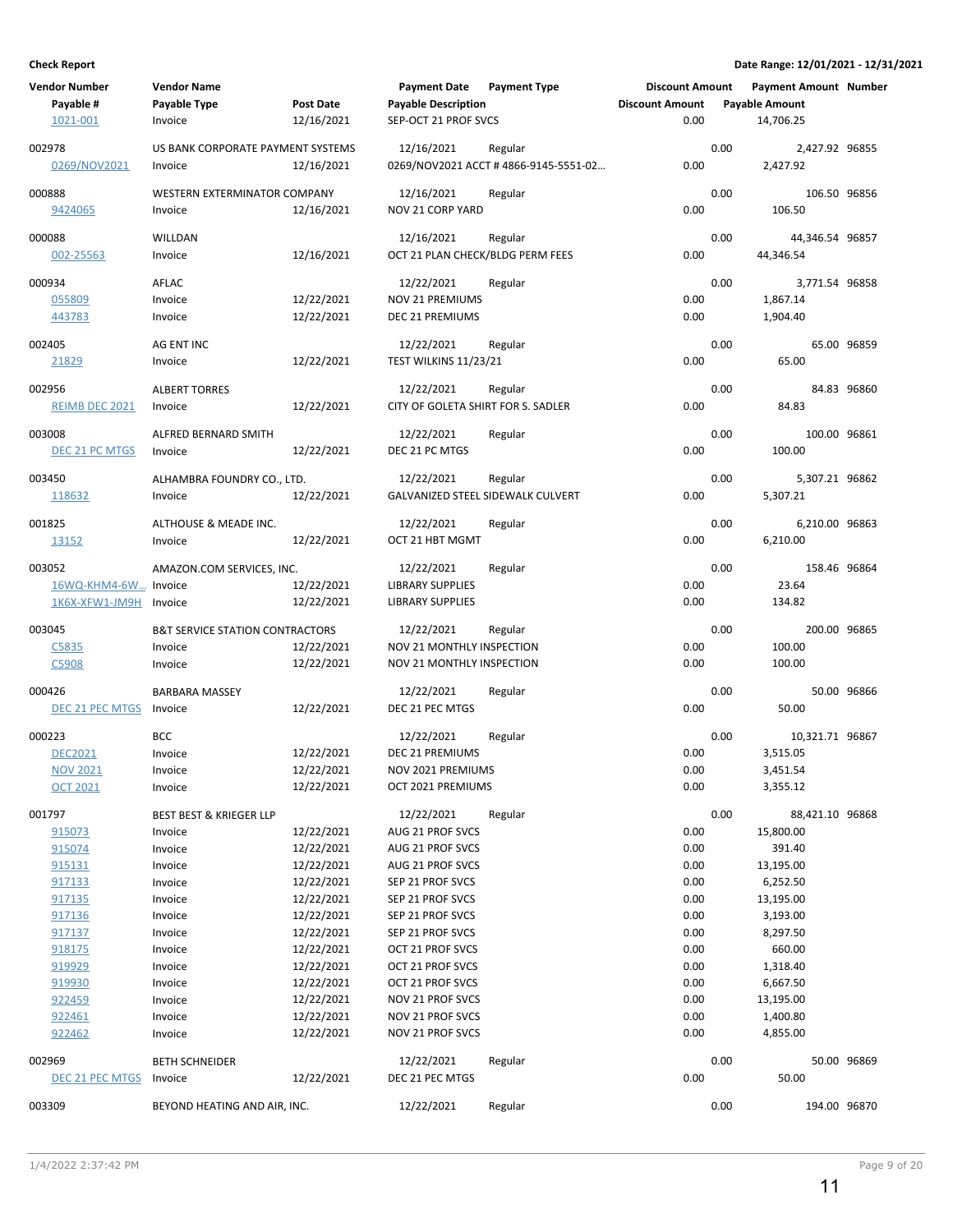| <b>Vendor Number</b><br>Payable #<br>5525 | <b>Vendor Name</b><br>Payable Type<br>Invoice        | <b>Post Date</b><br>12/22/2021 | <b>Payment Date</b><br><b>Payable Description</b> | <b>Payment Type</b><br>SERVICE CALL FOR SMOKE SMELL AT CITY HA | <b>Discount Amount</b><br><b>Discount Amount</b><br>0.00 |      | <b>Payment Amount Number</b><br><b>Payable Amount</b><br>194.00 |             |
|-------------------------------------------|------------------------------------------------------|--------------------------------|---------------------------------------------------|----------------------------------------------------------------|----------------------------------------------------------|------|-----------------------------------------------------------------|-------------|
|                                           |                                                      |                                |                                                   |                                                                |                                                          |      |                                                                 |             |
| 002602<br>591242                          | <b>BIG GREEN CLEANING CO</b><br>Invoice              | 12/22/2021                     | 12/22/2021<br>DEC 21 SOLVANG LIBRARY JANITOR      | Regular                                                        | 0.00                                                     | 0.00 | 670.00 96871<br>670.00                                          |             |
|                                           |                                                      |                                |                                                   |                                                                |                                                          |      |                                                                 |             |
| 003043                                    | BRET MCNULTY DBA: MCNULTY CONSULTING                 |                                | 12/22/2021                                        | Regular                                                        |                                                          | 0.00 | 3,664.75 96872                                                  |             |
| 21-1101                                   | Invoice                                              | 12/22/2021                     | <b>NOV 21 PROF SVCS</b>                           |                                                                | 0.00                                                     |      | 513.75                                                          |             |
| 21-1102                                   | Invoice                                              | 12/22/2021                     | NOV 21 PROF SVCS                                  |                                                                | 0.00                                                     |      | 685.00                                                          |             |
| 21-1103                                   | Invoice                                              | 12/22/2021                     | NOV 21 PROF SVCS                                  |                                                                | 0.00                                                     |      | 582.25                                                          |             |
| 21-1105                                   | Invoice                                              | 12/22/2021                     | NOV 21 PROF SVCS                                  |                                                                | 0.00                                                     |      | 1,883.75                                                        |             |
| 002801                                    | BRIGHTVIEW LANDSCAPE SERVICES INC.                   |                                | 12/22/2021                                        | Regular                                                        |                                                          | 0.00 | 7,550.00 96873                                                  |             |
| 4856710                                   | Credit Memo                                          | 12/22/2021                     |                                                   | APR-JUN 2021 LANDSCAPE MAINTENANCE R                           | 0.00                                                     |      | $-1,200.00$                                                     |             |
| 7615050                                   | Invoice                                              | 12/22/2021                     | NOV 21 LANDSCAPE MAINTENANCE                      |                                                                | 0.00                                                     |      | 8,750.00                                                        |             |
| 002798                                    | <b>BRUCE E. WALKER</b>                               |                                | 12/22/2021                                        | Regular                                                        |                                                          | 0.00 | 1,000.00 96874                                                  |             |
| 211101                                    | Invoice                                              | 12/22/2021                     | SEPT-OCT 21 7388 CALLE REAL                       |                                                                | 0.00                                                     |      | 1,000.00                                                        |             |
| 002666                                    | CABRILLO BUSINESS PARK OWNERS ASSOCIATION 12/22/2021 |                                |                                                   | Regular                                                        |                                                          | 0.00 | 2,124.00 96875                                                  |             |
| 65702                                     | Invoice                                              | 12/22/2021                     | DEC 21 CAM                                        |                                                                | 0.00                                                     |      | 2,124.00                                                        |             |
|                                           |                                                      |                                |                                                   |                                                                |                                                          |      |                                                                 |             |
| 001379                                    | CACEO                                                |                                | 12/22/2021                                        | Regular                                                        |                                                          | 0.00 |                                                                 | 38.00 96876 |
| 200018713                                 | Invoice                                              | 12/22/2021                     | JAN 22 WEBINAR S. SADLER                          |                                                                | 0.00                                                     |      | 38.00                                                           |             |
| 003145                                    | <b>CENTRAL COURIER LLC</b>                           |                                | 12/22/2021                                        | Regular                                                        |                                                          | 0.00 | 793.25 96877                                                    |             |
| 49708                                     | Invoice                                              | 12/22/2021                     | DEC 21 COURIER SVCS                               |                                                                | 0.00                                                     |      | 1,213.70                                                        |             |
| 49729CM                                   | Credit Memo                                          | 12/22/2021                     | NOV-DEC 21 COURIER SVC REFUND                     |                                                                | 0.00                                                     |      | $-420.45$                                                       |             |
| 000660                                    | <b>CHANNEL CITY LUMBER</b>                           |                                | 12/22/2021                                        | Regular                                                        |                                                          | 0.00 | 725.64 96878                                                    |             |
| 540769                                    | Invoice                                              | 12/22/2021                     |                                                   | 6 BAGS RAPID SET CEMENT FOR STOW PARK                          | 0.00                                                     |      | 274.70                                                          |             |
| 543515                                    | Invoice                                              | 12/22/2021                     | LUMBER FOR BAYA VISTA PARK                        |                                                                | 0.00                                                     |      | 35.70                                                           |             |
| 544007                                    | Invoice                                              | 12/22/2021                     | LUMBER FOR STOW PARK                              |                                                                | 0.00                                                     |      | 415.24                                                          |             |
| 001091                                    | COASTAL HOUSING PARTNERSHIP                          |                                | 12/22/2021                                        | Regular                                                        |                                                          | 0.00 | 2,500.00 96879                                                  |             |
| 21/22 MEMBERSHInvoice                     |                                                      | 12/22/2021                     | FY21/22 MEMBERSHIP GOL2021                        |                                                                | 0.00                                                     |      | 2,500.00                                                        |             |
| 000012                                    | <b>COX COMMUNICATIONS</b>                            |                                | 12/22/2021                                        | Regular                                                        |                                                          | 0.00 | 934.42 96880                                                    |             |
| 9201/DEC 2021                             | Invoice                                              | 12/22/2021                     | 9201/DEC 2021                                     |                                                                | 0.00                                                     |      | 654.42                                                          |             |
| 9501/DEC 2021                             | Invoice                                              | 12/22/2021                     | 9501/DEC 2021                                     |                                                                | 0.00                                                     |      | 280.00                                                          |             |
|                                           |                                                      |                                |                                                   |                                                                |                                                          |      |                                                                 |             |
| 003026                                    | <b>CRAIG SHALLANBERGER</b>                           |                                | 12/22/2021                                        | Regular                                                        |                                                          | 0.00 |                                                                 | 50.00 96881 |
| DEC 21 DRB MTGS Invoice                   |                                                      | 12/22/2021                     | DEC 21 DRB MTGS                                   |                                                                | 0.00                                                     |      | 50.00                                                           |             |
| 000189                                    | DE LAGE LANDEN                                       |                                | 12/22/2021                                        | Regular                                                        |                                                          | 0.00 | 1,127.64 96882                                                  |             |
| 73027030                                  | Invoice                                              | 12/22/2021                     | 7/17-8/16/21 KONICA                               |                                                                | 0.00                                                     |      | 187.94                                                          |             |
| 73349830                                  | Invoice                                              | 12/22/2021                     | 8/17-9/16/21 KONICA                               |                                                                | 0.00                                                     |      | 187.94                                                          |             |
| 73678366                                  | Invoice                                              | 12/22/2021                     | 9/17-10/16/21 KONICA                              |                                                                | 0.00                                                     |      | 187.94                                                          |             |
| 73999449                                  | Invoice                                              | 12/22/2021                     | 10/17-11/16/21 KONICA                             |                                                                | 0.00                                                     |      | 187.94                                                          |             |
| 74323045                                  | Invoice                                              | 12/22/2021                     | 11/17-12/16/21 KONICA                             |                                                                | 0.00                                                     |      | 187.94                                                          |             |
| 74662469                                  | Invoice                                              | 12/22/2021                     | 12/17/21-1/16/22 KONICA                           |                                                                | 0.00                                                     |      | 187.94                                                          |             |
| 002677                                    | DENNIS MOORE WHELAN                                  |                                | 12/22/2021                                        | Regular                                                        |                                                          | 0.00 |                                                                 | 50.00 96883 |
| DEC 21 DRB MTGS Invoice                   |                                                      | 12/22/2021                     | DEC 21 DRB MTGS                                   |                                                                | 0.00                                                     |      | 50.00                                                           |             |
| 001921                                    | DEPT OF TOXIC SUBSTANCES CONTROL                     |                                | 12/22/2021                                        | Regular                                                        |                                                          | 0.00 | 200.00 96884                                                    |             |
| VQ 202178678                              | Invoice                                              | 12/22/2021                     | 2021 CA EPA ID VERIFICATION                       |                                                                | 0.00                                                     |      | 200.00                                                          |             |
| 003254                                    | DEWBERRY ENGINEERS INC.                              |                                | 12/22/2021                                        | Regular                                                        |                                                          | 0.00 | 76,000.04 96885                                                 |             |
| 2024493                                   | Invoice                                              | 12/22/2021                     | 8/16-9/15/21 PROF SVCS                            |                                                                | 0.00                                                     |      | 1,552.78                                                        |             |
| 2034430                                   | Invoice                                              | 12/22/2021                     | 5/1-9/24/21 PROF SVCS                             |                                                                | 0.00                                                     |      | 20,727.50                                                       |             |
| 2037765                                   | Invoice                                              | 12/22/2021                     | 9/16-10/15/21 PROF SVCS                           |                                                                | 0.00                                                     |      | 3,484.01                                                        |             |
| 2037768                                   | Invoice                                              | 12/22/2021                     | 9/25-10/19/21 PROF SVCS                           |                                                                | 0.00                                                     |      | 29,910.75                                                       |             |
| 2037769                                   | Invoice                                              | 12/22/2021                     | 9/25-10/29/21 PROF SVCS                           |                                                                | 0.00                                                     |      | 20,325.00                                                       |             |
| 000477                                    | DOCUPRODUCTS CORPORATION                             |                                | 12/22/2021                                        | Regular                                                        |                                                          | 0.00 | 244.89 96886                                                    |             |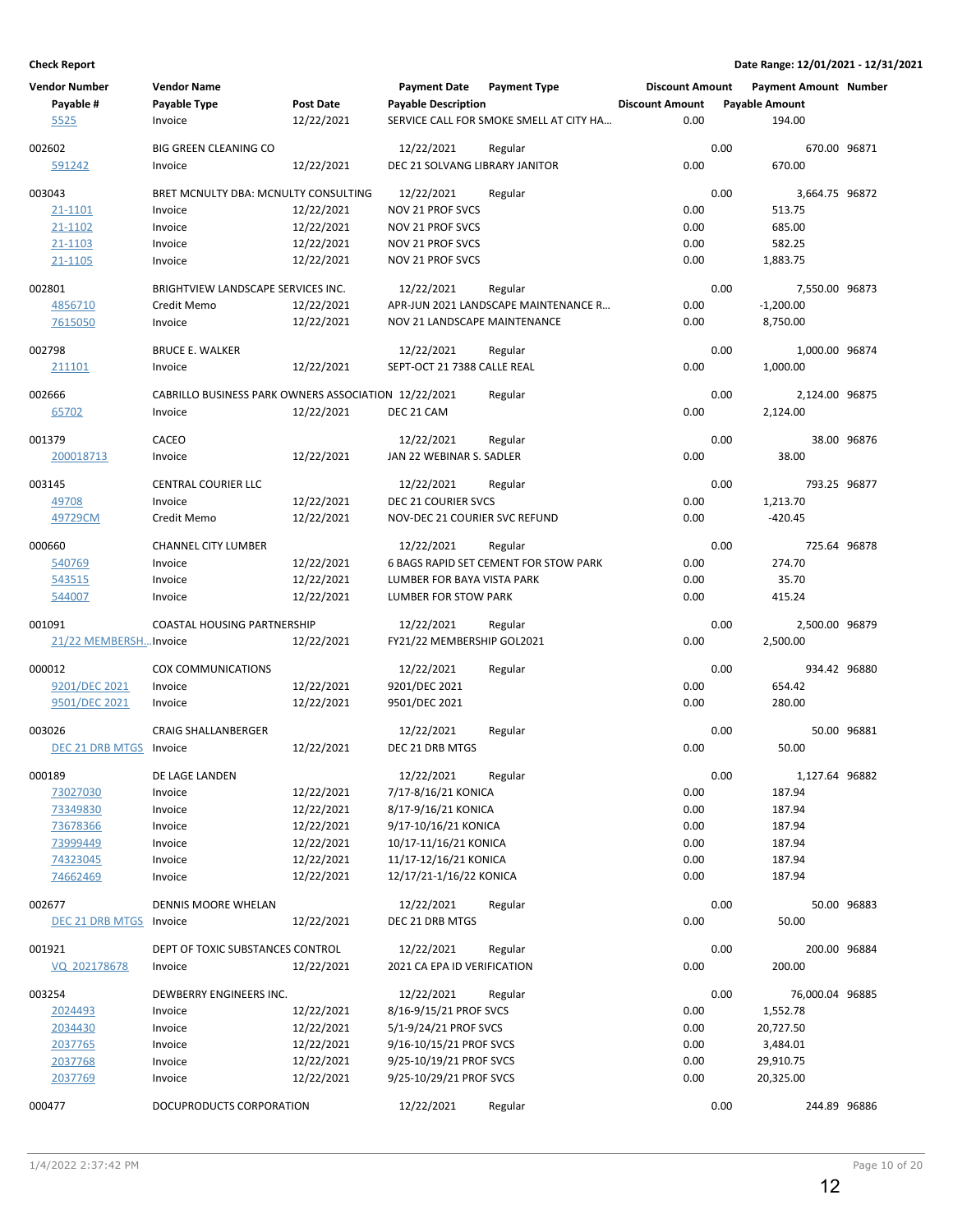| <b>Vendor Number</b>    | <b>Vendor Name</b>                   |                  | <b>Payment Date</b>            | <b>Payment Type</b>                    | <b>Discount Amount</b> |      | Payment Amount Number |             |
|-------------------------|--------------------------------------|------------------|--------------------------------|----------------------------------------|------------------------|------|-----------------------|-------------|
| Payable #               | Payable Type                         | <b>Post Date</b> | <b>Payable Description</b>     |                                        | <b>Discount Amount</b> |      | <b>Payable Amount</b> |             |
| 232010                  | Invoice                              | 12/22/2021       | 11/10-12/09/21 CANON           |                                        | 0.00                   |      | 244.89                |             |
|                         |                                      |                  |                                |                                        |                        |      |                       |             |
| 001196                  | <b>DUDEK</b>                         |                  | 12/22/2021                     | Regular                                |                        | 0.00 | 68,568.34 96887       |             |
| 202108551               | Invoice                              | 12/22/2021       | 9/25-10/29/21 PROF SVCS        |                                        | 0.00                   |      | 1,530.00              |             |
| 202108970               | Invoice                              | 12/22/2021       | 9/25-10/29/21 PROF SVCS        |                                        | 0.00                   |      | 44,856.29             |             |
| 202109491               | Invoice                              | 12/22/2021       | 10/30-11/26/21 PROF SVCS       |                                        | 0.00                   |      | 22,182.05             |             |
|                         |                                      |                  |                                |                                        |                        |      |                       |             |
| 001303                  | <b>ERGONOMIC SOLUTIONS</b>           |                  | 12/22/2021                     | Regular                                |                        | 0.00 | 450.00 96888          |             |
| 01889                   | Invoice                              | 12/22/2021       | SEP 21 ASSESSMENT R.BOJORQUEZ  |                                        | 0.00                   |      | 450.00                |             |
| 001293                  | <b>EXPLORE ECOLOGY</b>               |                  | 12/22/2021                     | Regular                                |                        | 0.00 | 705.00 96889          |             |
|                         |                                      | 12/22/2021       | NOV 21 PROF SVCS               |                                        | 0.00                   |      | 705.00                |             |
| <u> 2985</u>            | Invoice                              |                  |                                |                                        |                        |      |                       |             |
| 002155                  | FILIPPIN ENGINEERING INC.            |                  | 12/22/2021                     | Regular                                |                        | 0.00 | 1,608.75 96890        |             |
| 194801-17               | Invoice                              | 12/22/2021       | OCT 21 PROF SVCS               |                                        | 0.00                   |      | 1,608.75              |             |
|                         |                                      |                  |                                |                                        |                        |      |                       |             |
| 000459                  | <b>FLOWERS &amp; ASSOCIATES</b>      |                  | 12/22/2021                     | Regular                                |                        | 0.00 | 912.00 96891          |             |
| 21-3742                 | Invoice                              | 12/22/2021       | NOV 21 PROF SVCS               |                                        | 0.00                   |      | 912.00                |             |
|                         |                                      |                  |                                |                                        |                        |      |                       |             |
| 002795                  | <b>FRONTIER COMMUNICATIONS</b>       |                  | 12/22/2021                     | Regular                                |                        | 0.00 | 329.02 96892          |             |
| 12/7/21 688-4214        | Invoice                              | 12/22/2021       | 12/7/21 688-4214               |                                        | 0.00                   |      | 153.37                |             |
| 12/7/21 964-3168        | Invoice                              | 12/22/2021       | 12/7/21 964-3168               |                                        | 0.00                   |      | 175.65                |             |
|                         |                                      |                  |                                |                                        |                        |      |                       |             |
| 000480                  | GRAYBAR                              |                  | 12/22/2021                     | Regular                                |                        | 0.00 |                       | 15.13 96893 |
| 9324168658              | Invoice                              | 12/22/2021       | LIGHT BULBS FOR JDW PARK       |                                        | 0.00                   |      | 15.13                 |             |
|                         |                                      |                  |                                |                                        |                        |      |                       |             |
| 001323                  | GREG MOORE ELECTRIC, INC             |                  | 12/22/2021                     | Regular                                |                        | 0.00 | 24,442.00 96894       |             |
| 21-221                  | Invoice                              | 12/22/2021       | CITY HALL GENERATOR REPAIR     |                                        | 0.00                   |      | 24,442.00             |             |
| 002475                  | <b>GREGG WILLIAM HART</b>            |                  | 12/22/2021                     | Regular                                |                        | 0.00 |                       | 50.00 96895 |
|                         |                                      |                  |                                |                                        | 0.00                   |      |                       |             |
| DEC 21 DRB MTGS Invoice |                                      | 12/22/2021       | DEC 21 DRB MTGS                |                                        |                        |      | 50.00                 |             |
| 002767                  | HINDERLITER DE LLAMAS & ASSOCIATES   |                  | 12/22/2021                     | Regular                                |                        | 0.00 | 3,100.00 96896        |             |
| SIN013575               | Invoice                              | 12/22/2021       | NOV 21 CANNABIS MGMT           |                                        | 0.00                   |      | 3,100.00              |             |
|                         |                                      |                  |                                |                                        |                        |      |                       |             |
| 002804                  | HYDROPOINT DATA SYSTEMS INC.         |                  | 12/22/2021                     | Regular                                |                        | 0.00 | 235.00 96897          |             |
| 62840                   | Invoice                              | 12/22/2021       | WEATHER TRAK SVC TO 10/31/22   |                                        | 0.00                   |      | 235.00                |             |
|                         |                                      |                  |                                |                                        |                        |      |                       |             |
| 000196                  | JANICARE                             |                  | 12/22/2021                     | Regular                                |                        | 0.00 | 4,721.00 96898        |             |
| 130117                  | Invoice                              | 12/22/2021       | DEC 21 PROF SVCS               |                                        | 0.00                   |      | 4,721.00              |             |
|                         |                                      |                  |                                |                                        |                        |      |                       |             |
| 003054                  | <b>JANO PRINTING &amp; MAILWORKS</b> |                  | 12/22/2021                     | Regular                                |                        | 0.00 | 705.68 96899          |             |
| 79473                   | Invoice                              | 12/22/2021       | <b>GENERAL OFFICE SUPPLIES</b> |                                        | 0.00                   |      | 705.68                |             |
|                         |                                      |                  |                                |                                        |                        |      |                       |             |
| 000020                  | <b>JDL MAPPING</b>                   |                  | 12/22/2021                     | Regular                                |                        | 0.00 | 703.00 96900          |             |
| 32636                   | Invoice                              | 12/22/2021       |                                | RADIOUS NOTICING PACKET FOR 120 S PATT | 0.00                   |      | 111.00                |             |
| 32644                   | Invoice                              | 12/22/2021       |                                | NOV 21 CSI MTG/MAP & TABLES FOR PETER  | 0.00                   |      | 592.00                |             |
| 002949                  | JENNIFER FULLERTON                   |                  | 12/22/2021                     | Regular                                |                        | 0.00 | 100.00 96901          |             |
|                         |                                      |                  |                                |                                        |                        |      |                       |             |
| DEC 21 PC MTGS          | Invoice                              | 12/22/2021       | DEC 21 PC MTGS                 |                                        | 0.00                   |      | 100.00                |             |
| 002890                  | JENNIFER ROBERTA SMITH               |                  | 12/22/2021                     | Regular                                |                        | 0.00 | 100.00 96902          |             |
| DEC 21 PC MTGS          | Invoice                              | 12/22/2021       | DEC 21 PC MTGS                 |                                        | 0.00                   |      | 100.00                |             |
|                         |                                      |                  |                                |                                        |                        |      |                       |             |
| 003350                  | Jonathan W. Eymann                   |                  | 12/22/2021                     | Regular                                |                        | 0.00 |                       | 50.00 96903 |
| DEC 21 DRB MTGS         | Invoice                              | 12/22/2021       | DEC 21 DRB MTGS                |                                        | 0.00                   |      | 50.00                 |             |
|                         |                                      |                  |                                |                                        |                        |      |                       |             |
| 003176                  | KANOPY INC.                          |                  | 12/22/2021                     | Regular                                |                        | 0.00 | 829.00 96904          |             |
| 275253 - PPU            | Invoice                              | 12/22/2021       | <b>LIBRARY BOOK ORDERS</b>     |                                        | 0.00                   |      | 829.00                |             |
|                         |                                      |                  |                                |                                        |                        |      |                       |             |
| 002843                  | KARIS ELIZABETH CLINTON              |                  | 12/22/2021                     | Regular                                |                        | 0.00 |                       | 50.00 96905 |
| DEC 21 DRB MTGS Invoice |                                      | 12/22/2021       | DEC 21 DRB MTGS                |                                        | 0.00                   |      | 50.00                 |             |
|                         |                                      |                  |                                |                                        |                        |      |                       |             |
| 002648                  | <b>KATIE MAYNARD</b>                 |                  | 12/22/2021                     | Regular                                |                        | 0.00 | 100.00 96906          |             |
| DEC 21 PC MTGS          | Invoice                              | 12/22/2021       | DEC 21 PC MTGS                 |                                        | 0.00                   |      | 100.00                |             |
| 003492                  | KINGDOM CAUSES INC                   |                  | 12/22/2021                     | Regular                                |                        | 0.00 | 6,993.43 96907        |             |
|                         |                                      |                  |                                |                                        |                        |      |                       |             |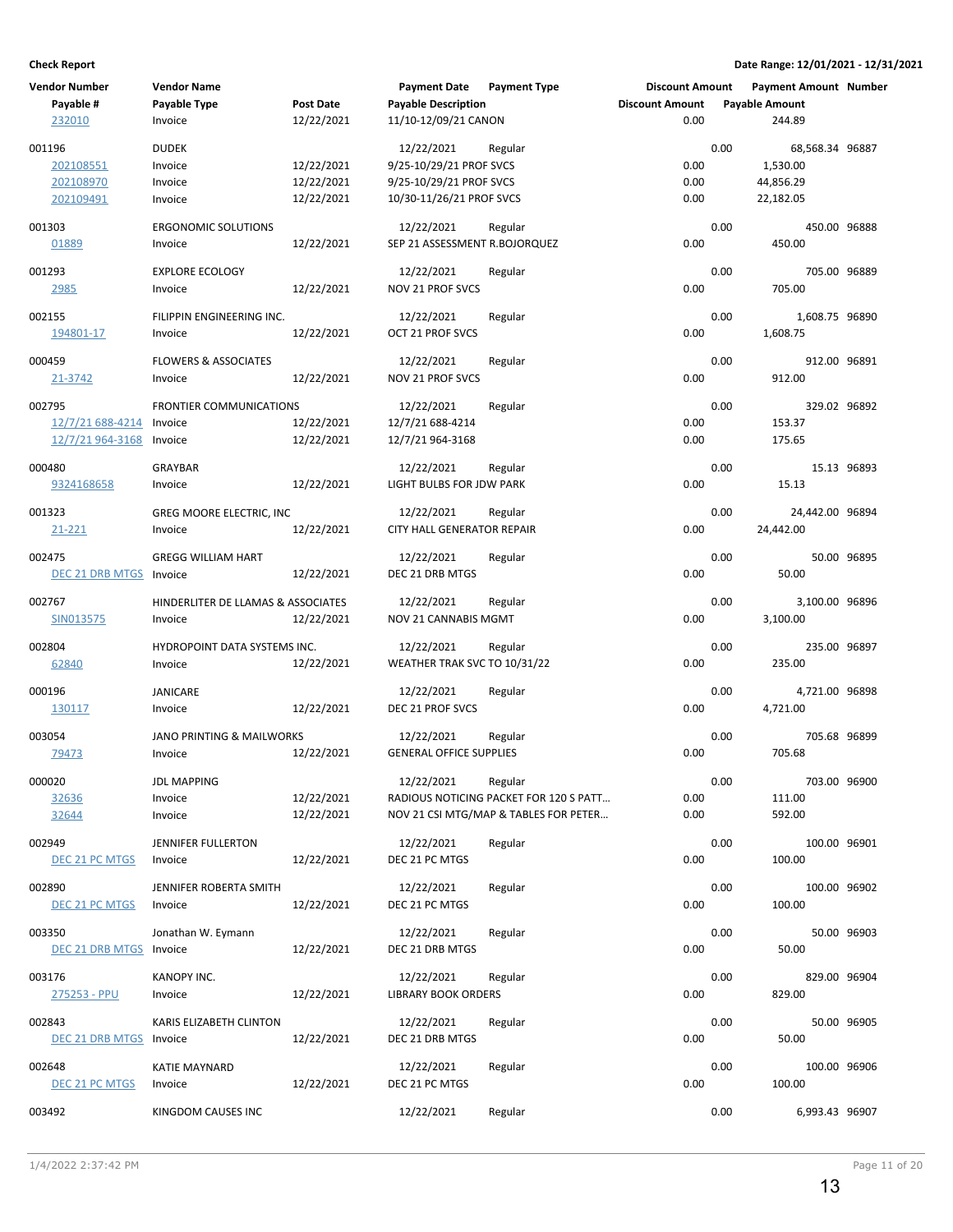| <b>Vendor Number</b><br>Payable # | <b>Vendor Name</b><br>Payable Type | <b>Post Date</b> | <b>Payment Date</b><br><b>Payable Description</b> | <b>Payment Type</b>                   | <b>Discount Amount</b><br><b>Discount Amount</b> |      | <b>Payment Amount Number</b><br><b>Payable Amount</b> |             |
|-----------------------------------|------------------------------------|------------------|---------------------------------------------------|---------------------------------------|--------------------------------------------------|------|-------------------------------------------------------|-------------|
|                                   |                                    | 12/22/2021       |                                                   | OCT 21 OUTREACH & BRIDGE HOUSING      | 0.00                                             |      | 1,090.79                                              |             |
| 2021-100074<br>2021-110074        | Invoice<br>Invoice                 | 12/22/2021       |                                                   | NOV 21 OUTREACH & BRIDGE HOUSING      | 0.00                                             |      | 5,902.64                                              |             |
|                                   |                                    |                  |                                                   |                                       |                                                  |      |                                                       |             |
| 000517                            | KRUGER BENSEN ZIEMER ARCH          |                  | 12/22/2021                                        | Regular                               |                                                  | 0.00 | 25,225.50 96908                                       |             |
| 20-160050-2111                    | Invoice                            | 12/22/2021       | NOV 21 PROF SVCS                                  |                                       | 0.00                                             |      | 25,225.50                                             |             |
|                                   |                                    |                  |                                                   |                                       |                                                  |      |                                                       |             |
| 002595                            | <b>LISA PRASSE</b>                 |                  | 12/22/2021                                        | Regular                               |                                                  | 0.00 |                                                       | 17.51 96909 |
| REIMB DEC 2021                    | Invoice                            | 12/22/2021       |                                                   | RING LIGHT FOR ZOOM MTGS AT OFFICE    | 0.00                                             |      | 17.51                                                 |             |
| 003594                            | LOOK LOCATION AGENCY               |                  | 12/22/2021                                        | Regular                               |                                                  | 0.00 | 217.00 96910                                          |             |
| BL 2021-0304 REF Invoice          |                                    | 12/22/2021       |                                                   | REFUND FOR DUPLICATE PMT BL 2021-0304 | 0.00                                             |      | 217.00                                                |             |
|                                   |                                    |                  |                                                   |                                       |                                                  |      |                                                       |             |
| 003353                            | Martha Degasis                     |                  | 12/22/2021                                        | Regular                               |                                                  | 0.00 |                                                       | 50.00 96911 |
| <b>DEC 21 DRB MTGS</b>            | Invoice                            | 12/22/2021       | DEC 21 DRB MTGS                                   |                                       | 0.00                                             |      | 50.00                                                 |             |
| 000703                            | <b>MISSION LINEN SUPPLY</b>        |                  | 12/22/2021                                        | Regular                               |                                                  | 0.00 | 4,736.98 96912                                        |             |
| 515570923                         | Invoice                            | 12/22/2021       | SEP 21 SUPPLIES                                   |                                       | 0.00                                             |      | 102.45                                                |             |
| 515659406                         | Invoice                            | 12/22/2021       | <b>OCT 21 SUPPLIES</b>                            |                                       | 0.00                                             |      | 213.56                                                |             |
| 515703549                         | Invoice                            | 12/22/2021       | <b>OCT 21 SUPPLIES</b>                            |                                       | 0.00                                             |      | 307.60                                                |             |
| 515773606                         | Invoice                            | 12/22/2021       | <b>OCT 21 SUPPLIES</b>                            |                                       | 0.00                                             |      | 862.00                                                |             |
| 515827565                         | Invoice                            | 12/22/2021       | <b>NOV 21 SUPPLIES</b>                            |                                       | 0.00                                             |      | 2,586.00                                              |             |
| 515838351                         | Invoice                            | 12/22/2021       | NOV 21 SUPPLIES                                   |                                       | 0.00                                             |      | 153.80                                                |             |
| 515881365                         | Invoice                            | 12/22/2021       | <b>NOV 21 SUPPLIES</b>                            |                                       | 0.00                                             |      | 131.91                                                |             |
| 515966931                         | Invoice                            | 12/22/2021       | NOV 21 SUPPLIES                                   |                                       | 0.00                                             |      | 205.07                                                |             |
| 516008974                         | Invoice                            | 12/22/2021       | DEC 21 PROF SVCS                                  |                                       | 0.00                                             |      | 25.40                                                 |             |
| 516008975                         | Invoice                            | 12/22/2021       | DEC 21 SUPPLIES                                   |                                       | 0.00                                             |      | 102.45                                                |             |
| 516008977                         | Invoice                            | 12/22/2021       | DEC 21 PROF SVCS                                  |                                       | 0.00                                             |      | 46.74                                                 |             |
| 000195                            | <b>MMASC</b>                       |                  | 12/22/2021                                        | Regular                               |                                                  | 0.00 |                                                       | 30.00 96913 |
| 4148                              | Invoice                            | 12/22/2021       | CAL CITIES EVENT R. KINTZ                         |                                       | 0.00                                             |      | 15.00                                                 |             |
| 4149                              | Invoice                            | 12/22/2021       | CAL CITIES EVENT K. SCHMIDT                       |                                       | 0.00                                             |      | 15.00                                                 |             |
|                                   |                                    |                  |                                                   |                                       |                                                  |      |                                                       |             |
| 000650                            | MNS ENGINEERS, INC.                |                  | 12/22/2021                                        | Regular                               |                                                  | 0.00 | 13,207.50 96914                                       |             |
| 78636                             | Invoice                            | 12/22/2021       | AUG 21 PROF SVCS                                  |                                       | 0.00                                             |      | 3,655.00                                              |             |
| 78996                             | Invoice                            | 12/22/2021       | SEP 21 PROF SVCS                                  |                                       | 0.00                                             |      | 4,567.50                                              |             |
| 79041                             | Invoice                            | 12/22/2021       | OCT 21 PROF SVCS                                  |                                       | 0.00                                             |      | 4,985.00                                              |             |
| 001948                            | OAKRIDGE LANDSCAPE INC             |                  | 12/22/2021                                        | Regular                               |                                                  | 0.00 | 12,490.00 96915                                       |             |
| 77456                             | Invoice                            | 12/22/2021       | NOV 21 LANDSCAPE MAINTENANCE                      |                                       | 0.00                                             |      | 12,490.00                                             |             |
|                                   |                                    |                  |                                                   |                                       |                                                  |      |                                                       |             |
| 002964                            | PEDRO PAZ                          |                  | 12/22/2021                                        | Regular                               |                                                  | 0.00 |                                                       | 50.00 96916 |
| DEC 21 PEC MTGS                   | Invoice                            | 12/22/2021       | DEC 21 PEC MTGS                                   |                                       | 0.00                                             |      | 50.00                                                 |             |
| 000215                            | PREFERRED BENEFIT INS ADM          |                  | 12/22/2021                                        | Regular                               |                                                  | 0.00 | 8,799.00 96917                                        |             |
| EIA42067                          | Invoice                            | 12/22/2021       | OCT 2021 PREMIUMS                                 |                                       | 0.00                                             |      | 2,753.40                                              |             |
| EIA42460                          | Invoice                            | 12/22/2021       | NOV 2021 PREMIUMS                                 |                                       | 0.00                                             |      | 2,892.10                                              |             |
| EIA42787                          | Invoice                            | 12/22/2021       | DEC 2021 PREMIUMS                                 |                                       | 0.00                                             |      | 3,153.50                                              |             |
|                                   |                                    |                  |                                                   |                                       |                                                  |      |                                                       |             |
| 003408                            | R.E. SCHULTZ CONSTRUCTION, INC.    |                  | 12/22/2021                                        | Regular                               |                                                  | 0.00 | 88,059.82 96918                                       |             |
| PR #2 2021-060                    | Invoice                            | 12/22/2021       | NOV 21 MISC PARK IMPROVEMENTS                     |                                       | 0.00                                             |      | 88,059.82                                             |             |
| 000616                            | RED WING SHOE STORE                |                  | 12/22/2021                                        | Regular                               |                                                  | 0.00 | 200.00 96919                                          |             |
| 296-1-61885                       | Invoice                            | 12/22/2021       | WORK BOOTS J. JIMENEZ                             |                                       | 0.00                                             |      | 200.00                                                |             |
|                                   |                                    |                  |                                                   |                                       |                                                  |      |                                                       |             |
| 003015                            | REYNALDO R. YBARRA                 |                  | 12/22/2021                                        | Regular                               |                                                  | 0.00 |                                                       | 50.00 96920 |
| DEC 21 PEC MTGS                   | Invoice                            | 12/22/2021       | DEC 21 PEC MTGS                                   |                                       | 0.00                                             |      | 50.00                                                 |             |
| 000895                            | RINCON CONSULTANTS INC             |                  | 12/22/2021                                        | Regular                               |                                                  | 0.00 | 3,811.50 96921                                        |             |
| 35058                             | Invoice                            | 12/22/2021       | OCT 21 PROF SVCS                                  |                                       | 0.00                                             |      | 3,811.50                                              |             |
|                                   |                                    |                  |                                                   |                                       |                                                  |      |                                                       |             |
| 002716                            | RRM DESIGN GROUP CA., INC.         |                  | 12/22/2021                                        | Regular                               |                                                  | 0.00 | 4,446.25 96922                                        |             |
| 1839-01-1121                      | Invoice                            | 12/22/2021       | NOV 21 PROF SVCS                                  |                                       | 0.00                                             |      | 2,522.50                                              |             |
| 2019-01-1121                      | Invoice                            | 12/22/2021       | NOV 21 PROF SVCS                                  |                                       | 0.00                                             |      | 1,923.75                                              |             |
| 003374                            | Russell Branson                    |                  | 12/22/2021                                        | Regular                               |                                                  | 0.00 | 4,700.00 96923                                        |             |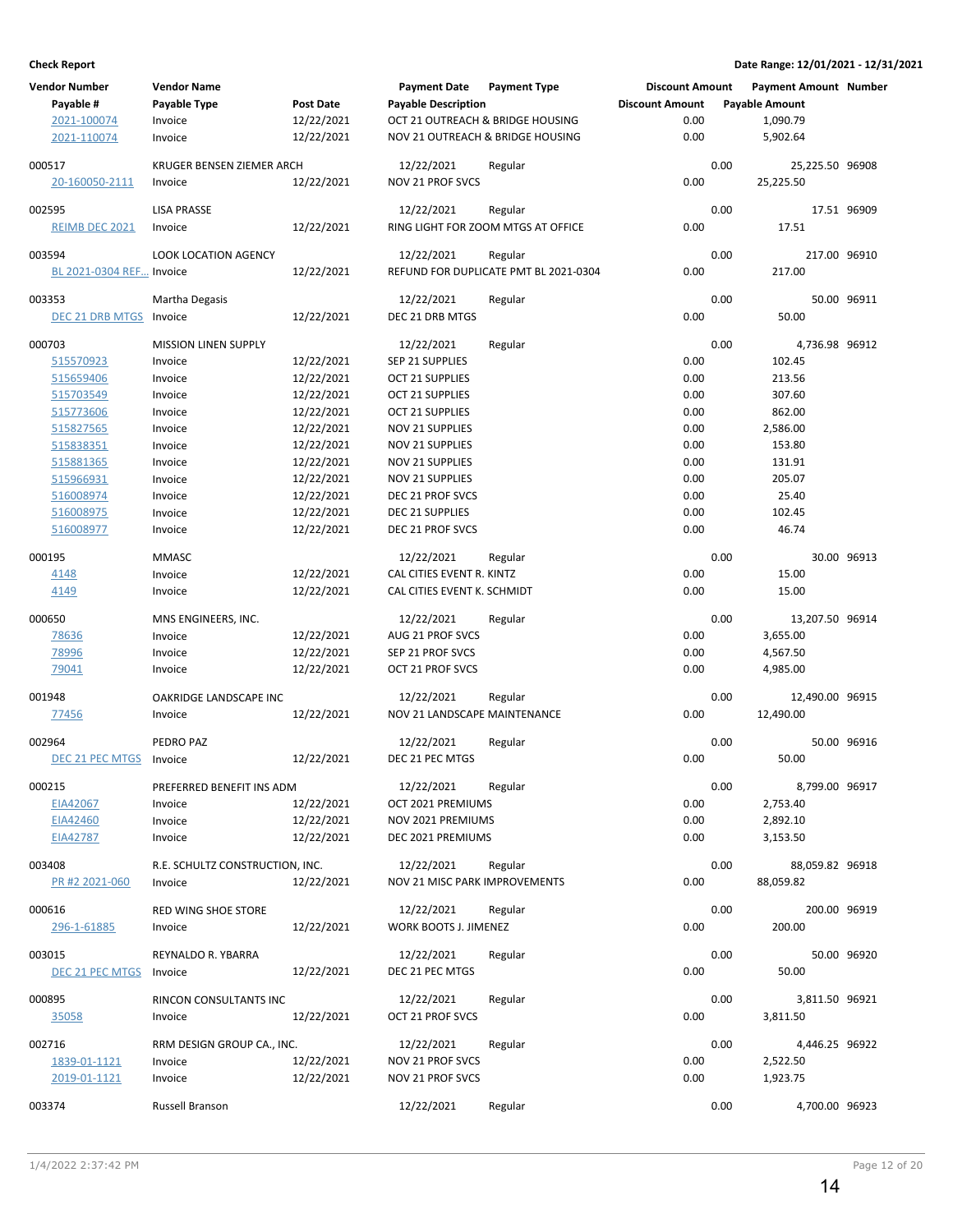| <b>Vendor Number</b><br>Payable #<br><b>4 SHERIFF</b> | <b>Vendor Name</b><br>Payable Type<br>Invoice        | <b>Post Date</b><br>12/22/2021 | <b>Payment Date</b><br><b>Payable Description</b><br>11/1-11/30/21 PROF SVCS | <b>Payment Type</b>                        | <b>Discount Amount</b><br><b>Discount Amount</b><br>0.00 |      | <b>Payment Amount Number</b><br><b>Payable Amount</b><br>4,700.00 |             |
|-------------------------------------------------------|------------------------------------------------------|--------------------------------|------------------------------------------------------------------------------|--------------------------------------------|----------------------------------------------------------|------|-------------------------------------------------------------------|-------------|
|                                                       |                                                      |                                |                                                                              |                                            |                                                          |      |                                                                   |             |
| 003383<br>DEC 21 PC MTGS                              | Sam Ramirez<br>Invoice                               | 12/22/2021                     | 12/22/2021<br>DEC 21 PC MTGS                                                 | Regular                                    | 0.00                                                     | 0.00 | 100.00 96924<br>100.00                                            |             |
|                                                       |                                                      |                                |                                                                              |                                            |                                                          |      |                                                                   |             |
| 000143                                                | SANTA BARBARA SOUTH COAST CHAMBER OF CO 12/22/2021   |                                |                                                                              | Regular                                    |                                                          | 0.00 | 1,225.00 96925                                                    |             |
| 3458                                                  | Invoice                                              | 12/22/2021                     | OCT 21 NEWSLETTER ADVERTISING                                                |                                            | 0.00                                                     |      | 350.00                                                            |             |
| 3546                                                  | Invoice                                              | 12/22/2021                     |                                                                              | <b>GOLETA'S FINEST DINNER REGISTRATION</b> | 0.00                                                     |      | 875.00                                                            |             |
| 000091                                                | SB CO SHERIFF'S DEPARTMENT                           |                                | 12/22/2021                                                                   | Regular                                    |                                                          | 0.00 | 717,310.00 96926                                                  |             |
| 1360                                                  | Invoice                                              | 12/22/2021                     | NOV 21 CONTRACTED SERVICES                                                   |                                            | 0.00                                                     |      | 717,310.00                                                        |             |
|                                                       |                                                      |                                |                                                                              |                                            |                                                          |      |                                                                   |             |
| 000833                                                | <b>SCOTT BRANCH</b>                                  |                                | 12/22/2021<br>DEC 21 DRB MTGS                                                | Regular                                    | 0.00                                                     | 0.00 |                                                                   | 50.00 96927 |
| DEC 21 DRB MTGS                                       | Invoice                                              | 12/22/2021                     |                                                                              |                                            |                                                          |      | 50.00                                                             |             |
| 003000                                                | <b>SILVIA URIBE</b>                                  |                                | 12/22/2021                                                                   | Regular                                    |                                                          | 0.00 |                                                                   | 50.00 96928 |
| DEC 21 PEC MTGS                                       | Invoice                                              | 12/22/2021                     | DEC 21 PEC MTGS                                                              |                                            | 0.00                                                     |      | 50.00                                                             |             |
| 000764                                                | SOLID WASTE SOLUTIONS                                |                                | 12/22/2021                                                                   | Regular                                    |                                                          | 0.00 | 3,231.00 96929                                                    |             |
| 1039                                                  | Invoice                                              | 12/22/2021                     | NOV 21 PROF SVCS                                                             |                                            | 0.00                                                     |      | 3,231.00                                                          |             |
|                                                       |                                                      |                                |                                                                              |                                            |                                                          |      |                                                                   |             |
| 000070                                                | SOUTHERN CAL EDISON COMPA                            |                                | 12/22/2021                                                                   | Regular                                    |                                                          | 0.00 | 10,132.69 96930                                                   |             |
| 0936/DEC2021                                          | Invoice                                              | 12/22/2021                     | 0936/DEC2021                                                                 |                                            | 0.00                                                     |      | 2,692.16                                                          |             |
| 2151/DEC2021                                          | Invoice                                              | 12/22/2021                     | 2151/DEC2021                                                                 |                                            | 0.00                                                     |      | 3,098.53                                                          |             |
| 4397/DEC2021                                          | Invoice                                              | 12/22/2021                     | 4397/DEC2021                                                                 |                                            | 0.00                                                     |      | 3,752.52                                                          |             |
| 5660/NOV2021a                                         | Invoice                                              | 12/22/2021                     | 5660/NOV2021                                                                 |                                            | 0.00                                                     |      | 17.98                                                             |             |
| 6022/DEC2021                                          | Invoice                                              | 12/22/2021                     | 6022/DEC2021                                                                 |                                            | 0.00                                                     |      | 63.51                                                             |             |
| 8156/DEC2021                                          | Invoice                                              | 12/22/2021                     | 8156/DEC2021                                                                 |                                            | 0.00<br>0.00                                             |      | 454.22<br>34.43                                                   |             |
| 8925/DEC2021<br>9916/DEC2021                          | Invoice<br>Invoice                                   | 12/22/2021<br>12/22/2021       | 8925/DEC2021<br>9916/DEC2021                                                 |                                            | 0.00                                                     |      | 19.34                                                             |             |
|                                                       |                                                      |                                |                                                                              |                                            |                                                          |      |                                                                   |             |
| 000011                                                | STAPLES ADVANTAGE                                    |                                | 12/22/2021                                                                   | Regular                                    |                                                          | 0.00 | 239.18 96931                                                      |             |
| 3492777534                                            | Invoice                                              | 12/22/2021                     | <b>LIBRARY SUPPLIES</b>                                                      |                                            | 0.00                                                     |      | 44.25                                                             |             |
| 3492777536                                            | Credit Memo                                          | 12/22/2021                     | RETURNED LIBRARY SUPPLIES                                                    |                                            | 0.00                                                     |      | $-4.82$                                                           |             |
| 3492777537                                            | Invoice                                              | 12/22/2021                     | <b>LIBRARY SUPPLIES</b>                                                      |                                            | 0.00                                                     |      | 4.82                                                              |             |
| 3492777538                                            | Invoice                                              | 12/22/2021                     | <b>LIBRARY SUPPLIES</b>                                                      |                                            | 0.00                                                     |      | 114.80                                                            |             |
| 3492777539                                            | Invoice                                              | 12/22/2021                     | <b>LIBRARY SUPPLIES</b>                                                      |                                            | 0.00                                                     |      | 80.13                                                             |             |
| 003401                                                | TERRIS BARNES WALTERS BOLGON HEATH LESTER 12/22/2021 |                                |                                                                              | Regular                                    |                                                          | 0.00 | 6,000.00 96932                                                    |             |
| inv03220                                              | Invoice                                              | 12/22/2021                     | <b>NOV 21 PROF SVCS</b>                                                      |                                            | 0.00                                                     |      | 6,000.00                                                          |             |
|                                                       |                                                      |                                |                                                                              |                                            |                                                          |      |                                                                   |             |
| 000497<br>1020210283a                                 | UNDERGROUND SERVICES ALER                            | 12/22/2021                     | 12/22/2021<br><b>34 NEW TICKETS</b>                                          | Regular                                    | 0.00                                                     | 0.00 | 356.90 96933<br>66.10                                             |             |
| 620210294a                                            | Invoice<br>Invoice                                   | 12/22/2021                     | <b>31 NEW TICKETS</b>                                                        |                                            | 0.00                                                     |      | 61.15                                                             |             |
| 720210297a                                            | Invoice                                              | 12/22/2021                     | <b>34 NEW TICKETS</b>                                                        |                                            | 0.00                                                     |      | 66.10                                                             |             |
| 820210290a                                            | Invoice                                              | 12/22/2021                     | <b>42 NEW TICKETS</b>                                                        |                                            | 0.00                                                     |      | 79.30                                                             |             |
| 920210292a                                            | Invoice                                              | 12/22/2021                     | <b>46 NEW TICKETS</b>                                                        |                                            | 0.00                                                     |      | 84.25                                                             |             |
|                                                       |                                                      |                                |                                                                              |                                            |                                                          |      |                                                                   |             |
| 003060                                                | UNIQUE MANAGEMENT SERVICES                           |                                | 12/22/2021                                                                   | Regular                                    |                                                          | 0.00 |                                                                   | 17.90 96934 |
| 608135                                                | Invoice                                              | 12/22/2021                     | NOV 21 PLACEMENTS                                                            |                                            | 0.00                                                     |      | 17.90                                                             |             |
| 001295                                                | VISIT SANTA BARBARA                                  |                                | 12/22/2021                                                                   | Regular                                    |                                                          | 0.00 | 127,580.31 96935                                                  |             |
| OCT 2021 TBID                                         | Invoice                                              | 12/22/2021                     | OCT 2021 TBID                                                                |                                            | 0.00                                                     |      | 127,580.31                                                        |             |
|                                                       |                                                      |                                |                                                                              |                                            |                                                          |      |                                                                   |             |
| 001556                                                | VOYAGER FLEET SYSTEMS, INC<br>Invoice                |                                | 12/22/2021<br>3824/OCT2021 8690838242144                                     | Regular                                    | 0.00                                                     | 0.00 | 4,073.39 96936<br>4,073.39                                        |             |
| 3824/OCT2021                                          |                                                      | 12/22/2021                     |                                                                              |                                            |                                                          |      |                                                                   |             |
| 000438                                                | WATERSHED ENVIRONMENTAL                              |                                | 12/22/2021                                                                   | Regular                                    |                                                          | 0.00 | 140.00 96937                                                      |             |
| 2021-151                                              | Invoice                                              | 12/22/2021                     | OCT 21 PROF SVCS                                                             |                                            | 0.00                                                     |      | 140.00                                                            |             |
| 000088                                                | WILLDAN                                              |                                | 12/22/2021                                                                   | Regular                                    |                                                          | 0.00 | 36,006.22 96938                                                   |             |
| 002-25786                                             | Invoice                                              | 12/22/2021                     | NOV 21 PLAN CHECK/BLDG PERM FEES                                             |                                            | 0.00                                                     |      | 36,006.22                                                         |             |
|                                                       |                                                      |                                |                                                                              |                                            |                                                          |      |                                                                   |             |
| 002239                                                | Z WORLD GIS                                          |                                | 12/22/2021                                                                   | Regular                                    |                                                          | 0.00 | 3,750.00 96939                                                    |             |
| 2021-0390                                             | Invoice                                              | 12/22/2021                     | SEP 21 PROF SVCS                                                             |                                            | 0.00                                                     |      | 1,250.00                                                          |             |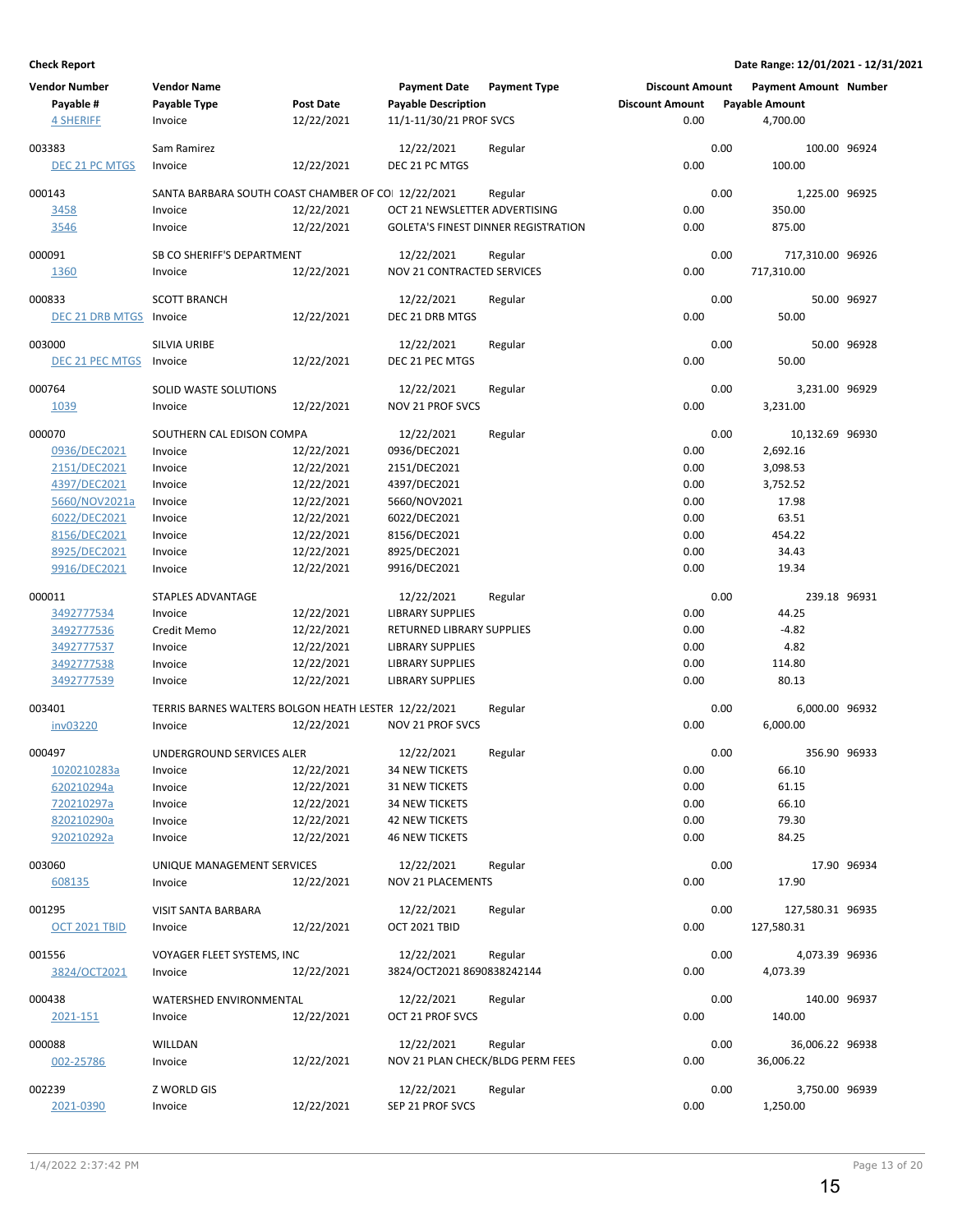| Vendor Number | <b>Vendor Name</b> |            | <b>Payment Date</b>        | <b>Payment Type</b>   | <b>Discount Amount</b> | <b>Payment Amount Number</b> |  |
|---------------|--------------------|------------|----------------------------|-----------------------|------------------------|------------------------------|--|
| Pavable #     | Payable Type       | Post Date  | <b>Payable Description</b> |                       | <b>Discount Amount</b> | <b>Pavable Amount</b>        |  |
| 2021-0402     | Invoice            | 12/22/2021 | OCT 21 PROF SVCS           |                       | 0.00                   | 1.250.00                     |  |
| 2021-0413     | Invoice            | 12/22/2021 | NOV 21 PROF SVCS           |                       | 0.00                   | 1,250.00                     |  |
|               |                    |            |                            | <b>Total Regular:</b> |                        | 0.00<br>2,112,856.06         |  |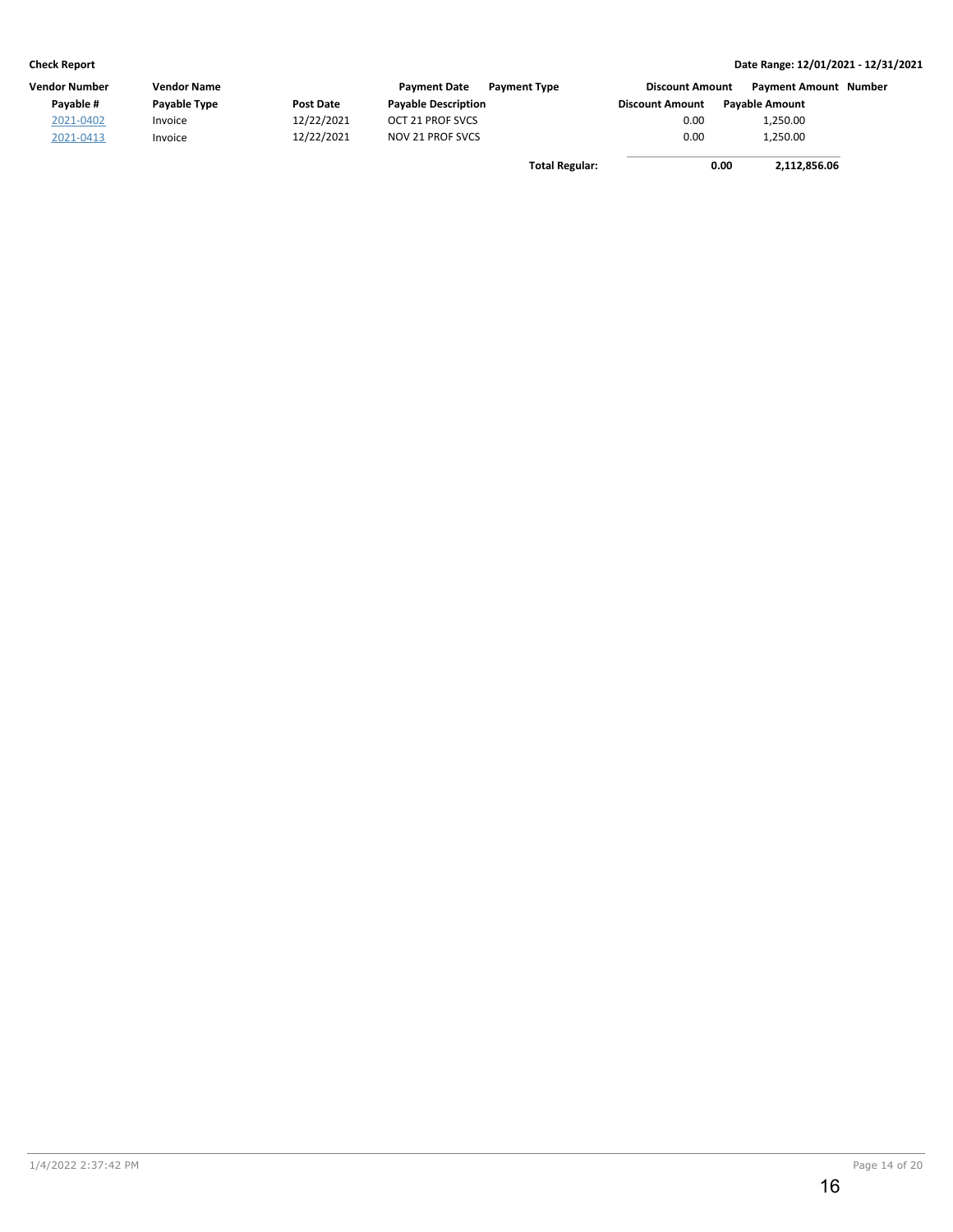| <b>Vendor Number</b>            | <b>Vendor Name</b>                  |                  | <b>Payment Date</b>         | <b>Payment Type</b>               | <b>Discount Amount</b> |      | <b>Payment Amount Number</b> |                      |
|---------------------------------|-------------------------------------|------------------|-----------------------------|-----------------------------------|------------------------|------|------------------------------|----------------------|
| Payable #                       | Payable Type                        | <b>Post Date</b> | <b>Payable Description</b>  |                                   | <b>Discount Amount</b> |      | <b>Payable Amount</b>        |                      |
| <b>Payment Type: Bank Draft</b> |                                     |                  |                             |                                   |                        |      |                              |                      |
| 002206                          | <b>COMMUNITY WEST BANK</b>          |                  | 12/03/2021                  | <b>Bank Draft</b>                 |                        | 0.00 |                              | 40.33 DFT0001055     |
| NOV 21 MERCHA Invoice           |                                     | 12/03/2021       | <b>NOV 21 MERCHANT FEE</b>  |                                   | 0.00                   |      | 40.33                        |                      |
| 003406                          | <b>GLOBALPAYMENTS</b>               |                  | 12/02/2021                  | <b>Bank Draft</b>                 |                        | 0.00 |                              | 284.20 DFT0001072    |
| <b>NOV 2021</b>                 | Invoice                             | 12/02/2021       |                             | NOV 21 MERCHANT FEE-MAGNET/OPENED | 0.00                   |      | 284.20                       |                      |
| 000582                          | FIRST AMERICAN TITLE COMPANY ESCROW |                  | 12/14/2021                  | <b>Bank Draft</b>                 |                        | 0.00 |                              | 72,865.00 DFT0001073 |
| <b>505 PINE</b>                 | Invoice                             | 12/14/2021       | ESCROW NO 4205-6661136      |                                   | 0.00                   |      | 72,865.00                    |                      |
| 000237                          | <b>CALPERS - HEALTH</b>             |                  | 12/09/2021                  | <b>Bank Draft</b>                 |                        | 0.00 |                              | 1,882.61 DFT0001074  |
| 100000016622248 Invoice         |                                     | 12/09/2021       | <b>DEC 21 PREMIUMS</b>      |                                   | 0.00                   |      | 1,882.61                     |                      |
| 000237                          | <b>CALPERS - HEALTH</b>             |                  | 12/09/2021                  | <b>Bank Draft</b>                 |                        | 0.00 |                              | 54,346.18 DFT0001075 |
| 100000016622242                 | Invoice                             | 12/09/2021       | <b>DEC 21 PREMIUMS</b>      |                                   | 0.00                   |      | 54,346.18                    |                      |
| 001158                          | WAGEWORKS, INC                      |                  | 12/27/2021                  | <b>Bank Draft</b>                 |                        | 0.00 |                              | 281.00 DFT0001093    |
| <b>INV3200062</b>               | Invoice                             | 12/27/2021       | NOV 21 ADMIN FEE            |                                   | 0.00                   |      | 281.00                       |                      |
| 001158                          | WAGEWORKS, INC                      |                  | 12/31/2021                  | <b>Bank Draft</b>                 |                        | 0.00 |                              | 4,921.60 DFT0001094  |
| DEC 21 CONTRIBU Invoice         |                                     | 12/31/2021       | <b>DEC 21 CONTRIBUTIONS</b> |                                   | 0.00                   |      | 4,921.60                     |                      |
|                                 |                                     |                  |                             | <b>Total Bank Draft:</b>          |                        | 0.00 | 134.620.92                   |                      |

Regular Checks Manual Checks Voided Checks **Discount Payment Payment Type Bank Code AP1 Summary** Bank Drafts EFT's 215 0 4 7 0 0.00 0.00 0.00 0.00 0.00 **226 0.00 Payment** 2,116,864.97 0.00 -4,008.91 134,620.92 0.00 **2,247,476.98 Payable Count** 406 0 0 7 0 **413**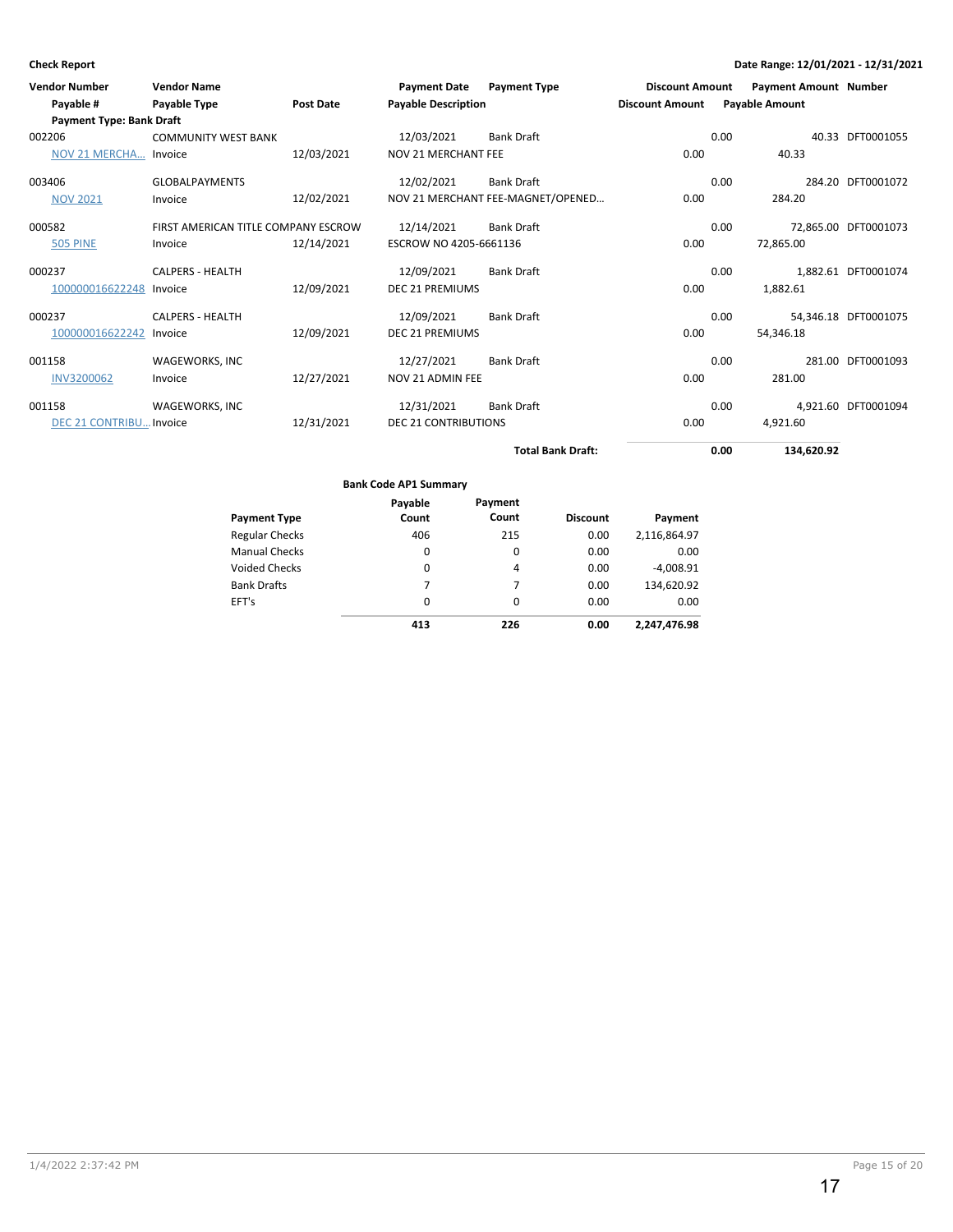| <b>Vendor Number</b>                           | <b>Vendor Name</b> |                  | <b>Payment Date</b>          | <b>Payment Type</b> | <b>Discount Amount</b> | <b>Payment Amount Number</b> |  |
|------------------------------------------------|--------------------|------------------|------------------------------|---------------------|------------------------|------------------------------|--|
| Payable #                                      | Payable Type       | <b>Post Date</b> | <b>Payable Description</b>   |                     | <b>Discount Amount</b> | <b>Payable Amount</b>        |  |
| <b>Bank Code: PY1-Payroll Liabilities - CW</b> |                    |                  |                              |                     |                        |                              |  |
| <b>Payment Type: EFT</b>                       |                    |                  |                              |                     |                        |                              |  |
| 000158                                         | <b>ICMA</b>        |                  | 12/10/2021                   | EFT                 |                        | 13,524.49 50091<br>0.00      |  |
| INV0004971                                     | Invoice            | 12/10/2021       | PLAN #305410                 |                     | 0.00                   | 13,524.49                    |  |
| 002663                                         | SEIU - LOCAL 620   |                  | 12/10/2021                   | <b>EFT</b>          |                        | 1,122.51 50092<br>0.00       |  |
| INV0004981                                     | Invoice            | 12/10/2021       | UNION FEES - MINIMUM         |                     | 0.00                   | 16.34                        |  |
| <b>INV0004982</b>                              | Invoice            | 12/10/2021       | UNION FEES - 1.2%            |                     | 0.00                   | 88.50                        |  |
| <b>INV0004983</b>                              | Invoice            | 12/10/2021       | UNION FEES - 1.4% OR \$34.92 |                     | 0.00                   | 1,017.67                     |  |
| 000158                                         | <b>ICMA</b>        |                  | 12/23/2021                   | EFT                 |                        | 13,516.49 50093<br>0.00      |  |
| <b>INV0004992</b>                              | Invoice            | 12/24/2021       | PLAN #305410                 |                     | 0.00                   | 13,516.49                    |  |
| 002663                                         | SEIU - LOCAL 620   |                  | 12/23/2021                   | <b>EFT</b>          |                        | 1,204.21 50094<br>0.00       |  |
| <b>INV0005002</b>                              | Invoice            | 12/24/2021       | UNION FEES - MINIMUM         |                     | 0.00                   | 16.34                        |  |
| <b>INV0005003</b>                              | Invoice            | 12/24/2021       | UNION FEES - 1%              |                     | 0.00                   | 19.86                        |  |
| <b>INV0005004</b>                              | Invoice            | 12/24/2021       | UNION FEES - 1.2%            |                     | 0.00                   | 130.41                       |  |
| <b>INV0005005</b>                              | Invoice            | 12/24/2021       | UNION FEES - 1.4% OR \$34.92 |                     | 0.00                   | 1,037.60                     |  |

**Total EFT: 0.00 29,367.70**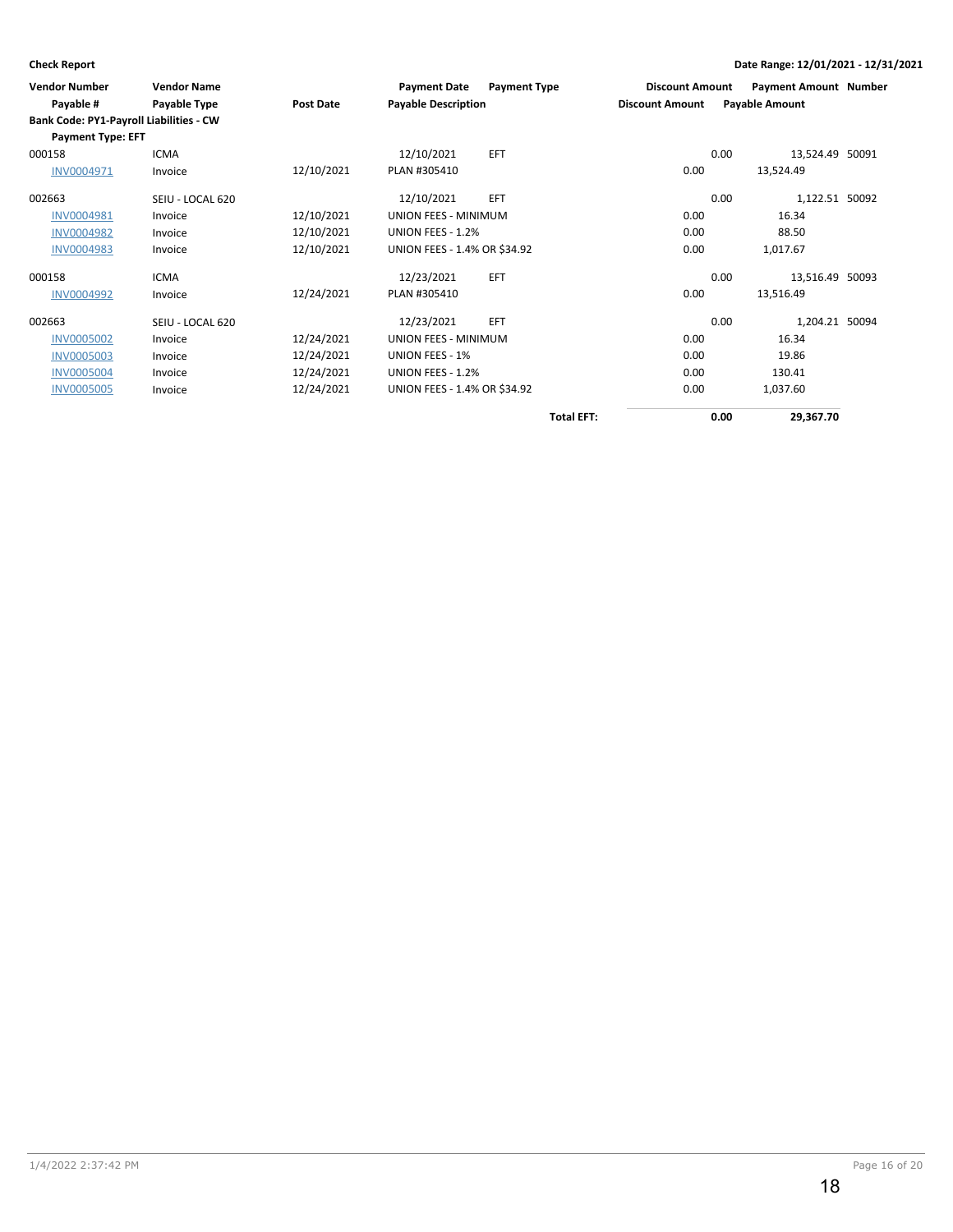| <b>Vendor Number</b>         | <b>Vendor Name</b>         |            | <b>Payment Date</b>        | <b>Payment Type</b>   | <b>Discount Amount</b> | <b>Payment Amount Number</b> |             |
|------------------------------|----------------------------|------------|----------------------------|-----------------------|------------------------|------------------------------|-------------|
| Payable #                    | Payable Type               | Post Date  | <b>Payable Description</b> |                       | <b>Discount Amount</b> | <b>Payable Amount</b>        |             |
| <b>Payment Type: Regular</b> |                            |            |                            |                       |                        |                              |             |
| 000938                       | <b>FRANCHISE TAX BOARD</b> |            | 12/10/2021                 | Regular               |                        | 0.00                         | 87.34 96812 |
| <b>INV0004984</b>            | Invoice                    | 12/10/2021 | ADDITIONAL TAX WITHOLDING  |                       | 0.00                   | 87.34                        |             |
| 000392                       | SB CO UNITED WAY           |            | 12/10/2021                 | Regular               |                        | 0.00                         | 35.00 96813 |
| <b>INV0004980</b>            | Invoice                    | 12/10/2021 | United Way Contributions   |                       | 0.00                   | 35.00                        |             |
| 000938                       | <b>FRANCHISE TAX BOARD</b> |            | 12/24/2021                 | Regular               |                        | 0.00                         | 87.34 96940 |
| <b>INV0005006</b>            | Invoice                    | 12/24/2021 | ADDITIONAL TAX WITHOLDING  |                       | 0.00                   | 87.34                        |             |
| 000392                       | SB CO UNITED WAY           |            | 12/24/2021                 | Regular               |                        | 0.00                         | 35.00 96941 |
| <b>INV0005001</b>            | Invoice                    | 12/24/2021 | United Way Contributions   |                       | 0.00                   | 35.00                        |             |
|                              |                            |            |                            | <b>Total Regular:</b> |                        | 244.68<br>0.00               |             |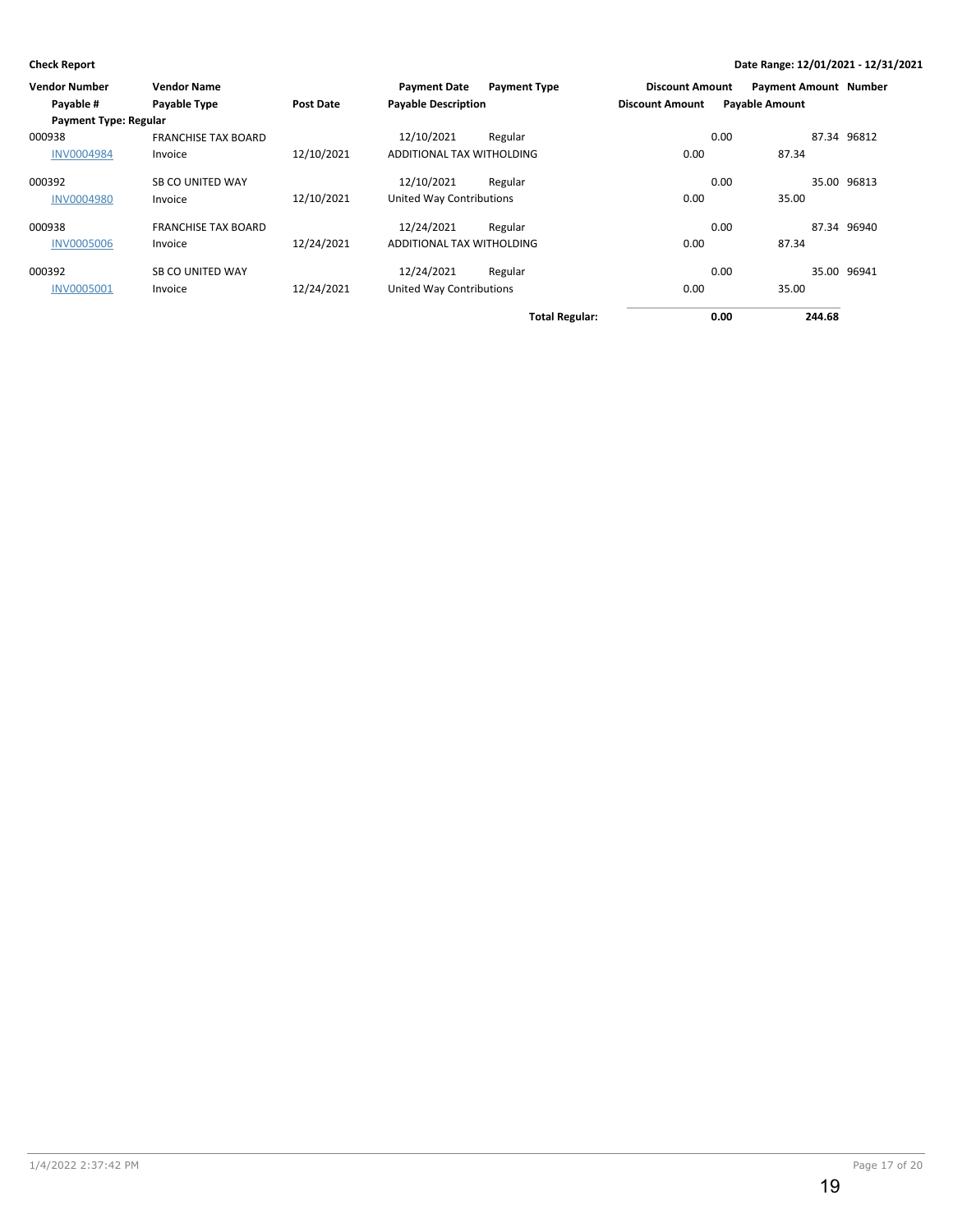| <b>Vendor Number</b><br>Payable #                              | <b>Vendor Name</b><br>Payable Type         | <b>Post Date</b> | <b>Payment Date</b><br><b>Payable Description</b> | <b>Payment Type</b>                                       | <b>Discount Amount</b><br><b>Discount Amount</b> |      | <b>Payment Amount Number</b><br><b>Payable Amount</b> |                       |
|----------------------------------------------------------------|--------------------------------------------|------------------|---------------------------------------------------|-----------------------------------------------------------|--------------------------------------------------|------|-------------------------------------------------------|-----------------------|
| <b>Payment Type: Bank Draft</b><br>001032<br><b>INV0004969</b> | CA STATE DISBURSEMENT UNIT<br>Invoice      | 12/10/2021       | 12/10/2021<br><b>GARNISHMENT PAYMENTS</b>         | <b>Bank Draft</b>                                         | 0.00                                             | 0.00 | 1,936.16                                              | 1,936.16 DFT0001056   |
| 001032<br><b>INV0004970</b>                                    | CA STATE DISBURSEMENT UNIT<br>Invoice      | 12/10/2021       | 12/10/2021<br><b>GARNISHMENT ARREARS</b>          | <b>Bank Draft</b>                                         | 0.00                                             | 0.00 | 200.00                                                | 200.00 DFT0001057     |
| 000156<br>INV0004972                                           | <b>CALPERS - RETIREMENT</b><br>Invoice     | 12/10/2021       | 12/10/2021<br><b>EMPLOYEE CONTRIBUTION #1855</b>  | Bank Draft                                                | 0.00                                             | 0.00 | 13,393.17                                             | 13,393.17 DFT0001058  |
| 000156<br>INV0004973                                           | <b>CALPERS - RETIREMENT</b><br>Invoice     | 12/10/2021       | 12/10/2021<br><b>EMPLOYER CONTRIBUTION #1855</b>  | <b>Bank Draft</b>                                         | 0.00                                             | 0.00 | 20,818.66                                             | 20,818.66 DFT0001059  |
| 000156<br><b>INV0004974</b>                                    | CALPERS - RETIREMENT<br>Invoice            | 12/10/2021       | 12/10/2021<br>SURVIVOR BENEFIT #1855              | <b>Bank Draft</b>                                         | 0.00                                             | 0.00 | 37.20                                                 | 37.20 DFT0001060      |
| 000156<br><b>INV0004975</b>                                    | <b>CALPERS - RETIREMENT</b><br>Invoice     | 12/10/2021       | 12/10/2021<br>PERS BUYBACK                        | <b>Bank Draft</b>                                         | 0.00                                             | 0.00 | 674.97                                                | 674.97 DFT0001061     |
| 000156<br><b>INV0004976</b>                                    | <b>CALPERS - RETIREMENT</b><br>Invoice     | 12/10/2021       | 12/10/2021<br><b>EMPLOYEE CONTRIBUTION #1855</b>  | <b>Bank Draft</b>                                         | 0.00                                             | 0.00 | 9,134.58                                              | 9,134.58 DFT0001062   |
| 000156<br>INV0004977                                           | <b>CALPERS - RETIREMENT</b><br>Invoice     | 12/10/2021       | 12/10/2021<br><b>EMPLOYER CONTRIBUTION #1855</b>  | Bank Draft                                                | 0.00                                             | 0.00 | 10,271.30                                             | 10,271.30 DFT0001063  |
| 000156<br>INV0004978                                           | CALPERS - RETIREMENT<br>Invoice            | 12/10/2021       | 12/10/2021<br>SURVIVOR BENEFIT #1855              | Bank Draft                                                | 0.00                                             | 0.00 | 38.13                                                 | 38.13 DFT0001064      |
| 000156<br><b>INV0004979</b>                                    | <b>CALPERS - RETIREMENT</b><br>Invoice     | 12/10/2021       | 12/10/2021<br>PERS BUYBACK PEPRA - NON TAX        | Bank Draft                                                | 0.00                                             | 0.00 | 58.10                                                 | 58.10 DFT0001065      |
| 002568<br><b>INV0004985</b>                                    | <b>COMMUNITY WEST BANK</b><br>Invoice      | 12/10/2021       | 12/10/2021<br>Medicare Withheld                   | Bank Draft                                                | 0.00                                             | 0.00 | 11,349.05                                             | 11,349.05 DFT0001066  |
| 000026<br><b>INV0004986</b>                                    | EMPLOYMENT DEVELOPMENT D<br>Invoice        | 12/10/2021       | 12/10/2021<br><b>State Withholding</b>            | <b>Bank Draft</b>                                         | 0.00                                             | 0.00 | 19,153.01                                             | 19,153.01 DFT0001067  |
| 000026<br><b>INV0004987</b>                                    | <b>EMPLOYMENT DEVELOPMENT D</b><br>Invoice | 12/10/2021       | 12/10/2021<br><b>State Disability Insurance</b>   | <b>Bank Draft</b>                                         | 0.00                                             | 0.00 | 1,974.47                                              | 1,974.47 DFT0001068   |
| 002568<br>INV0004988                                           | <b>COMMUNITY WEST BANK</b><br>Invoice      | 12/10/2021       | 12/10/2021<br><b>Federal Withholding</b>          | <b>Bank Draft</b>                                         | 0.00                                             | 0.00 | 50,807.95                                             | 50,807.95 DFT0001069  |
| 002568<br><b>INV0004989</b>                                    | <b>COMMUNITY WEST BANK</b><br>Invoice      | 12/10/2021       | 12/10/2021<br>Social Security Benefits            | Bank Draft                                                | 0.00                                             | 0.00 | 2,941.46                                              | 2,941.46 DFT0001070   |
| 999999<br>PAYROLL 2021.12 Invoice                              | CITY OF GOLETA PAYROLL                     | 12/10/2021       | 12/10/2021                                        | <b>Bank Draft</b><br>FUNDS TRANSFER REG CKING TO PR ACCOU | 0.00                                             | 0.00 | 265,575.41                                            | 265,575.41 DFT0001071 |
| 001032<br><b>INV0004990</b>                                    | CA STATE DISBURSEMENT UNIT<br>Invoice      | 12/24/2021       | 12/24/2021<br><b>GARNISHMENT PAYMENTS</b>         | Bank Draft                                                | 0.00                                             | 0.00 | 1,936.16                                              | 1,936.16 DFT0001076   |
| 001032<br>INV0004991                                           | CA STATE DISBURSEMENT UNIT<br>Invoice      | 12/24/2021       | 12/24/2021<br><b>GARNISHMENT ARREARS</b>          | Bank Draft                                                | 0.00                                             | 0.00 | 200.00                                                | 200.00 DFT0001077     |
| 000156<br><b>INV0004993</b>                                    | CALPERS - RETIREMENT<br>Invoice            | 12/24/2021       | 12/24/2021<br><b>EMPLOYEE CONTRIBUTION #1855</b>  | Bank Draft                                                | 0.00                                             | 0.00 | 17,715.77                                             | 17,715.77 DFT0001078  |
| 000156<br><b>INV0004994</b>                                    | <b>CALPERS - RETIREMENT</b><br>Invoice     | 12/24/2021       | 12/24/2021<br><b>EMPLOYER CONTRIBUTION #1855</b>  | Bank Draft                                                | 0.00                                             | 0.00 | 27,589.60                                             | 27,589.60 DFT0001079  |
| 000156<br><b>INV0004995</b>                                    | CALPERS - RETIREMENT<br>Invoice            | 12/24/2021       | 12/24/2021<br>SURVIVOR BENEFIT #1855              | Bank Draft                                                | 0.00                                             | 0.00 | 36.27                                                 | 36.27 DFT0001080      |
| 000156<br><b>INV0004996</b>                                    | <b>CALPERS - RETIREMENT</b><br>Invoice     | 12/24/2021       | 12/24/2021<br>PERS BUYBACK                        | <b>Bank Draft</b>                                         | 0.00                                             | 0.00 | 674.97                                                | 674.97 DFT0001081     |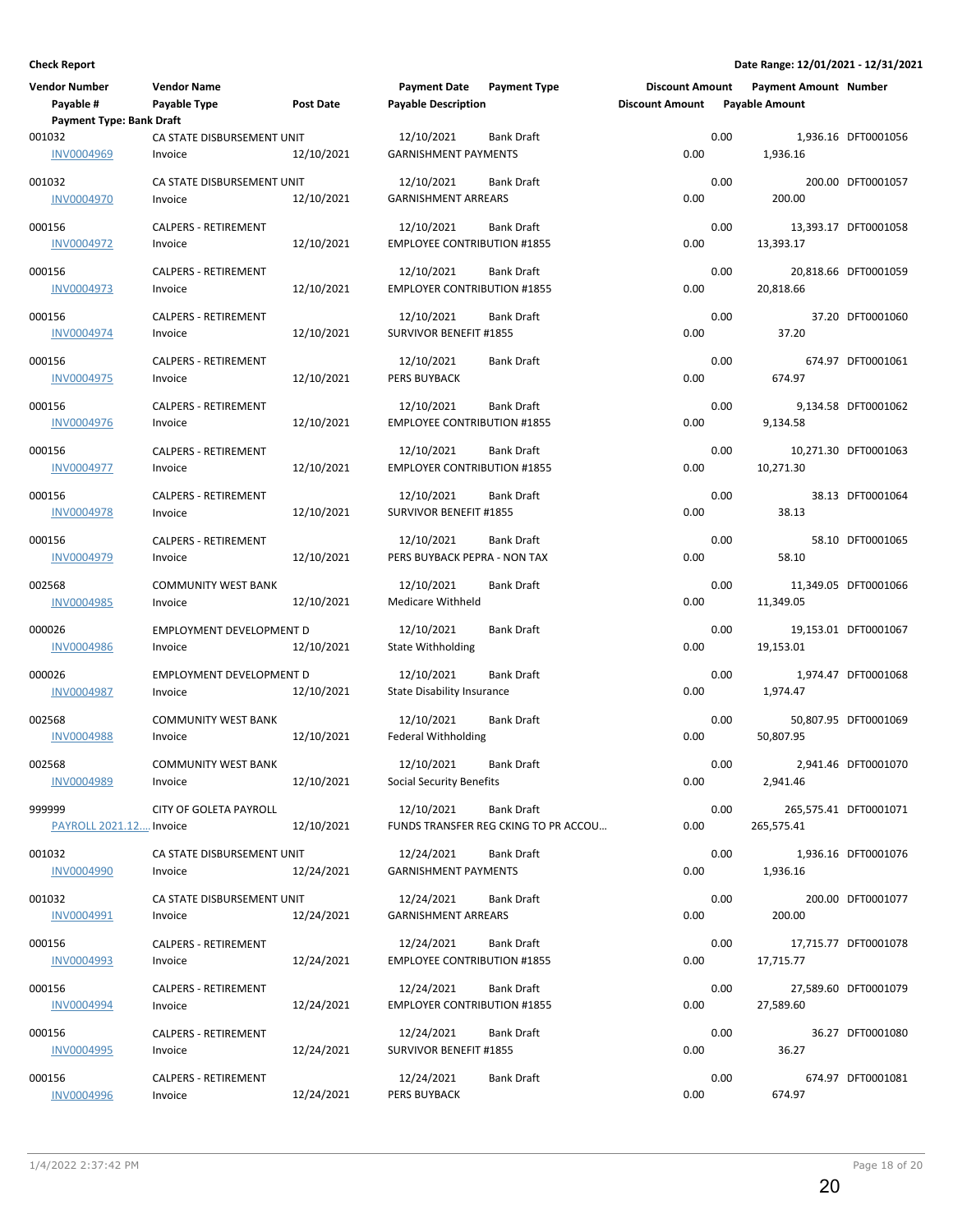| <b>Vendor Number</b>    | <b>Vendor Name</b>              |                  | <b>Payment Date</b>                | <b>Payment Type</b>                  | <b>Discount Amount</b> |      | <b>Payment Amount Number</b> |                       |
|-------------------------|---------------------------------|------------------|------------------------------------|--------------------------------------|------------------------|------|------------------------------|-----------------------|
| Payable #               | Payable Type                    | <b>Post Date</b> | <b>Payable Description</b>         |                                      | <b>Discount Amount</b> |      | <b>Payable Amount</b>        |                       |
| 000156                  | <b>CALPERS - RETIREMENT</b>     |                  | 12/24/2021                         | <b>Bank Draft</b>                    |                        | 0.00 |                              | 13,320.34 DFT0001082  |
| <b>INV0004997</b>       | Invoice                         | 12/24/2021       | <b>EMPLOYEE CONTRIBUTION #1855</b> |                                      | 0.00                   |      | 13,320.34                    |                       |
| 000156                  | <b>CALPERS - RETIREMENT</b>     |                  | 12/24/2021                         | <b>Bank Draft</b>                    |                        | 0.00 |                              | 15,014.86 DFT0001083  |
| <b>INV0004998</b>       | Invoice                         | 12/24/2021       | <b>EMPLOYER CONTRIBUTION #1855</b> |                                      | 0.00                   |      | 15,014.86                    |                       |
| 000156                  | <b>CALPERS - RETIREMENT</b>     |                  | 12/24/2021                         | <b>Bank Draft</b>                    |                        | 0.00 |                              | 40.92 DFT0001084      |
| <b>INV0004999</b>       | Invoice                         | 12/24/2021       | SURVIVOR BENEFIT #1855             |                                      | 0.00                   |      | 40.92                        |                       |
| 000156                  | <b>CALPERS - RETIREMENT</b>     |                  | 12/24/2021                         | <b>Bank Draft</b>                    |                        | 0.00 |                              | 58.10 DFT0001085      |
| <b>INV0005000</b>       | Invoice                         | 12/24/2021       | PERS BUYBACK PEPRA - NON TAX       |                                      | 0.00                   |      | 58.10                        |                       |
| 002568                  | <b>COMMUNITY WEST BANK</b>      |                  | 12/24/2021                         | <b>Bank Draft</b>                    |                        | 0.00 |                              | 20,426.96 DFT0001086  |
| <b>INV0005007</b>       | Invoice                         | 12/24/2021       | <b>Medicare Withheld</b>           |                                      | 0.00                   |      | 20,426.96                    |                       |
| 000026                  | <b>EMPLOYMENT DEVELOPMENT D</b> |                  | 12/24/2021                         | <b>Bank Draft</b>                    |                        | 0.00 |                              | 46,602.43 DFT0001087  |
| <b>INV0005008</b>       | Invoice                         | 12/24/2021       | <b>State Withholding</b>           |                                      | 0.00                   |      | 46,602.43                    |                       |
| 000026                  | EMPLOYMENT DEVELOPMENT D        |                  | 12/24/2021                         | <b>Bank Draft</b>                    |                        | 0.00 |                              | 4,118.59 DFT0001088   |
| <b>INV0005009</b>       | Invoice                         | 12/24/2021       | <b>State Disability Insurance</b>  |                                      | 0.00                   |      | 4,118.59                     |                       |
| 002568                  | <b>COMMUNITY WEST BANK</b>      |                  | 12/24/2021                         | <b>Bank Draft</b>                    |                        | 0.00 |                              | 116,089.34 DFT0001089 |
| <b>INV0005010</b>       | Invoice                         | 12/24/2021       | <b>Federal Withholding</b>         |                                      | 0.00                   |      | 116,089.34                   |                       |
| 002568                  | <b>COMMUNITY WEST BANK</b>      |                  | 12/24/2021                         | <b>Bank Draft</b>                    |                        | 0.00 |                              | 8.114.74 DFT0001090   |
| <b>INV0005011</b>       | Invoice                         | 12/24/2021       | <b>Social Security Benefits</b>    |                                      | 0.00                   |      | 8,114.74                     |                       |
| 999999                  | <b>CITY OF GOLETA PAYROLL</b>   |                  | 12/24/2021                         | <b>Bank Draft</b>                    |                        | 0.00 |                              | 452,673.21 DFT0001092 |
| PARYOLL 2021.12 Invoice |                                 | 12/24/2021       |                                    | FUNDS TRANSFER REG CKING TO PR ACCOU | 0.00                   |      | 452,673.21                   |                       |
|                         |                                 |                  |                                    | <b>Total Bank Draft:</b>             |                        | 0.00 | 1,132,975.88                 |                       |

**Bank Code PY1 Summary**

| <b>Payment Type</b>   | Payable<br>Count | Payment<br>Count | <b>Discount</b> | Payment      |
|-----------------------|------------------|------------------|-----------------|--------------|
| <b>Regular Checks</b> | 4                | 4                | 0.00            | 244.68       |
| <b>Manual Checks</b>  | 0                | 0                | 0.00            | 0.00         |
| <b>Voided Checks</b>  | 0                | 0                | 0.00            | 0.00         |
| <b>Bank Drafts</b>    | 32               | 32               | 0.00            | 1,132,975.88 |
| EFT's                 | 9                | 4                | 0.00            | 29,367.70    |
|                       | 45               | 40               | 0.00            | 1,162,588.26 |